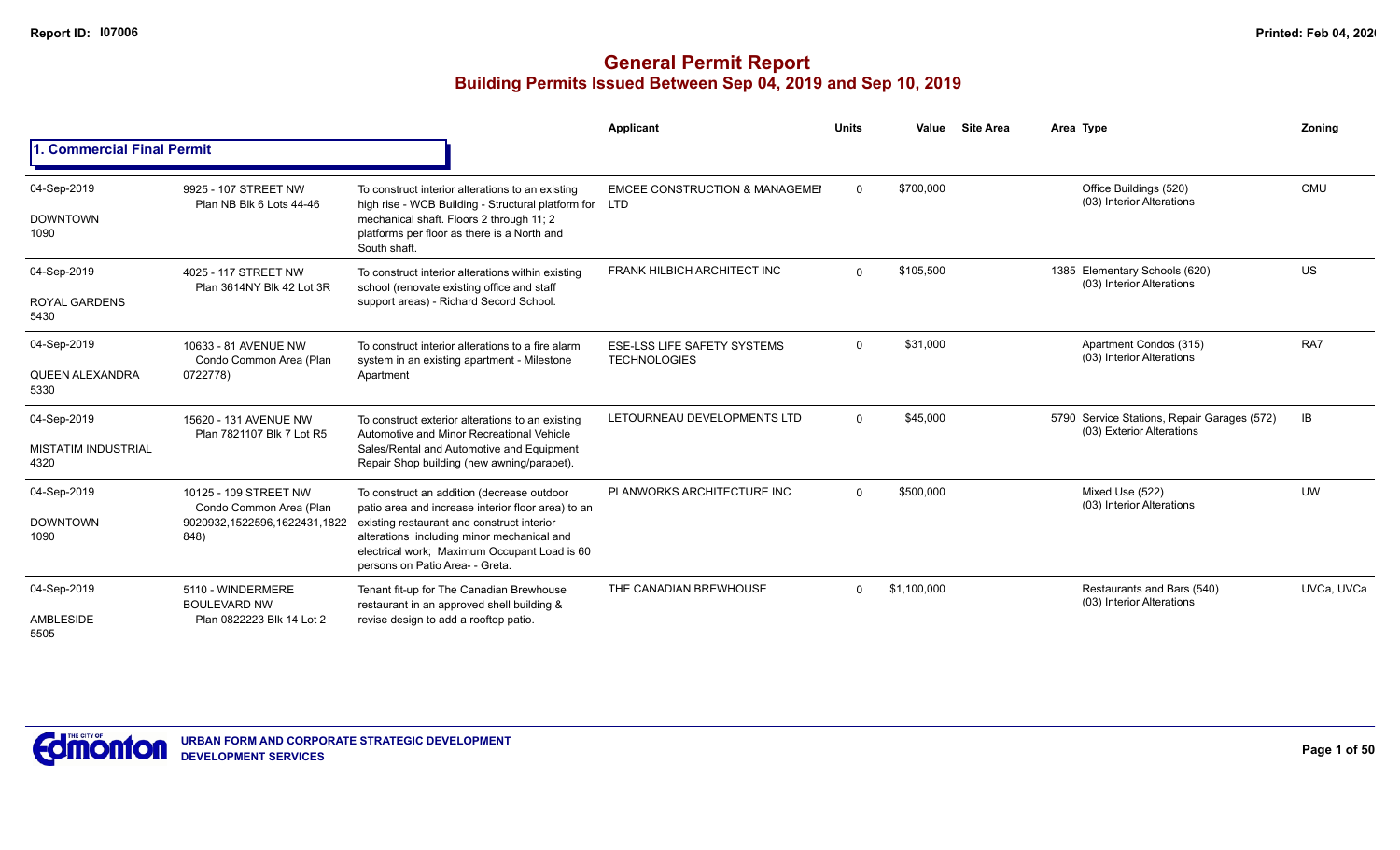|                               |                                                          |                                                                                                                                                                                                                              | Applicant                        | <b>Units</b>   | Value    | <b>Site Area</b> | Area Type                                                  | Zoning          |
|-------------------------------|----------------------------------------------------------|------------------------------------------------------------------------------------------------------------------------------------------------------------------------------------------------------------------------------|----------------------------------|----------------|----------|------------------|------------------------------------------------------------|-----------------|
| 1. Commercial Final Permit    |                                                          |                                                                                                                                                                                                                              |                                  |                |          |                  |                                                            |                 |
| 04-Sep-2019                   | 13359 - 62 STREET NW<br>Plan 8722545 Blk 27 Lot 15       | To construct Interior Alteration to an existing<br>school - Belvedere School - Barrier free                                                                                                                                  | WILMAX CONSTRUCTION LTD.         | $\mathbf{0}$   | \$72,000 |                  | 1076 Elementary Schools (620)<br>(03) Interior Alterations | US              |
| <b>BELVEDERE</b><br>2080      |                                                          | washroom                                                                                                                                                                                                                     |                                  |                |          |                  |                                                            |                 |
| 04-Sep-2019                   | 10505 - 122 STREET NW<br>Plan 1320377 Blk 1 Lot 26       | To construct a TEMPORARY CRANE (permit<br>valid April 01, 2018 to August 31, 2020.                                                                                                                                           | PAGNOTTA INDUSTIES INC.          | $\mathbf{0}$   | \$15,000 |                  | Temporary Structures (999)<br>$(01)$ New                   | DC <sub>1</sub> |
| WESTMOUNT<br>3440             |                                                          |                                                                                                                                                                                                                              |                                  |                |          |                  |                                                            |                 |
| 04-Sep-2019                   | 2850 - MILL WOODS ROAD NW<br>Plan 7723074 Blk 13 Lot 30  | To construct interior alterations to an existing<br>building. Upgrade Fire Alarm system                                                                                                                                      | PROFILE ELECTRICAL INSTALLATIONS | $\Omega$       | \$55,000 |                  | Elementary Schools (620)<br>(03) Interior Alterations      | US              |
| TIPASKAN<br>6750              | 2850 - MILL WOODS ROAD NW<br>Plan 7723074 Blk 13 Lot 29R |                                                                                                                                                                                                                              |                                  |                |          |                  |                                                            |                 |
| 04-Sep-2019                   | 7630 - 38 AVENUE NW<br>Plan 3100TR Blk 42 Lot 46         | To construct interior alterations to an existing<br>building. Upgrade Fire Alarm system                                                                                                                                      | PROFILE ELECTRICAL INSTALLATIONS | $\overline{0}$ | \$45,000 |                  | Elementary Schools (620)<br>(03) Interior Alterations      | US              |
| <b>TWEDDLE PLACE</b><br>6760  |                                                          |                                                                                                                                                                                                                              |                                  |                |          |                  |                                                            |                 |
| 04-Sep-2019                   | 11917 - 40 STREET NW<br>Plan 1151AN Blk 12               | To construct interior alterations to an existing<br>building. Upgrade Fire Alarm system                                                                                                                                      | PROFILE ELECTRICAL INSTALLATIONS | $\Omega$       | \$60,000 |                  | Elementary Schools (620)<br>(03) Interior Alterations      | <b>US</b>       |
| <b>BEACON HEIGHTS</b><br>2040 |                                                          |                                                                                                                                                                                                                              |                                  |                |          |                  |                                                            |                 |
| 04-Sep-2019                   | 10505 - 122 STREET NW<br>Plan 1320377 Blk 1 Lot 26       | To construct scaffolding/hoarding over 122<br>Street sidewalk. (Please see attached                                                                                                                                          | PAGNOTTA INDUSTIES INC.          | $\Omega$       | \$5,000  |                  | 1313 Hoarding (910)<br>(03) Exterior Alterations           | DC <sub>1</sub> |
| WESTMOUNT<br>3440             |                                                          | drawings for the exact location) where the<br>project tower crane will fly over. The hoarding<br>will be erected at the location from February<br>1st, 2018 to August 31st, 2020 (Extensions may<br>be required afterwards). |                                  |                |          |                  |                                                            |                 |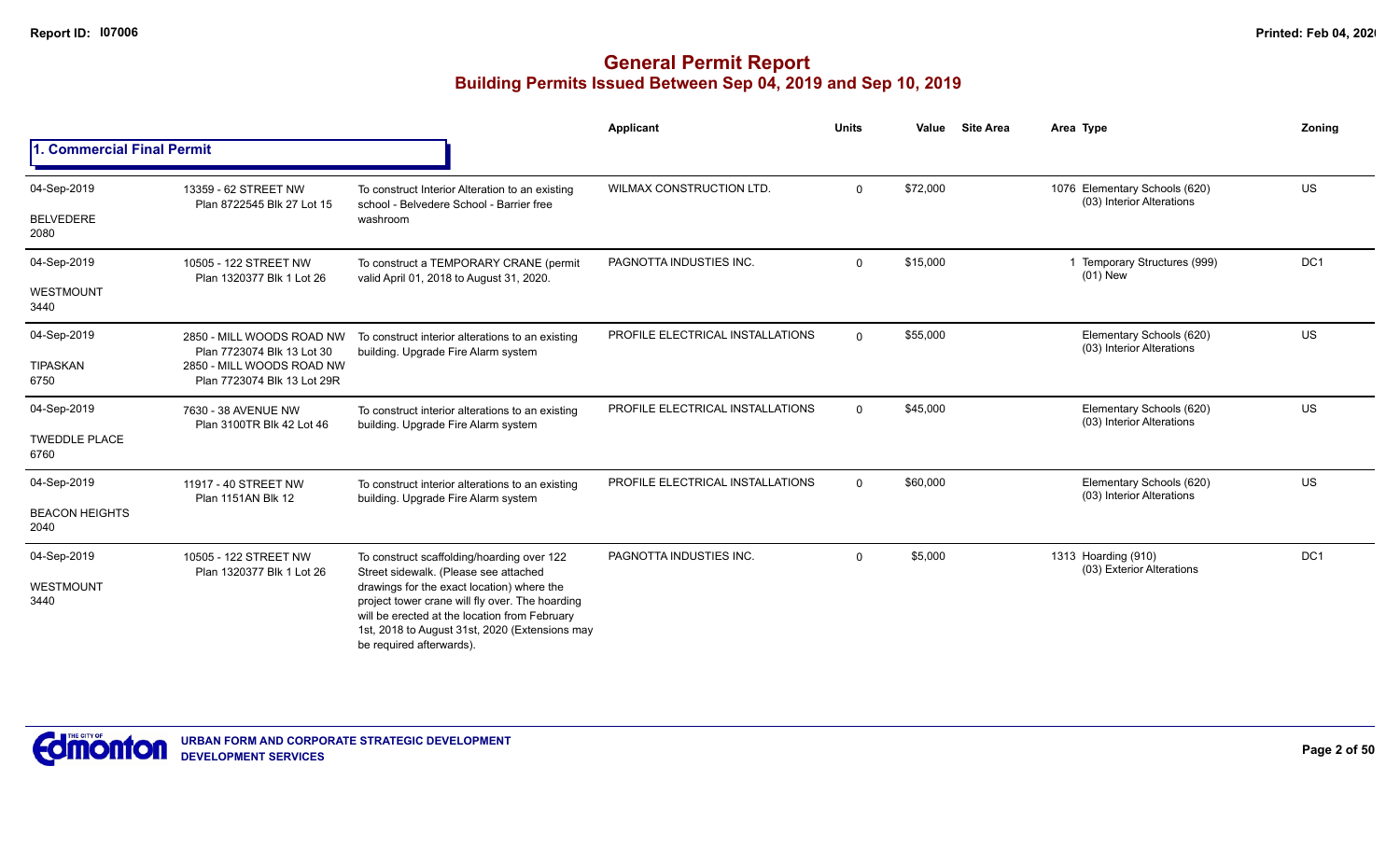|                                                                   |                                                                                                                      |                                                                                                                                                                                                                                                                                                                                                                            | Applicant                        | <b>Units</b> | Value     | <b>Site Area</b> | Area Type                                             | Zoning                                                 |
|-------------------------------------------------------------------|----------------------------------------------------------------------------------------------------------------------|----------------------------------------------------------------------------------------------------------------------------------------------------------------------------------------------------------------------------------------------------------------------------------------------------------------------------------------------------------------------------|----------------------------------|--------------|-----------|------------------|-------------------------------------------------------|--------------------------------------------------------|
| <b>Commercial Final Permit</b>                                    |                                                                                                                      |                                                                                                                                                                                                                                                                                                                                                                            |                                  |              |           |                  |                                                       |                                                        |
| 04-Sep-2019<br><b>CRESTWOOD</b><br>3140                           | 14410 - 96 AVENUE NW<br>Plan 6334HW Blk 89                                                                           | To construct interior alterations to an existing<br>building. Upgrade Fire Alarm system.                                                                                                                                                                                                                                                                                   | PROFILE ELECTRICAL INSTALLATIONS | $\Omega$     | \$45,000  |                  | Elementary Schools (620)<br>(03) Interior Alterations | <b>US</b>                                              |
| 04-Sep-2019<br><b>OLIVER</b><br>1150                              | 10125 - 121 STREET NW<br>Plan 4423AJ Blk 20 Lots<br>5-10,355,OT                                                      | To construct interior alterations from the second<br>floor to the twentieth floor in a commercial<br>Apartment building. Baseboard/casing<br>replacement, replacement of floor finishes,<br>replacement of light fixtures, replacement of<br>plumbing fixtures, repainting walls and ceilings,<br>new dishwashers.                                                         | <b>LEMAY &amp; TOKER</b>         | $\Omega$     | \$440,000 |                  | 16105 Apartments (310)<br>(03) Interior Alterations   | DC <sub>1</sub>                                        |
| 04-Sep-2019<br><b>WEST SHEFFIELD</b><br><b>INDUSTRIAL</b><br>4600 | 16805 - 113 AVENUE NW<br>Plan 2477KS Blk 3 Lot 6                                                                     | To construct interior alterations office portion<br>only: combine suite 101 and 102, enclosed<br>existing door leading into suite 102 from stair<br>access, adding two showers, renovate 2<br>existing w/r to make barrier-free compliant,<br>build offices, and remove one existing door<br>leading to warehouse and enclose opening.<br>(Building owner's scope of work) | TRUE EDGE CONTRACTING            | $\Omega$     | \$50,000  |                  | Mixed Use (522)<br>(03) Interior Alterations          | <b>IM</b>                                              |
| 05-Sep-2019<br><b>QUEEN MARY PARK</b><br>1180                     | 11109 - 111 AVENUE NW<br>Plan 1124016 Blk 12B Lot 8A                                                                 | To construct a temporary structure (1 tent - 40'<br>x 80'<br>Event: Walk For Valour<br>Date: Sept 8, 2019<br>Set-Up Sept 7, 2019 Take Down: Sept 9, 2019                                                                                                                                                                                                                   | VALOUR PLACE, (WALK FOR VALOUR)  | $\Omega$     | \$5,000   |                  | Temporary Structures (999)<br>$(01)$ New              | RF <sub>1</sub>                                        |
| 05-Sep-2019<br><b>DESROCHERS AREA</b><br>5463                     | 11810 - 35 AVENUE SW<br>3304 - 127 STREET SW<br>SE-13-51-25-4<br>11810 - 35 AVENUE SW<br>Plan 1921839 Blk 11 Lot 2MR | To construct a STRUCTURAL STEEL FRAME<br>LDA15-0144 Block 11 Lot 3MR ONLY for a new public school - Dr Anne<br>Anderson High School.                                                                                                                                                                                                                                       | <b>BR2 ARCHITECTURE</b>          | $\Omega$     | \$10,000  |                  | Secondary Schools (622)<br>(05) Structural Frame      | RF5, RMD,<br>RMD, RMD,<br>RMD, US, RF5<br>RMD, CB1, PU |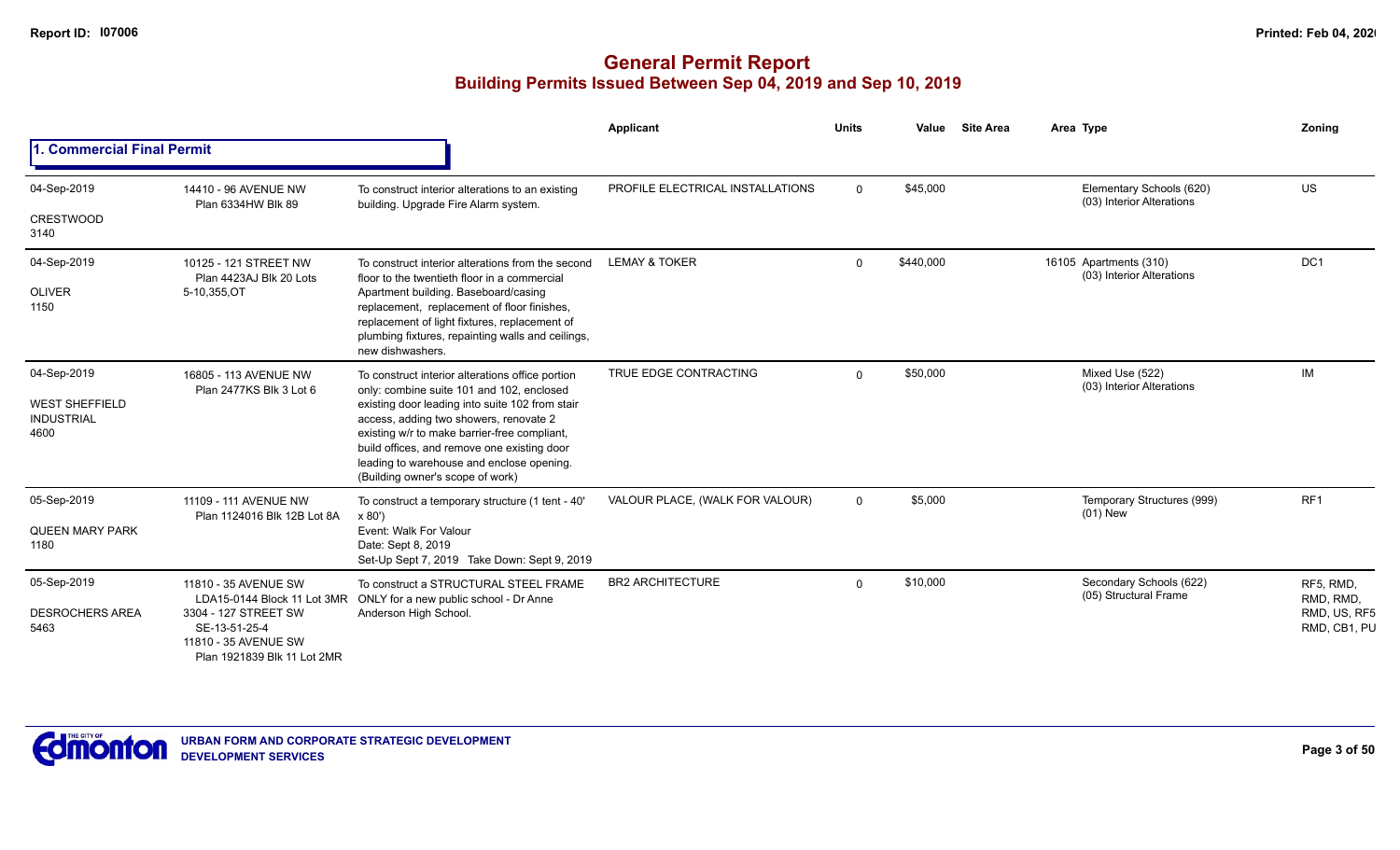|                                                   |                                                             |                                                                                                                                                                           | Applicant                          | <b>Units</b> | Value       | <b>Site Area</b> | Area Type                                           | Zoning          |
|---------------------------------------------------|-------------------------------------------------------------|---------------------------------------------------------------------------------------------------------------------------------------------------------------------------|------------------------------------|--------------|-------------|------------------|-----------------------------------------------------|-----------------|
| 1. Commercial Final Permit                        |                                                             |                                                                                                                                                                           |                                    |              |             |                  |                                                     |                 |
| 05-Sep-2019<br><b>EMPIRE PARK</b><br>5170         | 4420 - 106 STREET NW<br>Plan 2978RS Blk E Lot 2             | To construct interior alterations to a commercial<br>building, "Empire Park". Upgrade Parkade's<br>sprinkler system, P-1 + P-2 levels.                                    | MIDWEST PROPERTY MANAGEMENT        | $\Omega$     | \$190,000   |                  | 13728 Apartments (310)<br>(03) Interior Alterations | RA <sub>8</sub> |
| 05-Sep-2019<br><b>SUMMERSIDE</b><br>6213          | 2207 - 90B STREET SW<br>Plan 1125456 Blk 42 Lot 45          | To construct interior alterations within existing<br>group D building - original fit up within unused<br>suite - main floor - REQUIRES NEW SUITE<br><b>ADDRESSING</b>     | <b>PERMIT MASTERS</b>              | $\mathbf 0$  | \$54,000    |                  | Office Buildings (520)<br>(03) Interior Alterations | EIB, EIB        |
| 05-Sep-2019<br><b>DOWNTOWN</b><br>1090            | 10360 - 102 STREET NW<br>Plan 1620220 Blk 2 Lot 4           | To construct a temporary fence HOARDING (W)<br>side 102 ST, S side 104 AV) for Tower AC<br>56-storey mixed use (hotel/condo apartment)<br>UNTIL 20APRIL2019 Then see -233 | PCL CONSTRUCTION MANAGEMENT IN     | $\Omega$     | \$10,000    |                  | 1076 Hoarding (910)<br>$(01)$ New                   | <b>AED</b>      |
| 05-Sep-2019<br>AMBLESIDE<br>5505                  | 3880 - ALLAN DRIVE SW<br>Plan 1321077 Blk 1 Lot 1           | To Construct a Mercantile Shell Building<br>(Building 2) - 2 Demising Walls, 4 RTUs.                                                                                      | SYNERGY PROJECTS LTD.              | $\Omega$     | \$990,300   |                  | Mixed Use (522)<br>$(01)$ New                       | <b>CSC</b>      |
| 05-Sep-2019<br><b>MISTATIM INDUSTRIAL</b><br>4320 | 13508 - 163 STREET NW<br>NW-22-53-25-4                      | To Construct an medium hazard Industrial<br>Building (F-2 occupancy) with accessory<br>Office space (D occupancy).<br>"Bridgepoint Express" trucking warehouse            | PLANWORKS ARCHITECTURE INC         | $\Omega$     | \$2,844,700 |                  | Storage Buildings, Warehouses (460)<br>$(01)$ New   | IM              |
| 05-Sep-2019<br>THE HAMPTONS<br>4461               | 5604 - 199 STREET NW<br>Condo Common Area (Plan<br>0526651) | To construct exterior alterations in an existing<br>row housing complex. Overhead Door Beam<br>Repairs. Mosaic Parkland Condominiums.                                     | <b>TAYLOR CONSTRUCTION ALBERTA</b> | $\Omega$     | \$16,000    |                  | Row House Condos (335)<br>(03) Exterior Alterations | RF <sub>6</sub> |
| 05-Sep-2019<br>AMBLESIDE<br>5505                  | 3880 - ALLAN DRIVE SW<br>Plan 1321077 Blk 1 Lot 1           | To construct a general retail building (Building 3)<br>- 0 Demising Walls, 4 RTUs.                                                                                        | <b>SYNERGY PROJECTS</b>            | $\Omega$     | \$957,800   |                  | Retail and Shops (510)<br>$(01)$ New                | <b>CSC</b>      |

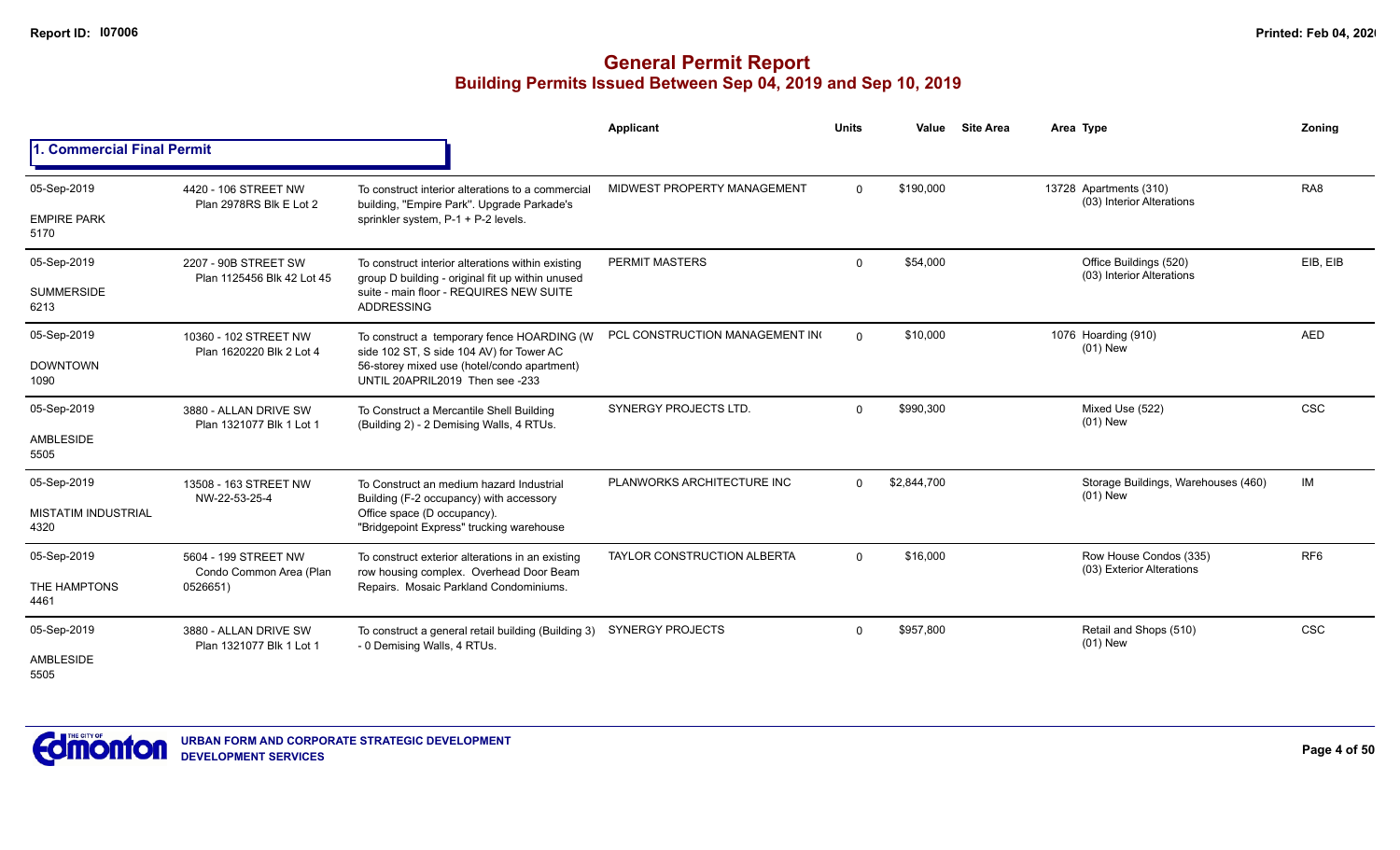|                                                    |                                                         |                                                                                                                                                                                                                                                                                                                                                                                                                                                                          | <b>Applicant</b>                              | <b>Units</b> | Value       | <b>Site Area</b> | Area Type                                                     | Zoning      |
|----------------------------------------------------|---------------------------------------------------------|--------------------------------------------------------------------------------------------------------------------------------------------------------------------------------------------------------------------------------------------------------------------------------------------------------------------------------------------------------------------------------------------------------------------------------------------------------------------------|-----------------------------------------------|--------------|-------------|------------------|---------------------------------------------------------------|-------------|
| <b>Commercial Final Permit</b>                     |                                                         |                                                                                                                                                                                                                                                                                                                                                                                                                                                                          |                                               |              |             |                  |                                                               |             |
| 05-Sep-2019<br><b>STONE INDUSTRIAL</b><br>4510     | 10460 - 172 STREET NW<br>Plan 7720926 Blk 10 Lots 1,11  | To construct Interior alterations within existing<br>group D suite - tenant improvement for office<br>use "JDRF"                                                                                                                                                                                                                                                                                                                                                         | PMC WELDING AND GENERAL<br><b>CONTRACTING</b> | $\mathbf 0$  | \$80,000    |                  | Office Buildings (520)<br>(03) Interior Alterations           | IB          |
| 05-Sep-2019<br><b>ERMINESKIN</b><br>5180           | 2821 - 109 STREET NW<br>Plan 1425341 Blk 27 Lot 41B     | To construct exterior alterations to a Religious<br>Assembly building (exterior freestanding<br>canopy over main entrance)                                                                                                                                                                                                                                                                                                                                               | <b>PGA ARCHITECTS</b>                         | $\Omega$     | \$45,000    |                  | Religious Buildings (660)<br>(03) Exterior Alterations        | <b>US</b>   |
| 05-Sep-2019<br><b>WEST MEADOWLARK PARK</b><br>4590 | 16940 - 87 AVENUE NW<br>Plan 0726880 Blk 3 Lot 5        | To Construct Interior Alterations - renovate<br>office and exam rooms for a family medical<br>clinic on the main floor, and to relocate Air<br>Handling Unit (AHU) on the roof. " MCW Family<br>Medical Clinic Relocation"                                                                                                                                                                                                                                               | PCL CONSTRUCTION MANAGEMENT                   | $\Omega$     | \$750,000   |                  | 5651 Clinics, Health Units (642)<br>(03) Interior Alterations | US          |
| 05-Sep-2019<br><b>GARNEAU</b><br>5200              | <b>NW</b><br>Plan 9023549 Lot 1203A                     | 10721 - SASKATCHEWAN DRIVE To construct interior alterations to a suite in a<br>commercial residential building, suite 903.<br>Kitchen remodel including removal of portion on<br>non-load bearing interior partitions, new<br>cabinetry, countertops, flooring, tile backsplash,<br>lighting, appliances, drywall repairs, interior<br>painting and millwork. Minor changes to<br>electrical wiring and plumbing changes to<br>accommodate new kitchen sink and faucet. | SPAR CONSTRUCTION LTD                         | $\Omega$     | \$50,000    |                  | 250 Apartment Condos (315)<br>(03) Interior Alterations       | RA9         |
| 06-Sep-2019<br><b>HAYS RIDGE AREA</b><br>5465      | 3005 - HAYS RIDGE DRIVE SW<br>Plan 1623873 Blk 10 Lot 3 | To construct a general retail commercial<br>building, "Save On Foods".                                                                                                                                                                                                                                                                                                                                                                                                   | <b>HESS STUDIO</b>                            | $\Omega$     | \$7,900,000 |                  | Retail and Shops (510)<br>$(01)$ New                          | CSC, AG, AG |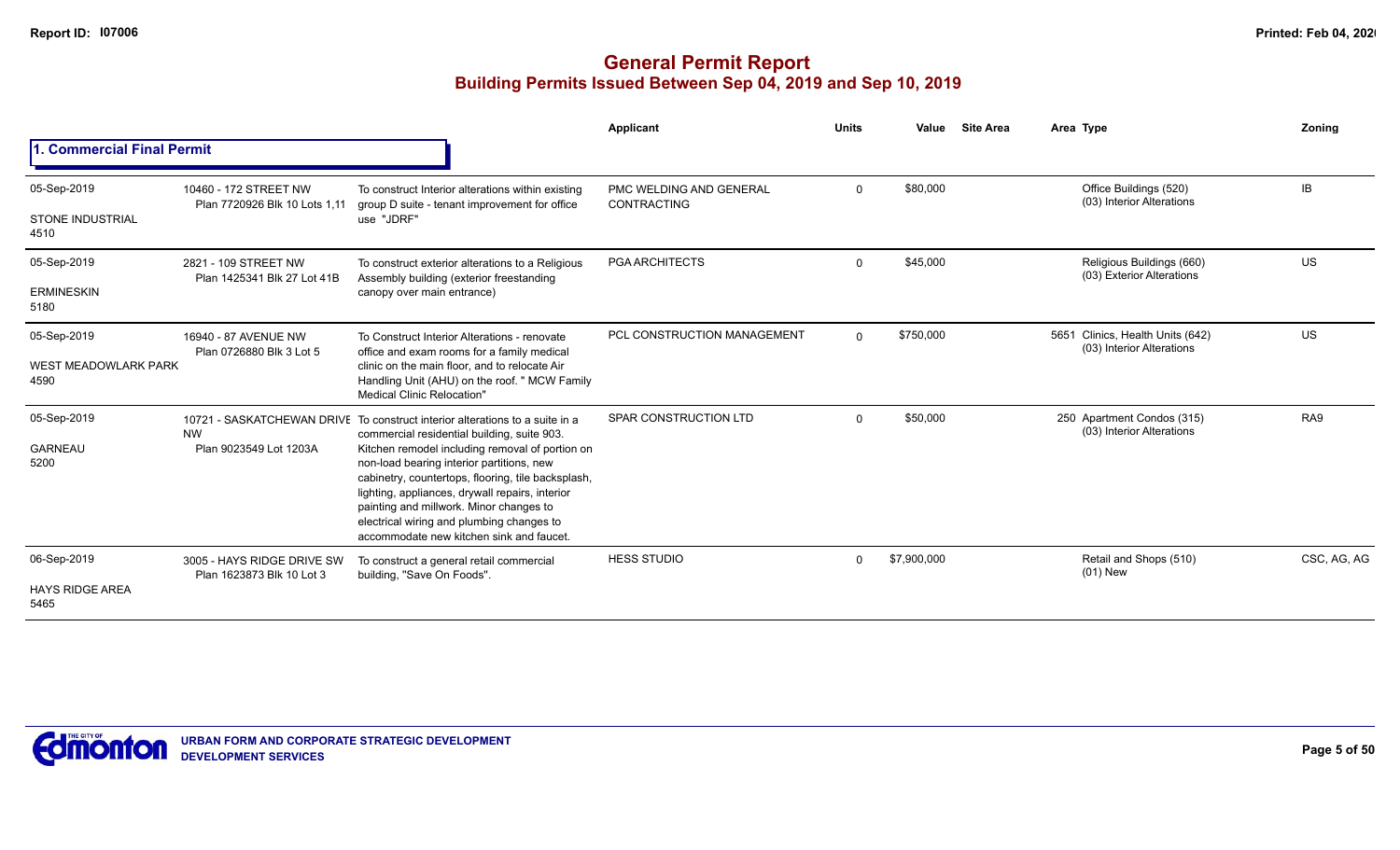|                                               |                                                                                                                                                                                                                                                                                                                                                                                                                                               |                                                                                                                                                                                                                                                                                                                       | Applicant                                        | <b>Units</b> | Value     | <b>Site Area</b> | Area Type                                                   | Zoning          |
|-----------------------------------------------|-----------------------------------------------------------------------------------------------------------------------------------------------------------------------------------------------------------------------------------------------------------------------------------------------------------------------------------------------------------------------------------------------------------------------------------------------|-----------------------------------------------------------------------------------------------------------------------------------------------------------------------------------------------------------------------------------------------------------------------------------------------------------------------|--------------------------------------------------|--------------|-----------|------------------|-------------------------------------------------------------|-----------------|
| 1. Commercial Final Permit                    |                                                                                                                                                                                                                                                                                                                                                                                                                                               |                                                                                                                                                                                                                                                                                                                       |                                                  |              |           |                  |                                                             |                 |
| 06-Sep-2019<br>ABBOTTSFIELD<br>2010           | 3210 - 118 AVENUE NW<br>Plan 5624RS Blk 12 Lot 1                                                                                                                                                                                                                                                                                                                                                                                              | To construct interior alterations in a commercial<br>shopping mall, "Riverview Crossing, Public<br>Library". Open up 4 CRU's to create a public<br>library, demo/construct interior partition walls,<br>update sprinkler system, update fire alarm<br>system, construct new bathrooms, complete<br>interior finishes. | CHANDOS CONSTRUCTION (DO NOT<br>USE)             | $\Omega$     | \$700,000 |                  | Mixed Use (522)<br>(03) Interior Alterations                | RA8, CSC        |
| 06-Sep-2019<br><b>CRAWFORD PLAINS</b><br>6140 | 1411 - MILL WOODS ROAD<br><b>EAST NW</b><br>Condo Common Area (Plan<br>8220767)<br>3, 1411 - MILL WOODS ROAD<br><b>EAST NW</b><br>Plan 8220767 Unit 3<br>2, 1411 - MILL WOODS ROAD<br><b>EAST NW</b><br>Plan 8220767 Unit 2<br>4, 1411 - MILL WOODS ROAD<br><b>EAST NW</b><br>Plan 8220767 Unit 4<br>5. 1411 - MILL WOODS ROAD<br><b>EAST NW</b><br>Plan 8220767 Unit 5<br>1, 1411 - MILL WOODS ROAD<br><b>EAST NW</b><br>Plan 8220767 Unit 1 | To construct exterior alterations to existing<br>residential building, units 1-5 - remove existing<br>siding and stucco - replace all elevations with<br>new vinyl siding, replace all windows/doors<br>with new in existing locations/size                                                                           | CAPITALL EXTERIOR SOLUTION, JOE                  | $\Omega$     | \$75,000  |                  | Apartment Condos (315)<br>(03) Exterior Alterations         | RF <sub>5</sub> |
| 06-Sep-2019<br>KILDARE<br>2400                | 1 - LONDONDERRY MALL NW<br>Plan 5119RS Blk 1 Lots 50,53                                                                                                                                                                                                                                                                                                                                                                                       | To construct interior alterations to an existing<br>building. Tenant fit up of a jewelry store. Unit<br>167- Shy Creations                                                                                                                                                                                            | MALTBY & PRINS ARCHITECTS                        | $\Omega$     | \$45,000  |                  | 344 Malls, Office/Retail (512)<br>(03) Interior Alterations | CSC             |
| 06-Sep-2019<br><b>TAMARACK</b><br>6443        | 2341 - MAPLE ROAD NW<br>Plan 1420502 Blk 13 Lot 3                                                                                                                                                                                                                                                                                                                                                                                             | To construct interior alterations to a retail store<br>(butcher shop) - Garcha Bros Meat Shop &<br>Poultry. Install a 1 new make-up air unit<br>between grid-lines 5 &6.                                                                                                                                              | APEX DRAFTING & GRAPHIC LTD.<br><b>ANDREW NG</b> | $\mathbf{0}$ | \$113,000 |                  | 1080 Retail and Shops (510)<br>(03) Interior Alterations    | DC1             |

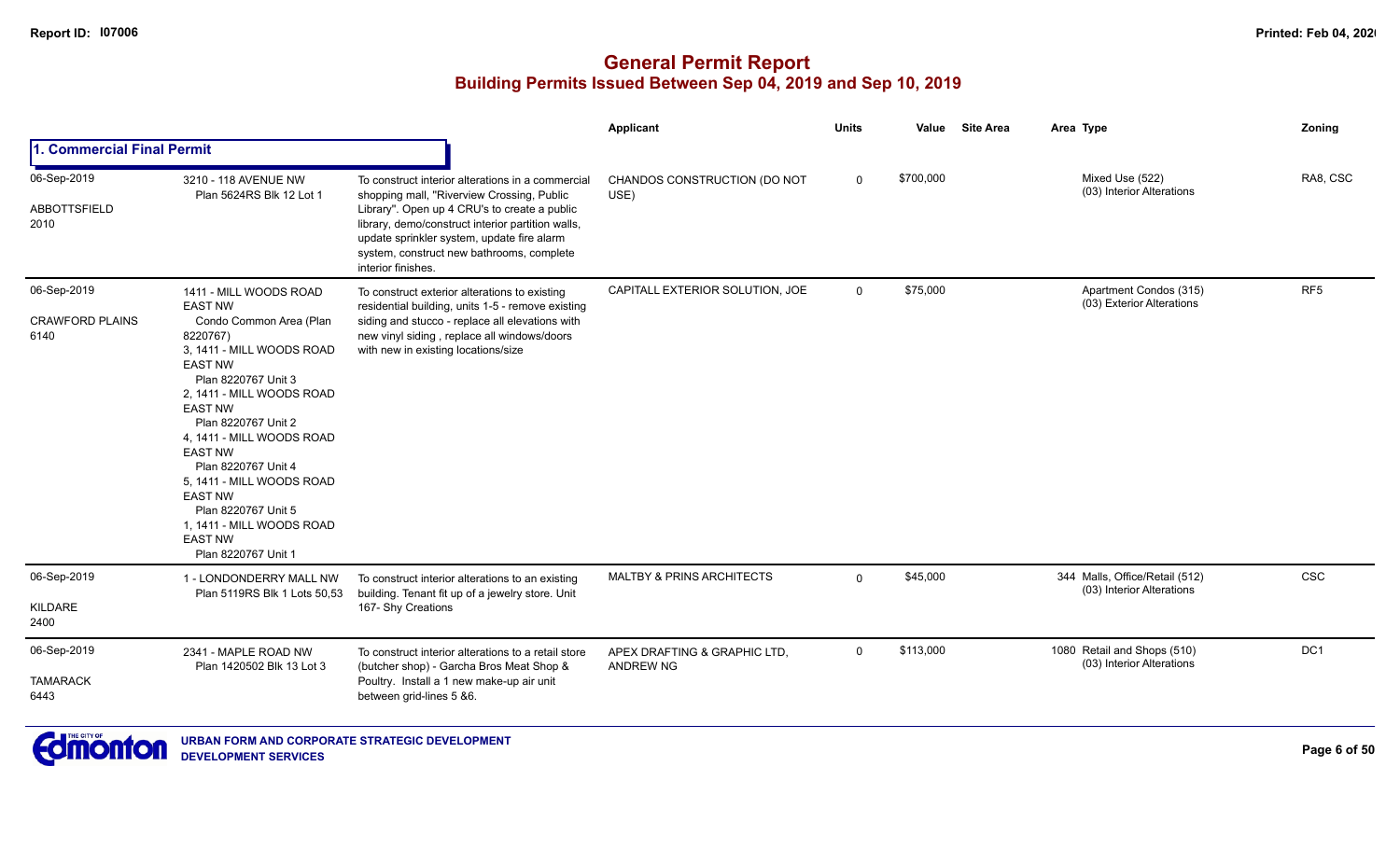|                                               |                                                                                                                                                                                                                                                                                                    |                                                                                                                                                                                                                                                                                                             | <b>Applicant</b>                                          | <b>Units</b>   | Value     | <b>Site Area</b> | Area Type                                                             | Zoning          |
|-----------------------------------------------|----------------------------------------------------------------------------------------------------------------------------------------------------------------------------------------------------------------------------------------------------------------------------------------------------|-------------------------------------------------------------------------------------------------------------------------------------------------------------------------------------------------------------------------------------------------------------------------------------------------------------|-----------------------------------------------------------|----------------|-----------|------------------|-----------------------------------------------------------------------|-----------------|
| 1. Commercial Final Permit                    |                                                                                                                                                                                                                                                                                                    |                                                                                                                                                                                                                                                                                                             |                                                           |                |           |                  |                                                                       |                 |
| 06-Sep-2019<br><b>MAYFIELD</b><br>4290        | 10941 - 161 STREET NW<br>Plan 2778KS Blk 8 Lot R                                                                                                                                                                                                                                                   | To construct interior alterations to an Assembly<br>use commercial building, "Mayfield Community<br>Centre". Updates to existing Fire Alarm system.                                                                                                                                                         | <b>ESE-LSS LIFE SAFETY SYSTEMS</b><br><b>TECHNOLOGIES</b> | $\mathbf 0$    | \$20,000  |                  | Other Accommodation (534)<br>(03) Interior Alterations                | AP              |
| 06-Sep-2019<br><b>QUEEN MARY PARK</b><br>1180 | 10538 - 115 STREET NW<br>Plan B4 Blk 15 Lot 208                                                                                                                                                                                                                                                    | To construct interior and exterior alterations<br>within existing General Industrial Use building                                                                                                                                                                                                           | <b>GARDNER ARCHITECTURE</b>                               | $\mathbf 0$    | \$120,000 |                  | 6512 Storage Buildings, Warehouses (460)<br>(03) Interior Alterations | DC <sub>2</sub> |
| 09-Sep-2019<br><b>BOYLE STREET</b><br>1020    | 10531 - 90 STREET NW<br>Plan 155HW Blk 5                                                                                                                                                                                                                                                           | To construct interior alterations to an existing<br>parkade - Restoration to slabs.                                                                                                                                                                                                                         | <b>CCD WESTERN LIMITED</b>                                | $\mathbf 0$    | \$325,000 |                  | Apartments (310)<br>(03) Interior Alterations                         | DC <sub>2</sub> |
| 09-Sep-2019<br>ALBERTA AVENUE<br>1010         | 9351 - 118 AVENUE NW<br>Plan 7626AK Blk 34 Lot 12<br>9210 - 118 AVENUE NW<br>Plan 8322774 Blk 3 Lot 1A<br>9131 - 118 AVENUE NW<br>Plan 2256AD Blk 48 Lots<br>$14 - 17$<br>9131 - 118 AVENUE NW<br>Plan 2256AD Blk 48 Lots<br>$12 - 13$<br>9205 - 118 AVENUE NW<br>Plan 2256AD Blk 47 Lots<br>17-19 | To construct 10 temporary tents (6-10'x20',<br>4-20'x20'), and a temporary stage structures<br>(SL260) & cover, over several properties along<br>118th Avenue from 90th St & 95th St<br>- KALIEDO FESTIVAL<br>Date: September 13-15, 2019<br>Set-up: September 12, 2019<br>Take Down:<br>September 16, 2019 | ARTS ON THE AVENUE SOCIETY                                | $\overline{0}$ | \$15,000  |                  | Temporary Structures (999)<br>$(01)$ New                              | AP, CB2         |
| 09-Sep-2019<br><b>LARKSPUR</b><br>6390        | 2004 - 38 AVENUE NW<br>Plan 0620021 Blk 21 Lot 9                                                                                                                                                                                                                                                   | To construct Interior Alteration for a new dental<br>office - Apollonia Dental                                                                                                                                                                                                                              | <b>GRAYLINE DESIGN INC</b>                                | $\mathbf 0$    | \$80,000  |                  | 700 Office Buildings (520)<br>(03) Interior Alterations               | DC2, CSC        |

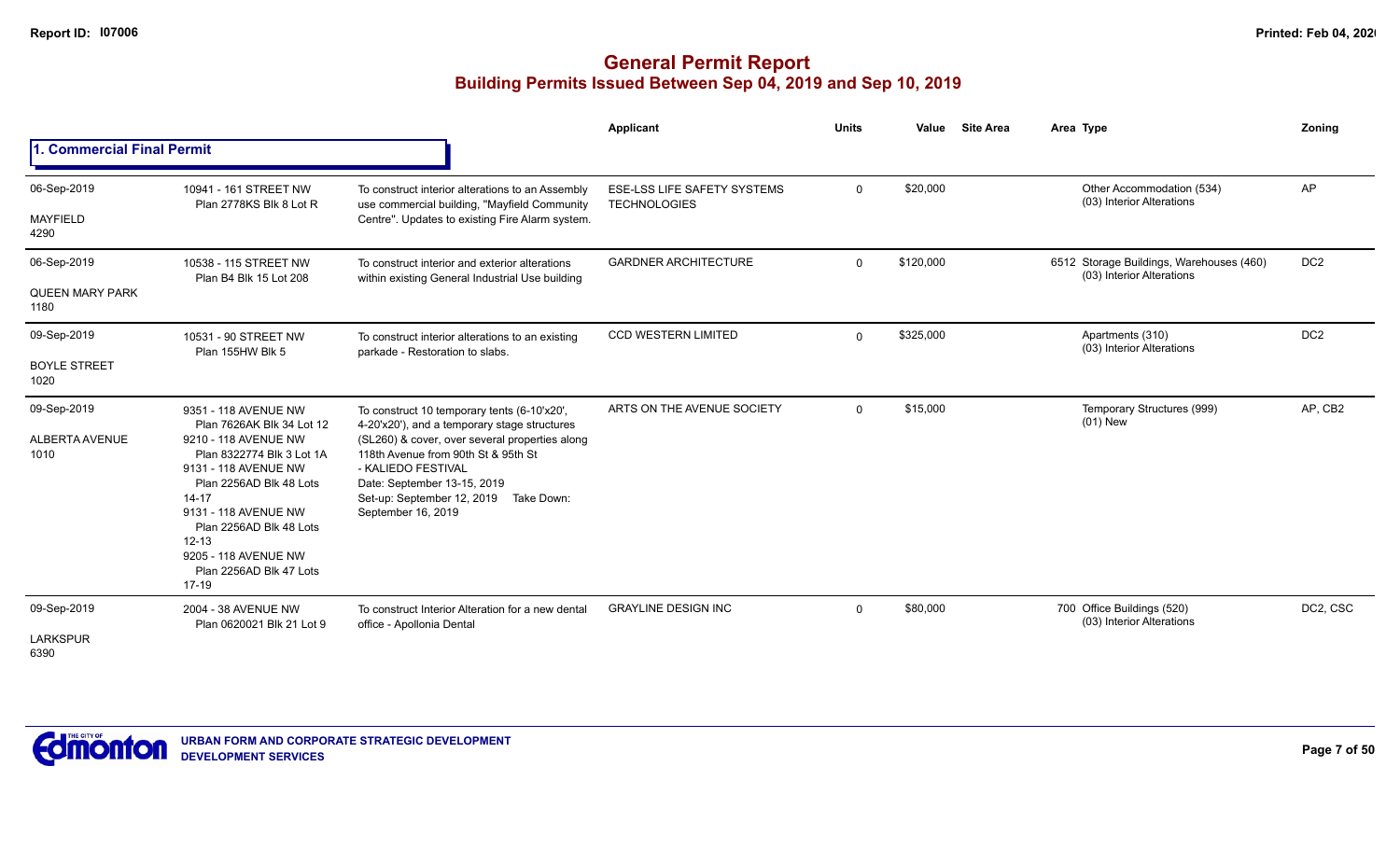|                             |                                                      |                                                                                                                             | Applicant                                | <b>Units</b>   | Value     | <b>Site Area</b> | Area Type                                                        | Zoning          |
|-----------------------------|------------------------------------------------------|-----------------------------------------------------------------------------------------------------------------------------|------------------------------------------|----------------|-----------|------------------|------------------------------------------------------------------|-----------------|
| 1. Commercial Final Permit  |                                                      |                                                                                                                             |                                          |                |           |                  |                                                                  |                 |
| 09-Sep-2019                 | 18410 - 100 AVENUE NW<br>Plan 1520654 Blk 1 Lot 15   | To construct interior alterations - move one<br>office wall, demo front entry reception to add                              | <b>CASMAN</b>                            | $\mathbf 0$    | \$26,000  |                  | 337 Clinics, Health Units (642)<br>(03) Interior Alterations     | DC <sub>2</sub> |
| PLACE LARUE<br>4400         |                                                      | workstations.                                                                                                               |                                          |                |           |                  |                                                                  |                 |
| 09-Sep-2019                 | 17105 - STONY PLAIN ROAD<br><b>NW</b>                | To construct a footing and foundation &<br>structural frame for addition and exterior                                       | <b>NEJMARK ARCHITECT</b>                 | $\mathbf{0}$   | \$15,000  |                  | Retail and Shops (510)<br>(04) Footing & Foundation              | DC <sub>2</sub> |
| PLACE LARUE<br>4400         | Plan 8520008 Blk 7 Lots 1-3                          | alterations to an existing mercantile building.<br>Expanding walk-in cooler/warehouse area -<br>Real Canadian Liquor Store. |                                          |                |           |                  |                                                                  |                 |
| 09-Sep-2019                 | 10402 - 184 STREET NW<br>Plan 0626825 Blk 1 Lot 9    | To construct interior alterations within existing<br>general industrial suite - install engineered                          | N/A                                      | $\Omega$       | \$40,000  |                  | Storage Buildings, Warehouses (460)<br>(03) Interior Alterations | IB, IM, IB, IM  |
| SUNWAPTA INDUSTRIAL<br>4530 |                                                      | storage racking                                                                                                             |                                          |                |           |                  |                                                                  |                 |
| 09-Sep-2019                 | 9707 - 110 STREET NW<br>Plan 0420538 Unit 2          | To construct interior alteration - combine 2 units<br>as 1 suite. Add 1 new office                                          | ALL PRO CONSTRUCTION LTD.                | $\Omega$       | \$16,800  |                  | 2064 Office Buildings (520)<br>(03) Interior Alterations         | DC <sub>2</sub> |
| <b>OLIVER</b><br>1150       |                                                      |                                                                                                                             |                                          |                |           |                  |                                                                  |                 |
| 09-Sep-2019                 | 12408 - 108 AVENUE NW<br>Plan RN22 Blk 27 Lots 10-11 | To Construct interior alterations within existing<br>mixed use commercial building, original tenant                         | PIXEL DESIGNS O/A KYLE HUBERMAN.<br>KYLE | $\overline{0}$ | \$25,000  |                  | Mixed Use (522)<br>(03) Interior Alterations                     | CB1             |
| WESTMOUNT<br>3440           |                                                      | fit up for office suite - Suite 204 "Pixel Designs"                                                                         |                                          |                |           |                  |                                                                  |                 |
| 09-Sep-2019                 | 12408 - 108 AVENUE NW                                | To construct interior alterations within mixed<br>use commercial - (original tenant fit up within                           | <b>CARVEL ELECTRIC</b>                   | $\mathbf{0}$   | \$25,000  |                  | Office Buildings (520)<br>(03) Interior Alterations              | CB1             |
| WESTMOUNT<br>3440           | Plan RN22 Blk 27 Lots 10-11                          | suite 203j - The Grand - for hair salon - "Goldie"                                                                          |                                          |                |           |                  |                                                                  |                 |
| 09-Sep-2019                 | 148, 1 - EDMONTON CITY<br><b>CENTRE NW</b>           | To construct interior alterations within existing<br>mixed use commercial building - Tenant                                 | CITY ARCHITECTURE INC.                   | $\Omega$       | \$100,000 |                  | 377 Restaurants and Bars (540)<br>(03) Interior Alterations      | <b>CCA</b>      |
| <b>DOWNTOWN</b><br>1090     | Plan 1194TR Lot A                                    | improvement UNIT FCU7 "BASIL BOX" - within<br>food court, no seating                                                        |                                          |                |           |                  |                                                                  |                 |

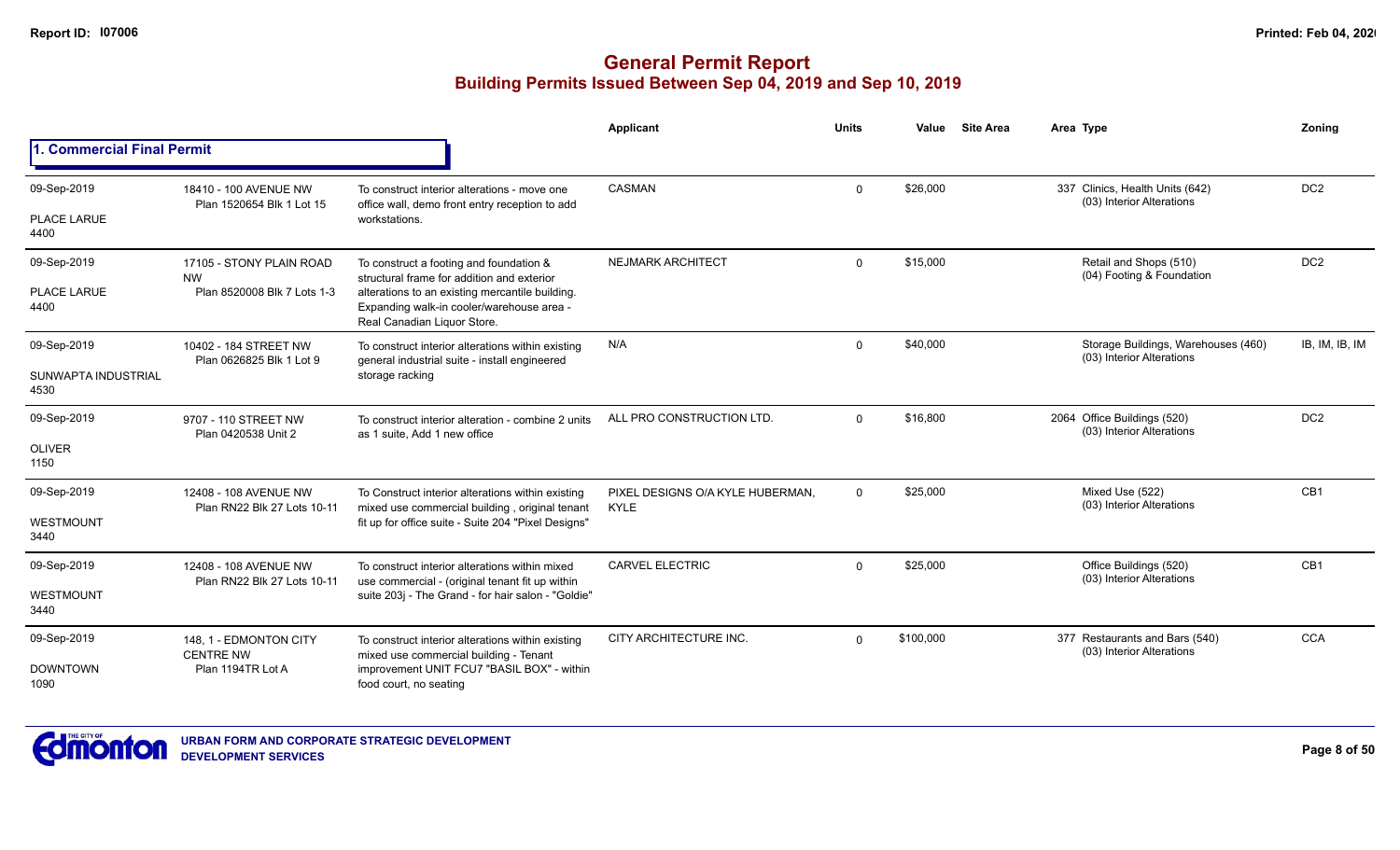|                                    |                                                                 |                                                                                                                                                                                               | <b>Applicant</b>                  | <b>Units</b> | Value       | <b>Site Area</b> | Area Type                                              | Zonina                        |
|------------------------------------|-----------------------------------------------------------------|-----------------------------------------------------------------------------------------------------------------------------------------------------------------------------------------------|-----------------------------------|--------------|-------------|------------------|--------------------------------------------------------|-------------------------------|
| 1. Commercial Final Permit         |                                                                 |                                                                                                                                                                                               |                                   |              |             |                  |                                                        |                               |
| 09-Sep-2019<br><b>DOWNTOWN</b>     | 10506 - JASPER AVENUE NW<br>Condo Common Area (Plan<br>0226956) | To Construct Exterior Alterations to an existing<br>Mixed Use Building (Window Replacement &<br>removal of only 201 & 301 and architectural                                                   | SHAMROCK BUILDING SERVICES LTD    | $\Omega$     | \$150,000   |                  | Apartment Condos (315)<br>(03) Exterior Alterations    | JAMSC, UW                     |
| 1090                               |                                                                 | features repair throughout)                                                                                                                                                                   |                                   |              |             |                  |                                                        |                               |
| 09-Sep-2019                        | 11310 - 107 AVENUE NW<br>Plan 30HW Blk 13 Lot D                 | To Change the Use from a Personal Service<br>Shop (D) to a Cannabis Retail Sales (E) and                                                                                                      | 2168304 AB INC                    | $\Omega$     | \$20,000    |                  | Retail and Shops (510)<br>(03) Interior Alterations    | CB <sub>1</sub>               |
| QUEEN MARY PARK<br>1180            |                                                                 | construct Interior Alterations - Tenant Fit up for<br>"Mountain Standard Cannabis"                                                                                                            |                                   |              |             |                  |                                                        |                               |
| 09-Sep-2019                        | 503 - GRIESBACH PARADE NW<br>Plan 1523747 Blk 27 Lot 5          | To Construct a commercial retail building -<br><b>BUILDING 8 - GRIESBACH VILLAGE - SHELL</b>                                                                                                  | DAWSON WALLACE CONSTRUCTION       | $\Omega$     | \$1,112,100 |                  | Retail and Shops (510)<br>(04) Footing & Foundation    | GVC, GVC,<br>RA <sub>8g</sub> |
| <b>GRIESBACH</b><br>3111           |                                                                 | ONLY. 7 Roof Top Units, 4 Gas meters, NO<br>demising walls, Electrical and Mechanical room<br>1 hour separation.                                                                              |                                   |              |             |                  |                                                        |                               |
| 10-Sep-2019                        | 8440 - 112 STREET NW<br>Plan 9826528 Lot 6                      | To construct interior alterations to the existing<br>hospital (demolition of existing offices/staff                                                                                           | MCKAY HLAVACEK ARCHITECTS         | $\Omega$     | \$1,500,000 |                  | Hospitals (640)<br>(03) Interior Alterations           | AJ                            |
| UNIVERSITY OF ALBERTA<br>5520      |                                                                 | rooms, construction for PET-CT and associated<br>rooms, new Universal Toilet Room) - Stollery<br>Hospital at the University of Alberta Hospital,<br>Diagnostic Imaging Department, 2nd Floor. |                                   |              |             |                  |                                                        |                               |
| 10-Sep-2019                        | 8905 - 51 AVENUE NW<br>Plan 5057TR Blk 7 Lot 1                  | To construct interior alterations within existing<br>commercial building - tenant fit up for office use                                                                                       | MANULIFE REAL ESTATE, HILDA LEMUS | $\Omega$     | \$100,000   |                  | 2468 Mixed Use (522)<br>(03) Interior Alterations      | IB                            |
| <b>MCINTYRE INDUSTRIAL</b><br>6430 |                                                                 |                                                                                                                                                                                               |                                   |              |             |                  |                                                        |                               |
| 10-Sep-2019                        | 11150 - JASPER AVENUE NW<br>Plan NB Blk 11 Lots 89-92           | To construct interior alterations to an exiting<br>building. Parkade "North Exterior Parking                                                                                                  | <b>TYRONE STEEL, KEVIN</b>        | $\Omega$     | \$52,900    |                  | 4252 Office Complex (522)<br>(03) Interior Alterations | CO                            |
| <b>OLIVER</b><br>1150              |                                                                 | Sub-Frame Design" at Devonian building.                                                                                                                                                       |                                   |              |             |                  |                                                        |                               |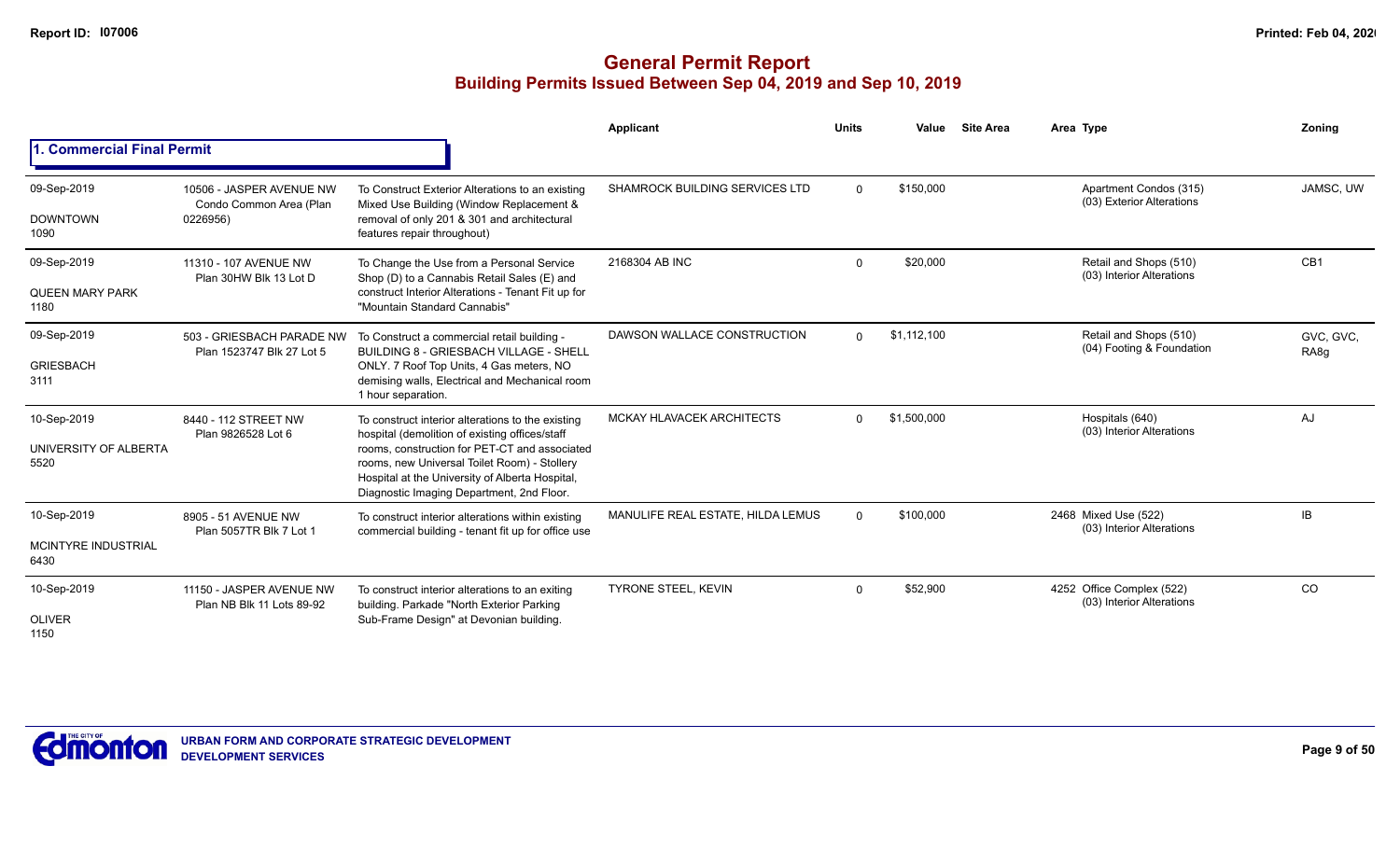|                                               |                                                                                                                                                                |                                                                                                                                                                                                                                                                            | <b>Applicant</b>                  | <b>Units</b> | Value       | <b>Site Area</b> | Area Type                                                        | Zoning          |
|-----------------------------------------------|----------------------------------------------------------------------------------------------------------------------------------------------------------------|----------------------------------------------------------------------------------------------------------------------------------------------------------------------------------------------------------------------------------------------------------------------------|-----------------------------------|--------------|-------------|------------------|------------------------------------------------------------------|-----------------|
| 1. Commercial Final Permit                    |                                                                                                                                                                |                                                                                                                                                                                                                                                                            |                                   |              |             |                  |                                                                  |                 |
| 10-Sep-2019                                   | 18649 - 118A AVENUE NW<br>Plan 0227465 Blk 1 Lot 1                                                                                                             | To demolish a commercial building, "Sales<br>Office".                                                                                                                                                                                                                      | <b>ROY PRENTICE, ROY</b>          | $\mathbf{0}$ | \$20,000    |                  | Office Buildings (520)<br>(99) Demolition                        | <b>IM</b>       |
| <b>WHITE INDUSTRIAL</b><br>4630               |                                                                                                                                                                |                                                                                                                                                                                                                                                                            |                                   |              |             |                  |                                                                  |                 |
| 10-Sep-2019                                   | 15802 - 100 AVENUE NW<br>Plan 1822191 Blk 2C Lot 38                                                                                                            | To construct interior alterations within existing<br>mixed use commercial bldg - original tenant fitup                                                                                                                                                                     | TERRAGOLD PROJECTS INC            | $\mathbf{0}$ | \$150,000   |                  | 1336 Retail and Shops (510)<br>(03) Interior Alterations         | CB <sub>1</sub> |
| <b>GLENWOOD</b><br>4180                       |                                                                                                                                                                | for mercantile occupancy - "Clair's Cannabis<br>Store"                                                                                                                                                                                                                     |                                   |              |             |                  |                                                                  |                 |
| 10-Sep-2019<br><b>LAURIER HEIGHTS</b><br>3270 | 8311 - 142 STREET NW<br>Plan 6269KS Blk 21 Lot 3U<br>8311 - 142 STREET NW<br>Plan 6269KS Blk 21 Lots 2.4<br>8311 - 142 STREET NW<br>Plan 8821521 Blk 21 Lot 1B | To construct a 5 storey B3 seniors lodge<br>building with 50 Dwellings separated from an<br>existing 2 storey seniors building by a 2 hour<br>firewall. (new total number of Dwellings 236)<br>(Court building- 8403 142 Street NW -<br>Canterbury Foundation).            | STUART OLSON CONSTRUCTION LTD     | 50           | \$8,910,400 |                  | 36597 Apartments (310)<br>(02) Addition                          | DC <sub>2</sub> |
|                                               | 8403 - 142 STREET NW<br>Plan 8821521 Blk 21 Lot 1A                                                                                                             |                                                                                                                                                                                                                                                                            |                                   |              |             |                  |                                                                  |                 |
| 10-Sep-2019<br>THE HAMPTONS<br>4461           | 19910 - LESSARD ROAD NW<br>Plan 1421209 Blk 3 Lot 2                                                                                                            | To construct interior alterations in a commercial<br>Assembly/Retail building, "Building 6". Construct<br>a 2 hour demising wall on grid line 6.D.                                                                                                                         | STANTEC ARCHITECTURE LTD          | $\mathbf{0}$ | \$3,500     |                  | Retail and Shops (510)<br>(03) Interior Alterations              | <b>CSC</b>      |
| 10-Sep-2019                                   | 3904 - 53 AVENUE NW<br>Plan 0628377 Blk 20 Lot 3                                                                                                               | To construct interior alterations to a suite in a<br>commercial mixed use building. Moving interior                                                                                                                                                                        | <b>VULCAN MACHINEWORKS INC</b>    | $\Omega$     | \$14,000    |                  | Storage Buildings, Warehouses (460)<br>(03) Interior Alterations | IM              |
| PYLYPOW INDUSTRIAL<br>6590                    |                                                                                                                                                                | partition walls to reconfigure office area,<br>adding a storage room.                                                                                                                                                                                                      |                                   |              |             |                  |                                                                  |                 |
| 10-Sep-2019<br><b>CHAPPELLE AREA</b><br>5462  | 6404 - CARTMELL PLACE SW<br>Plan 1820642 Blk 28 Lot 50                                                                                                         | To construct interior alterations to a suite in a<br>commercial mixed use building, "Daycare". First<br>tenant fit up in suite, construct interior partition<br>walls, update fire alarm system, update<br>sprinkler system, 5 washrooms plus 2<br>barrier-free washrooms. | PRO CONSULTING DESIGN & BUILD INC | $\Omega$     | \$150,000   |                  | Day Cares, Nursing Homes (650)<br>(03) Interior Alterations      | CB2, CB2        |

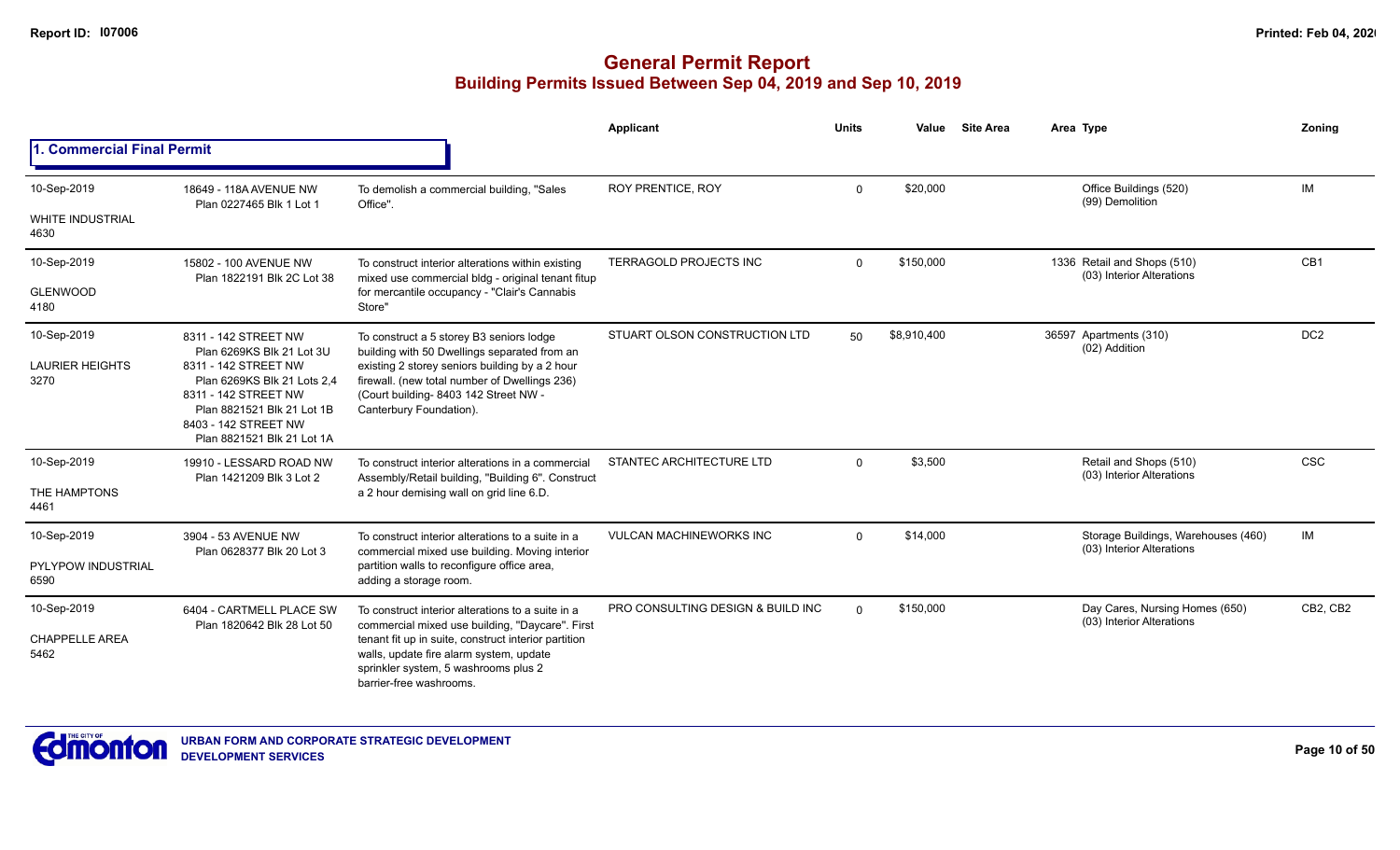|                                            |                                                    |                                                                                                                                                                                                                                                                                               | Applicant                     | <b>Units</b>   | <b>Site Area</b><br>Value | Area Type                                                           | Zoning     |
|--------------------------------------------|----------------------------------------------------|-----------------------------------------------------------------------------------------------------------------------------------------------------------------------------------------------------------------------------------------------------------------------------------------------|-------------------------------|----------------|---------------------------|---------------------------------------------------------------------|------------|
| 6. House Building Permit                   |                                                    |                                                                                                                                                                                                                                                                                               |                               |                |                           |                                                                     |            |
| 04-Sep-2019<br>LAUREL<br>6444              | 1907 - 18 STREET NW<br>Plan 1920713 Blk 10 Lot 62  | To construct a Single Detached House with<br>front attached Garage, fireplace, Unenclosed<br>Front Porch, rear uncovered deck (3.66m x<br>3.96m) and Side Door.                                                                                                                               | <b>ART HOMES</b>              |                | \$255,900                 | 2225 Single Detached House (110)<br>(01) Building - New<br>2-storey | <b>RSL</b> |
| 04-Sep-2019<br>WALKER<br>6662              | 2332 - 54 STREET SW<br>Plan 1823364 Blk 10 Lot 30  | To construct a Single Detached House with<br>front attached Garage, Unenclosed Front<br>Porch, rear uncovered deck (3.96m x 3.05m),<br>fireplace and side entrance.                                                                                                                           | <b>MONTORIO HOMES LTD</b>     |                | \$248,300                 | 2159 Single Detached House (110)<br>(01) Building - New<br>2-storey | <b>RSL</b> |
| 04-Sep-2019<br><b>MAPLE</b><br>6441        | 264 - 41 AVENUE NW<br>Plan 1623032 Blk 12 Lot 53   | To construct a Single Detached House with<br>fireplace and Unenclosed Front Porch.                                                                                                                                                                                                            | <b>CRYSTAL CREEK HOMES</b>    |                | \$200,600                 | 1744 Single Detached House (110)<br>(01) Building - New<br>2-storey | <b>RMD</b> |
| 04-Sep-2019<br><b>LAUREL</b><br>6444       | 1908 - 20 AVENUE NW<br>Plan 1920713 Blk 10 Lot 46  | To construct a Single Detached House with<br>front attached Garage, unenclosed Front Porch<br>with balcony above (1.83m x 1.98m), covered<br>rear deck (irregular shape 8.51m x 3.35m) with<br>balcony above (2.29m x 3.94m), fireplace, and<br>to develop a Secondary Suite in the Basement. | URBAN HOME DEVELOPMENTS INC   | $\overline{2}$ | \$301,400                 | 2621 Single Detached House (110)<br>(01) Building - New<br>2-storey | <b>RSL</b> |
| 04-Sep-2019<br><b>CHARLESWORTH</b><br>6661 | 4015 - 7 AVENUE SW<br>Plan 1720664 Blk 1 Lot 40    | To construct a Single Detached House with<br>front attached Garage, Unenclosed Front<br>Porch, balcony, rear partially covered deck<br>(4.27 m x 2.44 m), fireplace, Side door, and<br>walkout Basement.                                                                                      | <b>JAI HOMES LTD</b>          |                | \$333,000                 | 2896 Single Detached House (110)<br>(01) Building - New<br>2-storey | <b>RMD</b> |
| 04-Sep-2019<br>SECORD<br>4487              | 9603 - 224 STREET NW<br>Plan 1723645 Blk 6 Lot 155 | To construct a Single Detached House with<br>front attached Garage and Unenclosed Front<br>Porch.                                                                                                                                                                                             | CITY HOMES MASTER BUILDER INC | $\mathbf 1$    | \$207,500                 | 1804 Single Detached House (110)<br>(01) Building - New             | <b>RMD</b> |

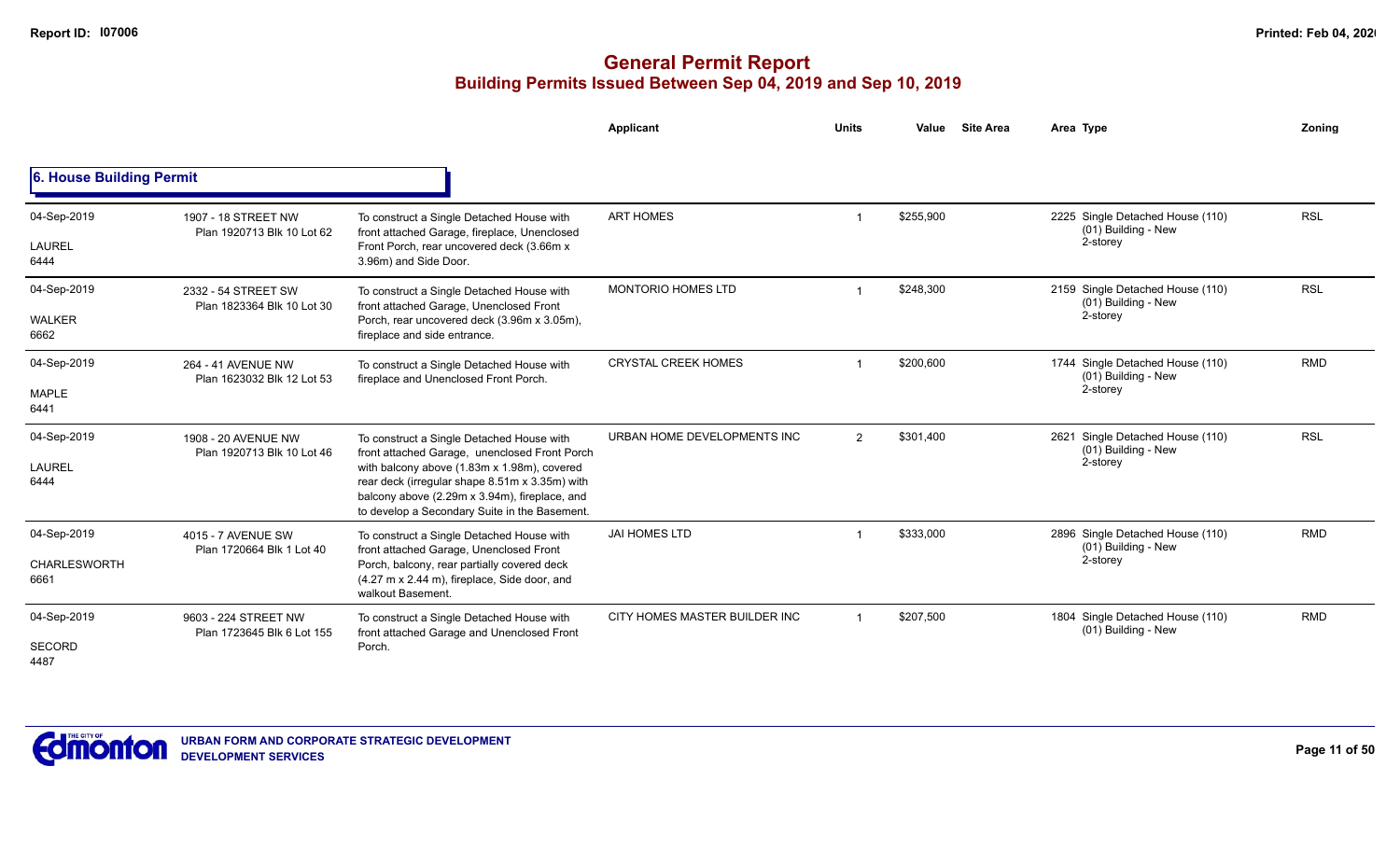|                                                  |                                                    |                                                                                                                                                                                                                                     | <b>Applicant</b>              | <b>Units</b> | Value     | <b>Site Area</b> | Area Type                                                           | Zonina          |
|--------------------------------------------------|----------------------------------------------------|-------------------------------------------------------------------------------------------------------------------------------------------------------------------------------------------------------------------------------------|-------------------------------|--------------|-----------|------------------|---------------------------------------------------------------------|-----------------|
| 6. House Building Permit                         |                                                    |                                                                                                                                                                                                                                     |                               |              |           |                  |                                                                     |                 |
| 04-Sep-2019<br><b>GLENRIDDING RAVINE</b><br>5579 | 15847 - 22 AVENUE SW<br>Plan 1823043 Blk 21 Lot 3  | To construct a Single Detached House with<br>front attached Garage and Unenclosed Front<br>Porch.                                                                                                                                   | LANDMARK CLASSIC INC          |              | \$195,700 |                  | 1702 Single Detached House (110)<br>(01) Building - New<br>2-storey | DC <sub>1</sub> |
| 04-Sep-2019<br><b>CAVANAGH</b><br>5467           | Plan 1820144 Blk 3 Lot 11                          | 3350 - CHECKNITA COMMON SV To construct a Single Detached House with<br>front attached Garage and Unenclosed Front<br>Porch.                                                                                                        | <b>EXCEL HOMES</b>            | -1           | \$214,000 |                  | 1861 Single Detached House (110)<br>(01) Building - New<br>2-storey | <b>RMD</b>      |
| 04-Sep-2019<br><b>SECORD</b><br>4487             | 22632 - 96 AVENUE NW<br>Plan 1920924 Blk 26 Lot 8  | To construct a Single Detached House with<br>front attached Garage, Unenclosed Front Porch<br>and Side Door.                                                                                                                        | CITY HOMES MASTER BUILDER INC | -1           | \$208,000 |                  | 1809 Single Detached House (110)<br>(01) Building - New<br>2-storey | <b>RMD</b>      |
| 04-Sep-2019<br><b>MCCONACHIE AREA</b><br>2521    | 6323 - 173 AVENUE NW<br>Plan 1822640 Blk 13 Lot 93 | To construct a Single Detached House with<br>front attached Garage, Unenclosed Front Porch<br>and to install a Renewable Energy Device (6<br>Solar-electric (PV) panels on the roof).                                               | JAYMAN MASTERBUILT INC        | -1           | \$188,700 |                  | 1641 Single Detached House (110)<br>(01) Building - New<br>2-storey | <b>RMD</b>      |
| 04-Sep-2019<br>LAUREL<br>6444                    | 1771 - 24 STREET NW<br>Plan 1920713 Blk 14 Lot 6   | To construct a Single Detached House with<br>Unenclosed Front Porch, and fireplace.                                                                                                                                                 | <b>MODISH HOMES LTD.</b>      |              | \$202,900 |                  | 1764 Single Detached House (110)<br>(01) Building - New<br>2-storey | <b>RPL</b>      |
| 04-Sep-2019<br>LAUREL<br>6444                    | 1903 - 20 AVENUE NW<br>Plan 1920713 Blk 12 Lot 5   | To construct a Single Detached House with<br>front attached Garage, fireplace, Unenclosed<br>Front Porch, rear uncovered deck (5.03m x<br>2.44m), Side door and Basement development<br>(NOT to be used as an additional Dwelling). | AMETRINE HOMES LTD.           |              | \$351,900 |                  | 3060 Single Detached House (110)<br>(01) Building - New             | <b>RSL</b>      |
| 04-Sep-2019<br><b>LAUREL</b><br>6444             | 1755 - 24 STREET NW<br>Plan 1920713 Blk 14 Lot 2   | To construct a Single Detached House with<br>Unenclosed Front Porch.                                                                                                                                                                | N/A                           | -1           | \$189,200 |                  | 1645 Single Detached House (110)<br>(01) Building - New<br>2-storey | <b>RPL</b>      |

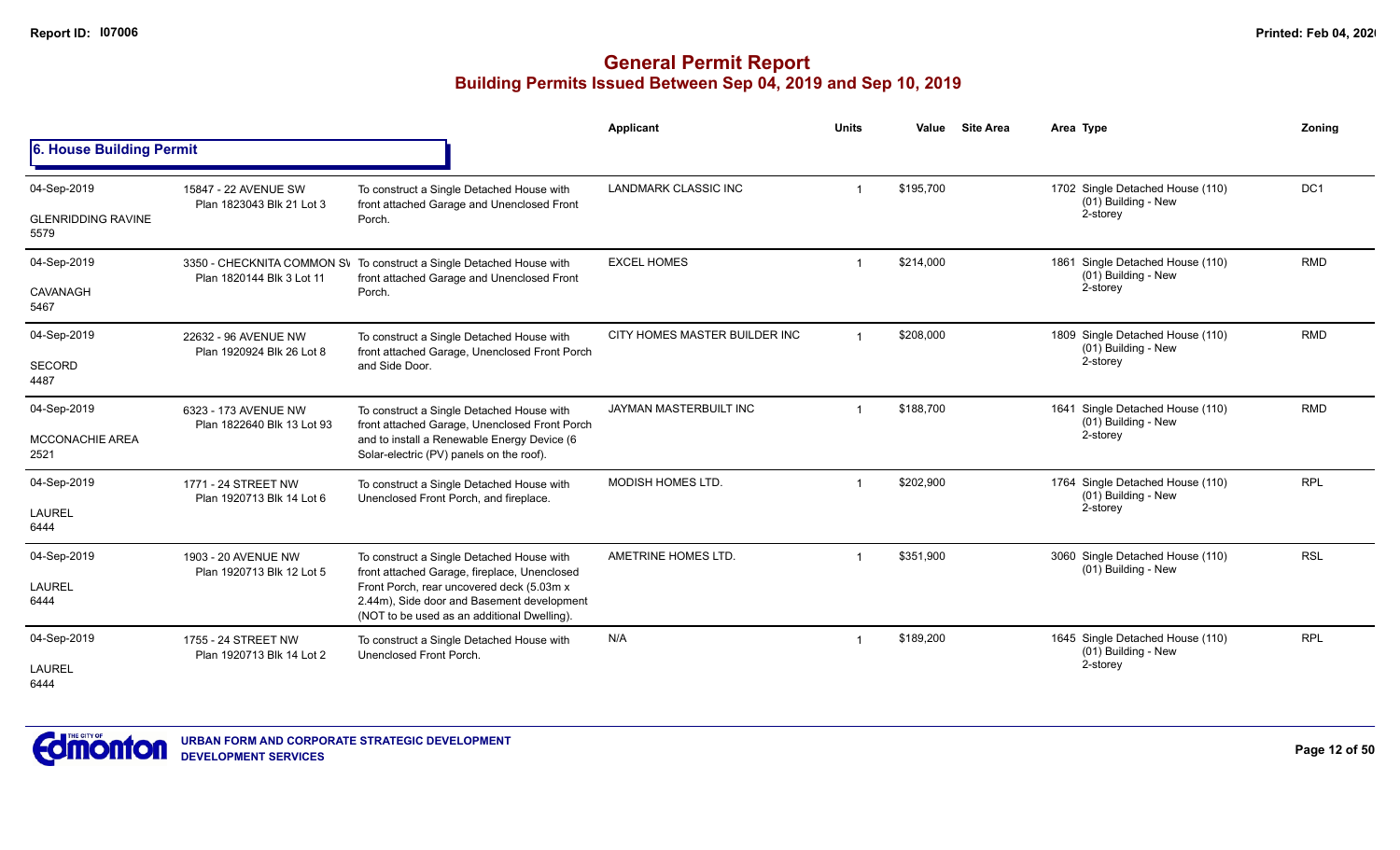|                                              |                                                                                                                                                                                                                                      |                                                                                                                                                                                                                                                                                                          | Applicant                      | <b>Units</b> | Value     | <b>Site Area</b> | Area Type                                                           | Zoning          |
|----------------------------------------------|--------------------------------------------------------------------------------------------------------------------------------------------------------------------------------------------------------------------------------------|----------------------------------------------------------------------------------------------------------------------------------------------------------------------------------------------------------------------------------------------------------------------------------------------------------|--------------------------------|--------------|-----------|------------------|---------------------------------------------------------------------|-----------------|
| 6. House Building Permit                     |                                                                                                                                                                                                                                      |                                                                                                                                                                                                                                                                                                          |                                |              |           |                  |                                                                     |                 |
| 04-Sep-2019<br><b>TRUMPETER AREA</b><br>4471 | 20947 - 130 AVENUE NW<br>Plan 1823379 Blk 14 Lot 13                                                                                                                                                                                  | To construct a Single Detached House with<br>Unenclosed Front Porch, rear uncovered deck<br>(1.22m x 2.44m), and to install a Renewable<br>Energy Device (6 Solar-electric (PV) panels on<br>the roof).                                                                                                  | <b>JAYMAN MASTERBUILT INC</b>  |              | \$190,000 |                  | 1652 Single Detached House (110)<br>(01) Building - New<br>2-storey | DC1             |
| 04-Sep-2019<br><b>ROSENTHAL</b><br>4750      | 8013 - 223 STREET NW<br>Plan 1624112 Blk 5 Lot 7<br>8011 - 223 STREET NW<br>Plan 1624112 Blk 5 Lot 8                                                                                                                                 | To construct a Semi-detached House with front<br>attached Garages, Unenclosed Front Porches,<br>rear uncovered decks (Lot 7 - 3.66m x 3.05m,<br>Lot $8 - 3.05$ m x $3.66$ m), side doors, and to<br>develop Secondary Suites in the Basements. 1<br>Bedroom, 1 Bathroom, 1 Mech Room, 1 Storage<br>Room. | <b>DOLCE VITA HOMES</b>        |              | \$362,300 |                  | 3150 Semi-Detached House (210)<br>(01) Building - New<br>2-storey   | RF4             |
| 04-Sep-2019<br><b>MCKERNAN</b><br>5290       | 11134 - 76 AVENUE NW<br>Plan 1522762 Blk 16 Lot 24                                                                                                                                                                                   | To construct a Single Detached House with<br>Unenclosed Front Porch, rear uncovered deck<br>(2.08 m x 0.91 m) and to develop a Secondary<br>Suite in the Basement.                                                                                                                                       | <b>JSK HOMES LTD</b>           | 2            | \$217,900 |                  | 1895 Single Detached House (110)<br>(01) Building - New<br>2-storey | RF <sub>3</sub> |
| 05-Sep-2019<br><b>EDGEMONT</b><br>4462       | 512 - EAGLESON WYND NW<br>Plan 1820200 Blk 27 Lot 2                                                                                                                                                                                  | To construct a Single Detached House with<br>front attached Garage, Unenclosed Front<br>Porch, and rear uncovered deck (3.05m x<br>$4.57m$ ).                                                                                                                                                            | AKASH HOMES LTD                |              | \$229,200 |                  | 1993 Single Detached House (110)<br>(01) Building - New<br>2-storey | <b>RSL</b>      |
| 05-Sep-2019<br><b>CY BECKER</b><br>2611      | 1104 - CY BECKER ROAD NW<br>Plan 1823038 Blk 22 Lot 27<br>1102 - CY BECKER ROAD NW<br>Plan 1823038 Blk 22 Lot 28<br>1100 - CY BECKER ROAD NW<br>Plan 1823038 Blk 22 Lot 29<br>1098 - CY BECKER ROAD NW<br>Plan 1823038 Blk 22 Lot 30 | To construct a 4 Row Housing Development<br>with Unenclosed Front Porches and rear<br>uncovered decks (each 1.22 m x 2.44 m).                                                                                                                                                                            | <b>STREETSIDE DEVELOPMENTS</b> |              | \$303,700 |                  | 2641 Row House (330)<br>(01) Building - New<br>2-storey             | <b>RF5, RF5</b> |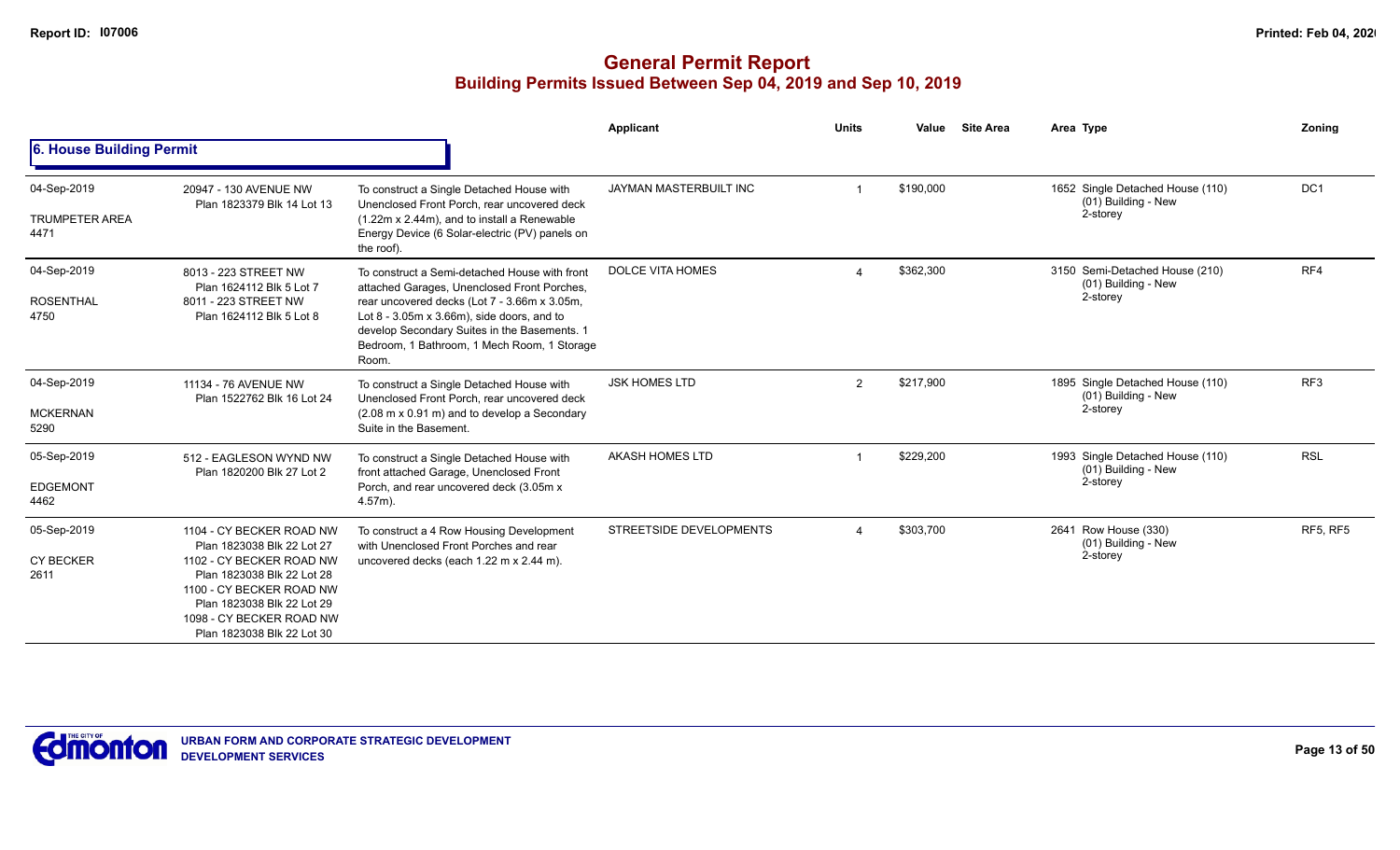|                                               |                                                                                                                                                                                                                   |                                                                                                                                                                                                                              | <b>Applicant</b>              | <b>Units</b>   | Value     | <b>Site Area</b> | Area Type                                                           | Zoning          |
|-----------------------------------------------|-------------------------------------------------------------------------------------------------------------------------------------------------------------------------------------------------------------------|------------------------------------------------------------------------------------------------------------------------------------------------------------------------------------------------------------------------------|-------------------------------|----------------|-----------|------------------|---------------------------------------------------------------------|-----------------|
| 6. House Building Permit                      |                                                                                                                                                                                                                   |                                                                                                                                                                                                                              |                               |                |           |                  |                                                                     |                 |
| 05-Sep-2019<br><b>HAZELDEAN</b><br>6290       | 9522 - 71 AVENUE NW<br>Plan 1921346 Blk 21 Lot 18A                                                                                                                                                                | To construct a Single Detached House with<br>Unenclosed Front Porch, fireplace, side door<br>entrance and to develop a Secondary Suite in<br>the Basement (1 bedroom, 1 bathroom, kitchen,<br>mechanical room, living room). | Contrast Homes Inc.           | 2              | \$203,300 |                  | 1768 Single Detached House (110)<br>(01) Building - New<br>2-storey | RF3             |
| 05-Sep-2019<br><b>MCCONACHIE AREA</b><br>2521 | 6409 - 167A AVENUE NW<br>Plan 1822753 Blk 11 Lot 19<br>6411 - 167A AVENUE NW<br>Plan 1822753 Blk 11 Lot 20                                                                                                        | To construct a Semi-detached House with front<br>attached Garages and Unenclosed Front<br>Porches                                                                                                                            | CITY HOMES MASTER BUILDER INC | $\overline{2}$ | \$411,500 |                  | 3578 Semi-Detached House (210)<br>(01) Building - New<br>2-storey   | <b>RMD</b>      |
| 05-Sep-2019<br>CAVANAGH<br>5467               | 3732 - CRANG VISTA SW<br>Plan 1823329 Blk 2 Lot 25                                                                                                                                                                | To construct a Single Detached House with<br>front attached Garage and Unenclosed Front<br>Porch.                                                                                                                            | <b>KANVI HOMES</b>            |                | \$326,600 |                  | 2840 Single Detached House (110)<br>(01) Building - New<br>2-storey | <b>RSL</b>      |
| 05-Sep-2019<br><b>CY BECKER</b><br>2611       | 4648 - 175 AVENUE NW<br>Plan 1823038 Blk 22 Lot 11                                                                                                                                                                | To construct a Single Detached House with<br>Unenclosed Front Porch.                                                                                                                                                         | STERLING HOMES EDMONTON LTD.  | $\overline{1}$ | \$143,300 |                  | 1246 Single Detached House (110)<br>(01) Building - New<br>2-storey | <b>RPL</b>      |
| 05-Sep-2019<br><b>DESROCHERS AREA</b><br>5463 | 237 - DESROCHERS<br><b>BOULEVARD SW</b><br>Plan 1822690 Blk 7 Lot 7<br>235 - DESROCHERS<br><b>BOULEVARD SW</b><br>Plan 1822690 Blk 7 Lot 8<br>233 - DESROCHERS<br><b>BOULEVARD SW</b><br>Plan 1822690 Blk 7 Lot 9 | To construct a 3 Dwelling unit Row House with<br>Unenclosed Front Porches.                                                                                                                                                   | PACESETTER HOMES LTD.         | 3              | \$443,900 |                  | 3860 Row House (330)<br>(01) Building - New<br>2-storey             | RF <sub>5</sub> |
| 04-Sep-2019<br><b>CY BECKER</b><br>2611       | 17004 - 43 STREET NW<br>Plan 1323004 Blk 15 Lot 1                                                                                                                                                                 | To construct a Single Detached House with<br>front attached Garage, Unenclosed Front Porch<br>and fireplace.                                                                                                                 | PACESETTER HOMES LTD          |                | \$230,700 |                  | 2006 Single Detached House (110)<br>(01) Building - New             | <b>RSL</b>      |

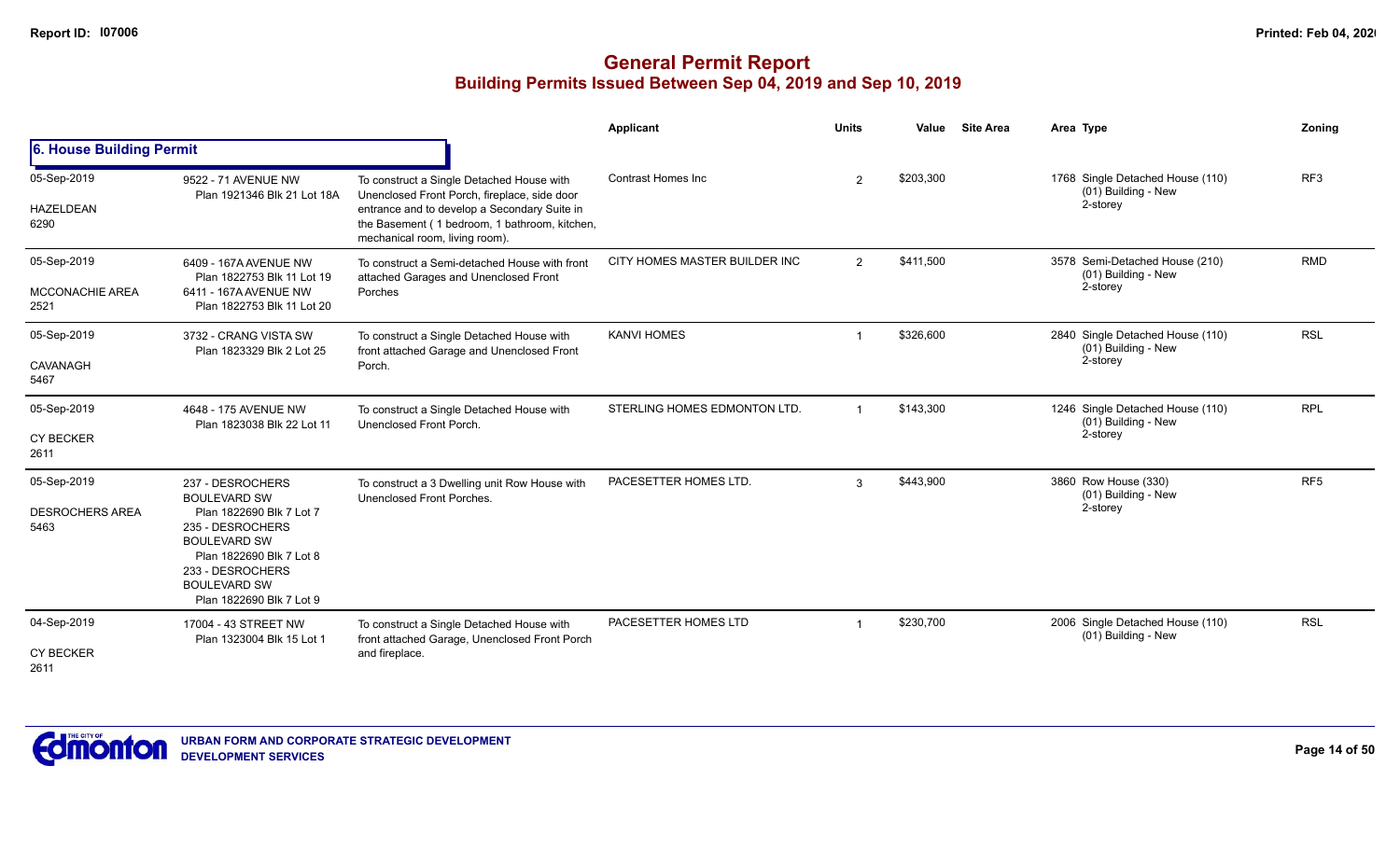|                                             |                                                       |                                                                                               | Applicant                               | <b>Units</b> | Value                            | <b>Site Area</b>                 | Area Type                                               | Zonina          |
|---------------------------------------------|-------------------------------------------------------|-----------------------------------------------------------------------------------------------|-----------------------------------------|--------------|----------------------------------|----------------------------------|---------------------------------------------------------|-----------------|
| 6. House Building Permit                    |                                                       |                                                                                               |                                         |              |                                  |                                  |                                                         |                 |
| 04-Sep-2019                                 | 3330 - PARKER LOOP SW<br>Plan 1723283 Blk 2 Lot 26    | To construct a Single Detached House with<br>front attached Garage, Unenclosed Front Porch    | <b>BROOKFIELD RESIDENTIAL PROPERTIE</b> |              | \$256,500                        |                                  | 2230 Single Detached House (110)<br>(01) Building - New | <b>HVLD</b>     |
| <b>PAISLEY</b><br>5469                      |                                                       | and walkout Basement.                                                                         |                                         |              |                                  |                                  |                                                         |                 |
| 04-Sep-2019                                 | 8713 - MAYDAY LANE SW<br>Plan 1820076 Blk 4 Lot 11    | To construct a Single Detached House with<br>front attached Garage, a rear uncovered deck     | <b>ART HOMES</b>                        |              | \$276,000                        |                                  | 2400 Single Detached House (110)<br>(01) Building - New | DC <sub>1</sub> |
| THE ORCHARDS AT<br><b>ELLERSLIE</b><br>6216 |                                                       | (2.44m x 4.27m) and Unenclosed Front Porch.                                                   |                                         |              |                                  |                                  |                                                         |                 |
| 05-Sep-2019                                 | 17455 - 9 AVENUE SW<br>Plan 1525626 Blk 19 Lot 8      | To construct a Single Detached House with<br>front attached Garage, and Unenclosed Front      | PACESETTER HOMES LTD                    |              | \$266,300                        |                                  | 2316 Single Detached House (110)<br>(01) Building - New | DC1             |
| <b>WINDERMERE</b><br>5570                   |                                                       | Porch.                                                                                        |                                         |              |                                  |                                  | 2-storey                                                |                 |
| 05-Sep-2019                                 | 3019 - KOSTASH COURT SW<br>Plan 1823264 Blk 11 Lot 70 | To construct a Single Detached House with<br>front attached Garage, Unenclosed Front          | <b>DOLCE VITA HOMES</b>                 |              | \$339,000<br>(01) Building - New | 2948 Single Detached House (110) | <b>RSL</b>                                              |                 |
| <b>KESWICK AREA</b><br>5576                 |                                                       | Porch, rear covered deck (10.29m x 5.79m),<br>balcony, fireplace(s) and walkout.              |                                         |              |                                  | 2-storey                         |                                                         |                 |
| 05-Sep-2019                                 | 628 - FRASER VISTA NW<br>Plan 1223307 Blk 114 Lot 13  | To construct a Single Detached House with<br>front attached Garage, fireplace, uncovered      | 1243103 ALBERTA LTD                     |              | \$299,000                        |                                  | 2600 Single Detached House (110)<br>(01) Building - New | RF <sub>1</sub> |
| <b>FRASER</b><br>2280                       |                                                       | deck, veranda and side door entrance.                                                         |                                         |              |                                  |                                  | 2-storey                                                |                 |
| 05-Sep-2019                                 | 10737 - 130 STREET NW                                 | To construct a Single Detached House with<br>Unenclosed Front Porch, fireplace, side landing, | <b>TECH VIEW HOMES LTD</b>              |              | \$213,700                        |                                  | 1858 Single Detached House (110)<br>(01) Building - New | RF <sub>1</sub> |
| <b>WESTMOUNT</b><br>3440                    | Plan 1920974 Blk 27 Lot 12A                           | and rear uncovered deck.                                                                      |                                         |              |                                  |                                  | 2-storey                                                |                 |
| 05-Sep-2019                                 | 10332 - 147 STREET NW<br>Plan 7601AE Blk 8 Lot 8      | To construct a Single Detached House with<br>Unenclosed Front Porch, and basement             | N/A                                     |              | \$286,100                        |                                  | 2488 Single Detached House (110)<br>(01) Building - New | RF <sub>3</sub> |
| <b>GROVENOR</b><br>3210                     |                                                       | Development (NOT to be used as an additional<br>Dwelling)                                     |                                         |              |                                  |                                  | 2-storey                                                |                 |

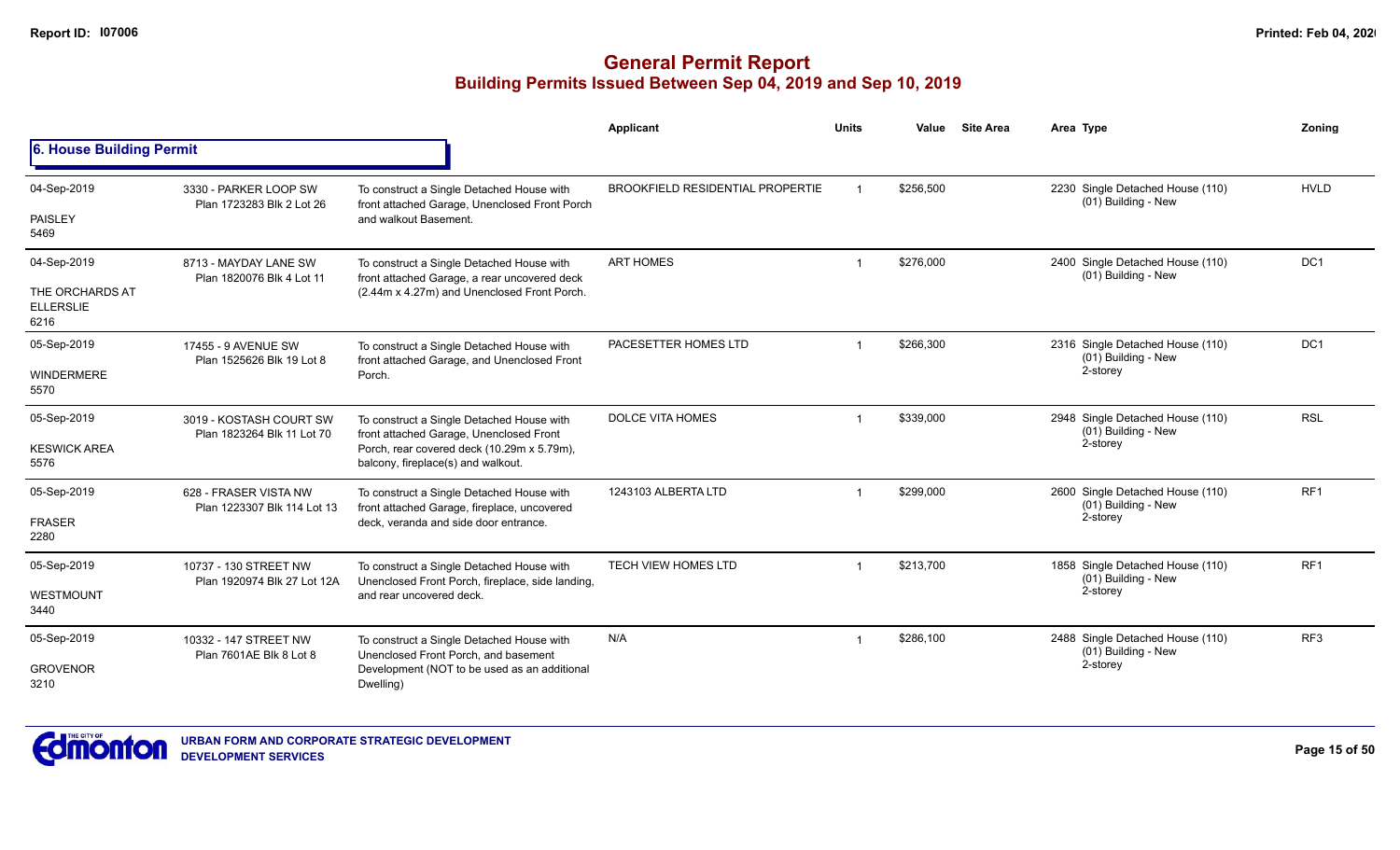|                                           |                                                                      |                                                                                                                                                                                                                               | Applicant                    | <b>Units</b>         | Value     | <b>Site Area</b> | Area Type                                                           | Zoning                                                                                     |
|-------------------------------------------|----------------------------------------------------------------------|-------------------------------------------------------------------------------------------------------------------------------------------------------------------------------------------------------------------------------|------------------------------|----------------------|-----------|------------------|---------------------------------------------------------------------|--------------------------------------------------------------------------------------------|
| 6. House Building Permit                  |                                                                      |                                                                                                                                                                                                                               |                              |                      |           |                  |                                                                     | RF <sub>1</sub><br><b>RSL</b><br><b>SLD</b><br>DC <sub>1</sub><br><b>SLD</b><br><b>RSL</b> |
| 05-Sep-2019<br><b>MCKERNAN</b><br>5290    | 11151 - 73 AVENUE NW<br>Plan 1366HW Blk 9 Lot 5                      | To construct a Single Detached House with<br>Unenclosed front Porch, rear uncovered deck<br>(3.05m x 7.16m), fireplace, Basement<br>development (NOT to be used as an additional<br>Dwelling).                                | N/A                          | $\overline{ }$       | \$200,300 |                  | 1742 Single Detached House (110)<br>(01) Building - New             |                                                                                            |
| 05-Sep-2019<br><b>HAWKS RIDGE</b><br>4473 | 235 - HAWKS RIDGE<br><b>BOULEVARD NW</b><br>Plan 1525742 Blk 8 Lot 9 | To construct a Single Detached House with<br>front attached Garage, Unenclosed Front<br>Porch, rear uncovered deck (3.05 m x 4.62 m),<br>fireplace(s) and Basement development (NOT<br>to be used as an additional Dwelling). | 1816729 ALBERTA LTD          |                      | \$254,500 |                  | 2213 Single Detached House (110)<br>(01) Building - New<br>2-storey |                                                                                            |
| 05-Sep-2019<br><b>STILLWATER</b><br>4468  | 1623 - 202 STREET NW<br>Plan 1923073 Blk 11 Lot 6                    | To construct a Single Detached House with<br>front attached Garage and Unenclosed Front<br>Porch.                                                                                                                             | <b>MATTAMY HOMES</b>         | 1                    | \$179,500 |                  | 1561 Single Detached House (110)<br>(01) Building - New<br>2-storey |                                                                                            |
| 05-Sep-2019<br><b>RAPPERSWILL</b><br>3370 | 12136 - 177 AVENUE NW<br>Plan 1425124 Blk 108 Lot 77                 | To construct a Single Detached House with<br>front attached Garage, Unenclosed Front<br>Porch, fireplace and Side Door.                                                                                                       | STERLING HOMES EDMONTON LTD. | $\blacktriangleleft$ | \$237,400 |                  | 2064 Single Detached House (110)<br>(01) Building - New<br>2-storey |                                                                                            |
| 05-Sep-2019<br><b>STILLWATER</b><br>4468  | 1627 - 202 STREET NW<br>Plan 1923073 Blk 11 Lot 5                    | To construct a Single Detached House with<br>front attached Garage and Unenclosed Front<br>Porch.                                                                                                                             | <b>MATTAMY HOMES</b>         | $\overline{1}$       | \$160,700 |                  | 1397 Single Detached House (110)<br>(01) Building - New<br>2-storey |                                                                                            |
| 06-Sep-2019<br>THE UPLANDS<br>4464        | 2823 - 202 STREET NW<br>Plan 1721594 Blk 2 Lot 6                     | To construct a Single Detached House with<br>front attached Garage, Basement development<br>(NOT to be used as an additional Dwelling) and<br>Unenclosed Front Porch.                                                         | <b>COVENTRY HOMES INC</b>    |                      | \$263,900 |                  | 2295 Single Detached House (110)<br>(01) Building - New<br>2-storey |                                                                                            |
| 06-Sep-2019<br><b>ALLARD</b><br>5458      | 4682 - ALWOOD WAY SW<br>Plan 1823179 Blk 18 Lot 76                   | To construct a Single Detached House with<br>front attached Garage and Unenclosed Front<br>Porch.                                                                                                                             | <b>MARCSON HOMES LTD</b>     |                      | \$181,900 |                  | 1582 Single Detached House (110)<br>(01) Building - New<br>2-storey | <b>RMD</b>                                                                                 |

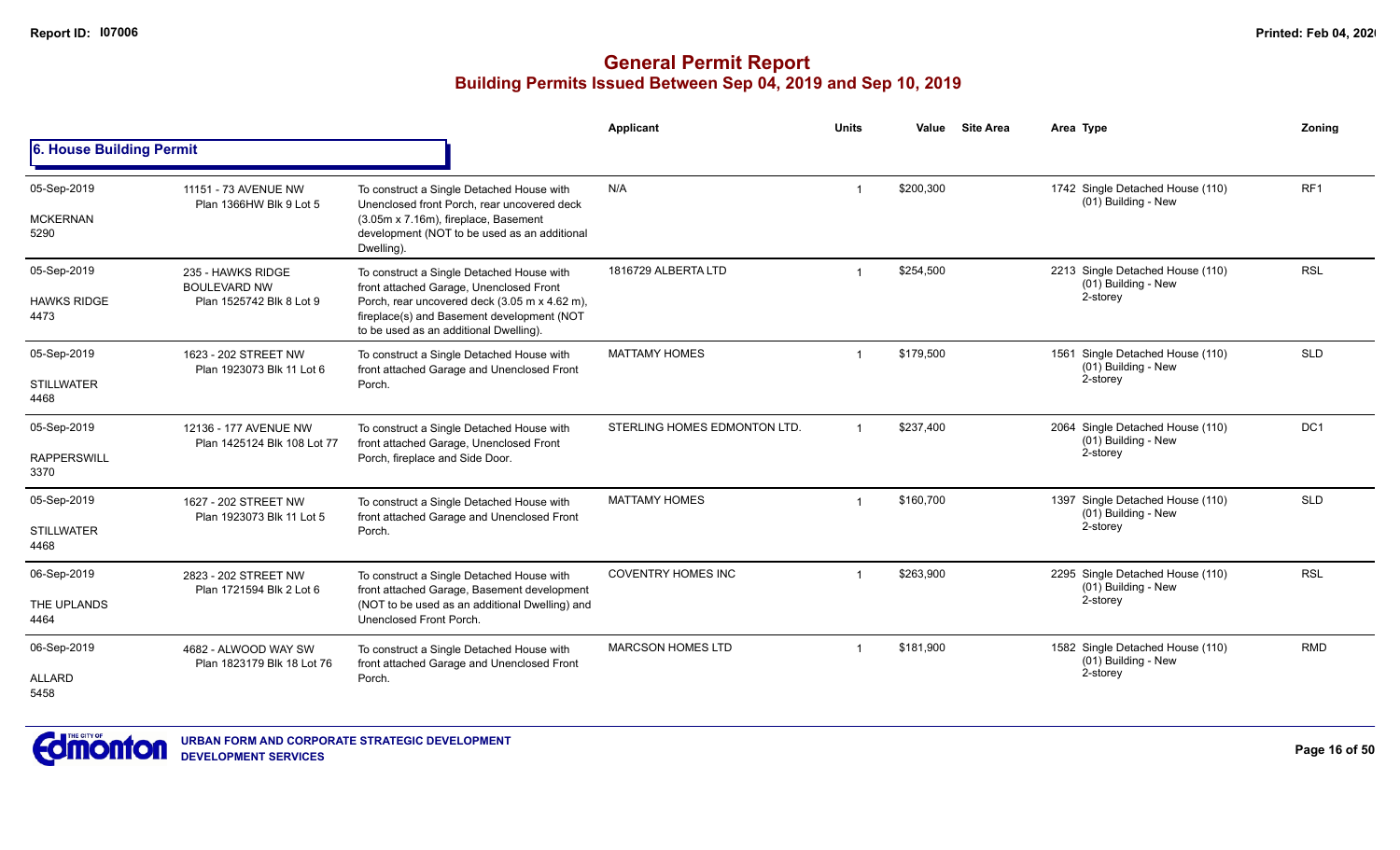|                           |                                                      |                                                                                                                                                                     | <b>Applicant</b>                                | Units          | Value     | <b>Site Area</b> | Area Type                                               | Zoning          |
|---------------------------|------------------------------------------------------|---------------------------------------------------------------------------------------------------------------------------------------------------------------------|-------------------------------------------------|----------------|-----------|------------------|---------------------------------------------------------|-----------------|
| 6. House Building Permit  |                                                      |                                                                                                                                                                     |                                                 |                |           |                  |                                                         |                 |
| 06-Sep-2019               | 2435 - 14 AVENUE NW<br>Plan 1722980 Blk 8 Lot 139    | To construct a Single Detached House with<br>veranda.                                                                                                               | <b>IMPACT HOMES LTD</b>                         | $\mathbf 1$    | \$187,000 |                  | 1626 Single Detached House (110)<br>(01) Building - New | <b>RPL</b>      |
| <b>LAUREL</b><br>6444     |                                                      |                                                                                                                                                                     |                                                 |                |           |                  | 2-storey                                                |                 |
| 06-Sep-2019               | 3907 - 5 STREET NW<br>Plan 1623032 Blk 6 Lot 160     | To construct a Single Detached House with<br>front attached Garage and Unenclosed Front                                                                             | <b>BEDROCK HOMES LTD</b>                        |                | \$336,300 |                  | 2924 Single Detached House (110)<br>(01) Building - New | <b>RMD</b>      |
| <b>MAPLE</b><br>6441      |                                                      | Porch.                                                                                                                                                              |                                                 |                |           |                  | 2-storey                                                |                 |
| 06-Sep-2019               | 540 - EAGLESON WYND NW<br>Plan 1820200 Blk 27 Lot 49 | To construct a Single Detached House with<br>front attached Garage, fireplace and                                                                                   | PARKWOOD MASTER BUILDER                         | $\overline{1}$ | \$269,600 |                  | 2344 Single Detached House (110)<br>(01) Building - New | <b>RSL</b>      |
| <b>EDGEMONT</b><br>4462   |                                                      | Unenclosed Front Porch.                                                                                                                                             |                                                 |                |           |                  | 2-storey                                                |                 |
| 06-Sep-2019               | 6903 - 106 STREET NW<br>Plan 781HW Blk 45 Lot C      | To construct a Semi-detached House.                                                                                                                                 | DANIEL MARTINS / LIBERTINE<br>DEVELOPMENTS INC. | 2              | \$384,600 |                  | 3344 Semi-Detached House (210)<br>(01) Building - New   | RF <sub>3</sub> |
| ALLENDALE<br>5010         |                                                      |                                                                                                                                                                     |                                                 |                |           |                  | 2-storey                                                |                 |
| 06-Sep-2019               | 10526 - 85 AVENUE NW<br>Plan 1920560 Blk 99 Lot 3    | To construct a Single Detached House with<br>Unenclosed Front Porch, rear uncovered deck                                                                            | <b>ASHTON HOMES LTD</b>                         | $\overline{2}$ | \$243,100 |                  | 2114 Single Detached House (110)<br>(01) Building - New | RF4             |
| <b>STRATHCONA</b><br>5480 |                                                      | (5.94m x 3.05m), rear balcony, fireplace, and to<br>develop a Secondary Suite in the Basement. 2<br>Bedrooms, 1 Bathroom, 1 family Room, 1<br>Kitchen. 1 Mech Room. |                                                 |                |           |                  | 3-storey                                                |                 |
| 06-Sep-2019               | 1927 - 19 AVENUE NW<br>Plan 1920713 Blk 13 Lot 42    | To construct a Single Detached House with<br>front attached Garage, Unenclosed Front                                                                                | <b>CRANSTON CRAFSTMAN LTD.</b>                  | $\mathbf 1$    | \$347,100 |                  | 3018 Single Detached House (110)<br>(01) Building - New | <b>RSL</b>      |
| <b>LAUREL</b><br>6444     |                                                      | Porch, partly covered deck (3.04m x 4.11m) and<br>Balcony.                                                                                                          |                                                 |                |           |                  | 2-storey                                                |                 |
| 06-Sep-2019               | 9530 - 153 STREET NW<br>Plan 1823236 Blk 27 Lot 5A   | To construct a Single Detached House with rear<br>uncovered deck (3.05 m x 3.05 m) and                                                                              | NDURA DEVELOPMENTS LTD                          |                | \$176,300 |                  | 1533 Single Detached House (110)<br>(01) Building - New | RF <sub>1</sub> |
| WEST JASPER PLACE<br>4580 |                                                      | fireplace.                                                                                                                                                          |                                                 |                |           |                  | 2-storey                                                |                 |

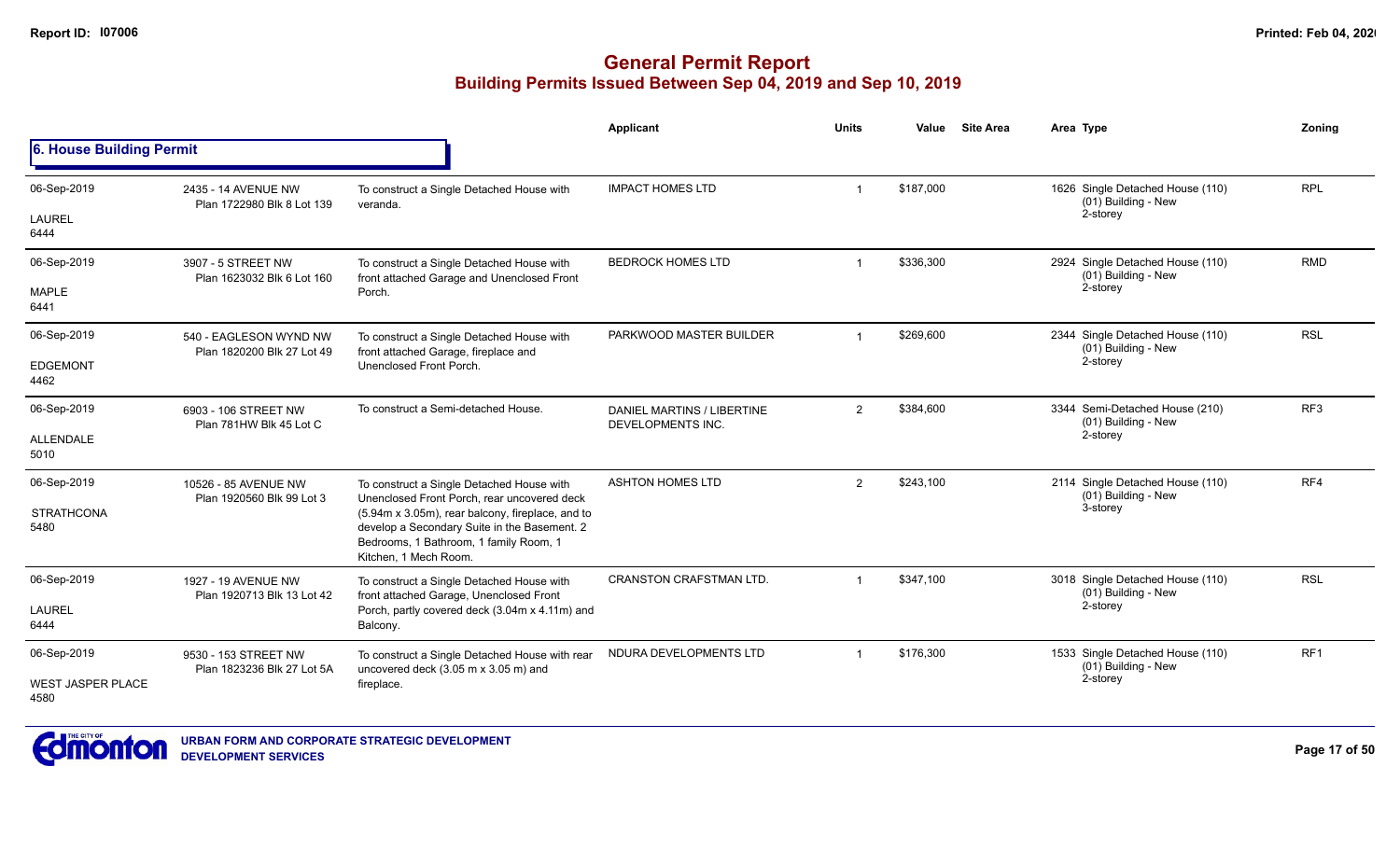|                                                    |                                                     |                                                                                                                                                                                                                                                              | Applicant                    | <b>Units</b>   | Value     | <b>Site Area</b> | Area Type                                                           | Zoning          |
|----------------------------------------------------|-----------------------------------------------------|--------------------------------------------------------------------------------------------------------------------------------------------------------------------------------------------------------------------------------------------------------------|------------------------------|----------------|-----------|------------------|---------------------------------------------------------------------|-----------------|
| 6. House Building Permit                           |                                                     |                                                                                                                                                                                                                                                              |                              |                |           |                  |                                                                     |                 |
| 06-Sep-2019<br><b>CHAPPELLE AREA</b><br>5462       | 9325 - COOPER BEND SW<br>Plan 1823130 Blk 15 Lot 31 | To construct a Single Detached House with<br>front attached Garage, fireplace, Unenclosed<br>Front Porch, rear uncovered deck (3.05m x<br>3.05m) and Side Door.                                                                                              | PROMINENT HOMES EDMONTON LTD | $\overline{1}$ | \$212,800 |                  | 1850 Single Detached House (110)<br>(01) Building - New<br>2-storey | <b>RMD</b>      |
| 06-Sep-2019<br><b>LAUREL</b><br>6444               | 2427 - 14 AVENUE NW<br>Plan 1722980 Blk 8 Lot 141   | To construct a Single Detached House with<br>Unenclosed Front Porch.                                                                                                                                                                                         | <b>IMPACT HOMES LTD</b>      | -1             | \$189,900 |                  | 1651 Single Detached House (110)<br>(01) Building - New<br>2-storey | <b>RPL</b>      |
| 06-Sep-2019<br><b>SECORD</b><br>4487               | 22322 - 93A AVENUE NW<br>Plan 1723442 Blk 14 Lot 67 | To construct a Single Detached House with<br>veranda.                                                                                                                                                                                                        | <b>IMPACT HOMES LTD</b>      |                | \$188,500 |                  | 1639 Single Detached House (110)<br>(01) Building - New<br>2-storey | <b>RMD</b>      |
| 06-Sep-2019<br><b>BRITANNIA YOUNGSTOWN</b><br>4060 | 10336 - 162 STREET NW<br>Plan 1924AM Blk 21 Lot 8   | To construct a Semi-Detached House with<br>secondary suite(s) each unit 1-(bedroom,<br>bathroom, furnace room, kitchen/living room)<br>Unenclosed Front Porch(s), rear uncovered<br>deck (Lot 8A - 3.05m x 3.05m, Lot 8B - 3.05m x<br>3.05m) and SIDE DOORS. | TECH VIEW HOMES LTD          | $\Delta$       | \$402,700 |                  | 3502 Semi-Detached House (210)<br>(01) Building - New<br>2-storey   | RF4             |
| 06-Sep-2019<br><b>ROSENTHAL</b><br>4750            | 22124 - 85 AVENUE NW<br>Plan 1723490 Blk 13 Lot 84  | To construct a Garden Suite.                                                                                                                                                                                                                                 | ENCORE MASTER BUILDER INC    | $\overline{1}$ | \$85,000  |                  | 739 Garden Suite (110)<br>(01) Building - New<br>2-storey           | <b>RPL</b>      |
| 09-Sep-2019<br>THE UPLANDS<br>4464                 | 19603 - 26 AVENUE NW<br>Plan 1721616 Blk 7 Lot 34   | To construct a Single Detached House with<br>front attached Garage, Unenclosed Front<br>Porch, and rear uncovered deck (1.83m x<br>$10.67m$ ).                                                                                                               | <b>COVENTRY HOMES INC</b>    |                | \$202,900 |                  | 1764 Single Detached House (110)<br>(01) Building - New<br>bungalow | DC <sub>1</sub> |
| 09-Sep-2019<br>LAUDERDALE<br>3260                  | 12803 - 108 STREET NW<br>Plan 1921423 Blk 13 Lot 6A | To construct a Single Detached House with<br>secondary suite(s) and uncovered deck.                                                                                                                                                                          | TECH VIEW HOMES LTD          | $\overline{2}$ | \$167,900 |                  | 1460 Single Detached House (110)<br>(01) Building - New<br>2-storey | RF <sub>1</sub> |

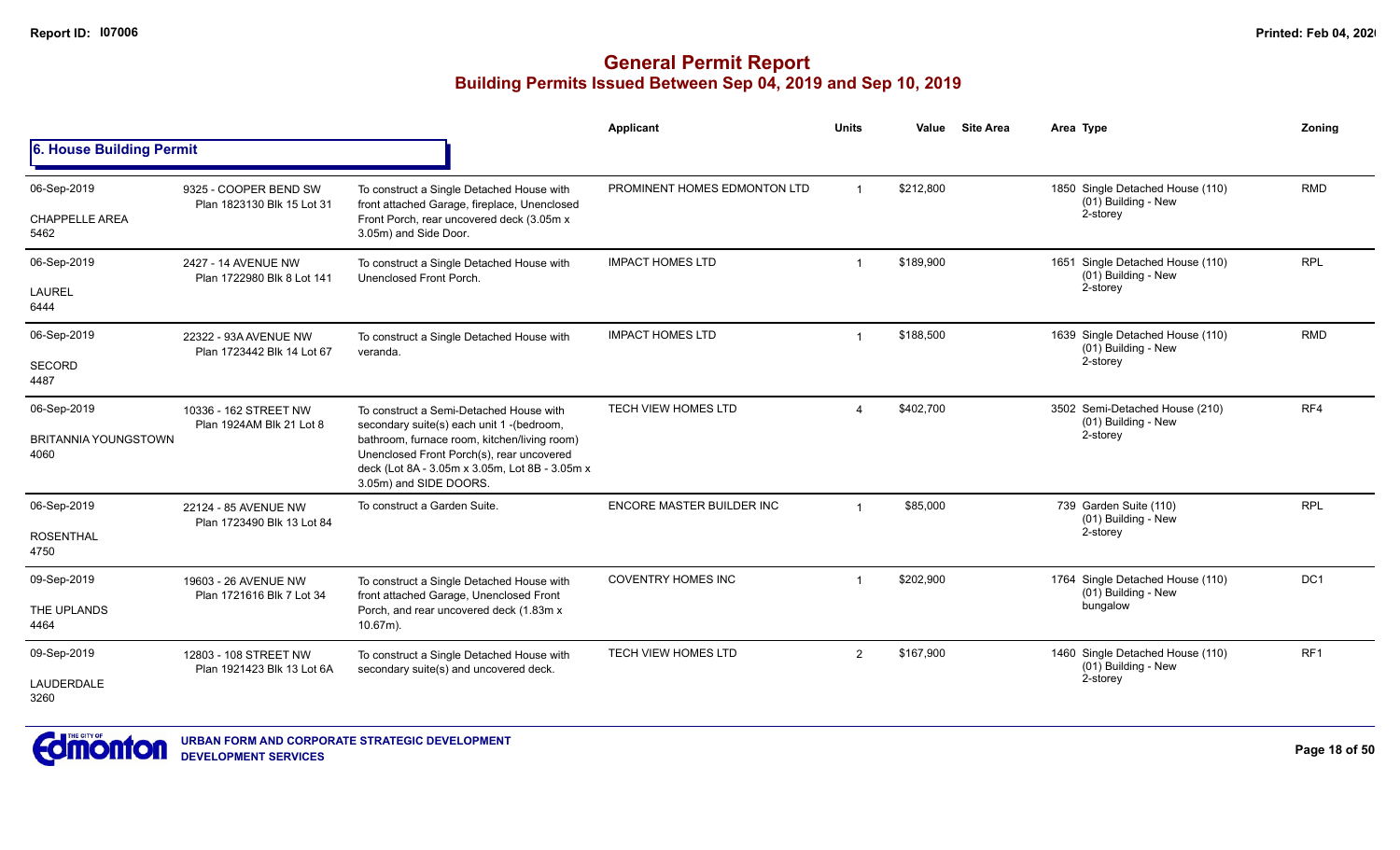|                                                     |                                                       |                                                                                                                                                                                                                                                                                                  | <b>Applicant</b>                             | <b>Units</b>            | Value     | <b>Site Area</b> | Area Type                                                           | Zonina          |
|-----------------------------------------------------|-------------------------------------------------------|--------------------------------------------------------------------------------------------------------------------------------------------------------------------------------------------------------------------------------------------------------------------------------------------------|----------------------------------------------|-------------------------|-----------|------------------|---------------------------------------------------------------------|-----------------|
| 6. House Building Permit                            |                                                       |                                                                                                                                                                                                                                                                                                  |                                              |                         |           |                  |                                                                     |                 |
| 09-Sep-2019<br>LAUREL<br>6444                       | 2512 - 13 AVENUE NW<br>Plan 1723189 Blk 7 Lot 32      | To construct a Single Detached House with<br>front attached Garage, fireplace, Unenclosed<br>Front Porch, Side Door and Basement<br>development (NOT to be used as an additional<br>Dwelling).                                                                                                   | STERLING HOMES EDMONTON LTD.                 |                         | \$324,100 |                  | 2818 Single Detached House (110)<br>(01) Building - New<br>2-storey | <b>RSL</b>      |
| 05-Sep-2019<br><b>MCKERNAN</b><br>5290              | 10988 - 74 AVENUE NW<br>Plan 276HW Blk 31 Lot 52      | To construct a Semi-detached House.<br>Unenclosed Front Porches, rear uncovered<br>deck (6.35m x 3.05m), fireplaces, Basement<br>development (NOT to be used as an additional<br>Dwelling) (7409- 111 Street NW), and to<br>develop a Secondary Suite in the Basement<br>(10988 - 74 Avenue NW). | MCMASTER CUSTOM BUILDER LTD.<br><b>CHRIS</b> | $\mathbf{3}$            | \$177,300 |                  | 1542 Semi-Detached House (210)<br>(01) Building - New<br>2-storey   | RF <sub>1</sub> |
| 06-Sep-2019<br><b>CRYSTALLINA NERA WEST</b><br>2463 | 17431 - 77 STREET NW<br>Plan 1820022 Blk 16 Lot 38    | To construct a Single Detached House with<br>front attached Garage and Unenclosed Front<br>Porch and partial Basement development (Not to<br>be used as an additional Dwelling)(1 bedroom,<br>family room, mechanical room)                                                                      | DAYTONA HOMES INC                            |                         | \$249,300 |                  | 2168 Single Detached House (110)<br>(01) Building - New<br>2-storey | <b>RPL</b>      |
| 06-Sep-2019<br>CAVANAGH<br>5467                     | 252 - CAVANAGH COMMON SW<br>Plan 1722824 Blk 13 Lot 9 | To construct a Single Detached House with<br>front attached Garage, Unenclosed Front Porch<br>and rear uncovered deck (3.05m x 3.66m).                                                                                                                                                           | ROHIT COMMUNITIES INC                        |                         | \$216.900 |                  | 1886 Single Detached House (110)<br>(01) Building - New<br>2-storey | <b>RSL</b>      |
| 06-Sep-2019<br><b>MCCONACHIE AREA</b><br>2521       | 17931 - 62 STREET NW<br>Plan 1823225 Blk 21 Lot 116   | To construct a Single Detached House with<br>Unenclosed front Porch and fireplace.                                                                                                                                                                                                               | PARK ROYAL HOMES (2016) LTD                  | $\overline{1}$          | \$192,900 |                  | 1677 Single Detached House (110)<br>(01) Building - New<br>2-storey | <b>RPL</b>      |
| 06-Sep-2019<br><b>CY BECKER</b><br>2611             | 4636 - 175 AVENUE NW<br>Plan 1823038 Blk 22 Lot 8     | To construct a Single Detached House with<br>Unenclosed Front Porch.                                                                                                                                                                                                                             | STERLING HOMES EDMONTON LTD.                 | $\overline{\mathbf{1}}$ | \$144.200 |                  | 1254 Single Detached House (110)<br>(01) Building - New<br>2-storey | <b>RPL</b>      |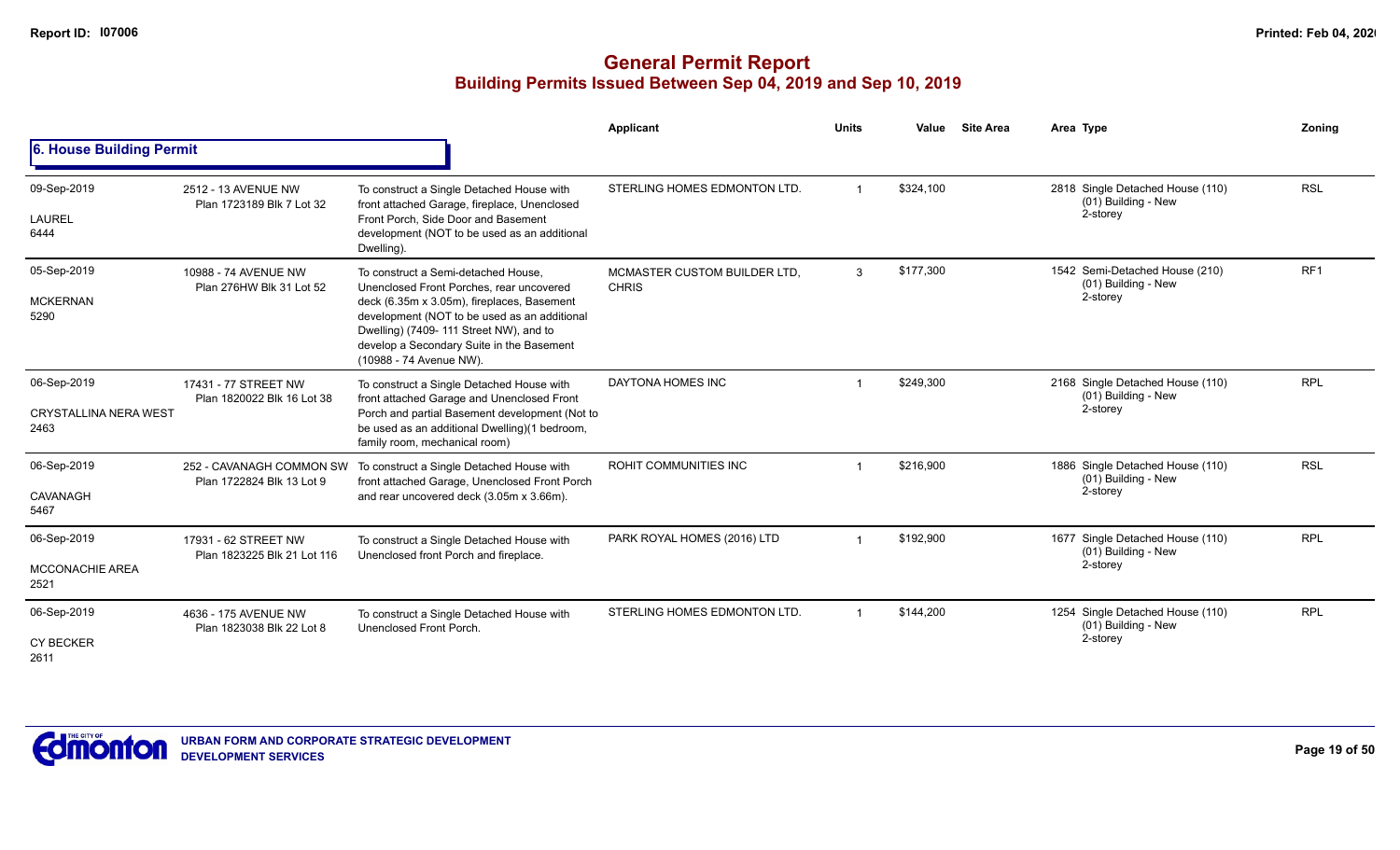|                                             |                                                     |                                                                                                                                  | Applicant                                      | <b>Units</b>   | Value     | <b>Site Area</b> | Area Type                                                           | Zoning          |
|---------------------------------------------|-----------------------------------------------------|----------------------------------------------------------------------------------------------------------------------------------|------------------------------------------------|----------------|-----------|------------------|---------------------------------------------------------------------|-----------------|
| 6. House Building Permit                    |                                                     |                                                                                                                                  |                                                |                |           |                  |                                                                     |                 |
| 06-Sep-2019                                 | 20028 - 28 AVENUE NW<br>Plan 1721594 Blk 2 Lot 29   | To construct a Single Detached House with<br>front attached Garage, Unenclosed Front Porch                                       | JAYMAN MASTERBUILT INC                         |                | \$291,600 |                  | 2536 Single Detached House (110)<br>(01) Building - New<br>2-storey | <b>RSL</b>      |
| THE UPLANDS<br>4464                         |                                                     | and solar photovoltaic system.                                                                                                   |                                                |                |           |                  |                                                                     |                 |
| 06-Sep-2019                                 | 1931 - 19 AVENUE NW<br>Plan 1920713 Blk 13 Lot 41   | To construct a Single Detached House with<br>front attached Garage, fireplace and rear                                           | 1309312 ALBERTA LTD O/A GOLDEN<br><b>HOMES</b> | $\overline{1}$ | \$342.700 |                  | 2980 Single Detached House (110)<br>(01) Building - New             | <b>RSL</b>      |
| <b>LAUREL</b><br>6444                       |                                                     | uncovered deck.                                                                                                                  |                                                |                |           |                  | 2-storey                                                            |                 |
| 06-Sep-2019                                 | 12914 - 65 AVENUE NW<br>Plan 1922322 Blk 3 Lot 48A  | To construct a Single Detached House with<br>balcony, Basement development (NOT to be                                            | BERKSHIRE CONSTRUCTION LTD                     | $\overline{1}$ | \$317,200 |                  | 2758 Single Detached House (110)<br>(01) Building - New             | RF <sub>1</sub> |
| <b>GRANDVIEW HEIGHTS</b><br>5210            |                                                     | used as an additional Dwelling) (1 bedroom, 1<br>bathroom, mechanical room, rec room),<br>fireplace, uncovered deck and veranda. |                                                |                |           |                  | 3-storey                                                            |                 |
| 06-Sep-2019                                 | 2328 - CHOKECHERRY CLOSE<br>SW                      | To construct a Single Detached House with<br>front attached Garage and Unenclosed Front                                          | <b>BROOKFIELD RESIDENTIAL PROPERTIE</b>        |                | \$245.400 |                  | 2134 Single Detached House (110)<br>(01) Building - New             | <b>RMD</b>      |
| THE ORCHARDS AT<br><b>ELLERSLIE</b><br>6216 | Plan 1822444 Blk 21 Lot 43                          | Porch.                                                                                                                           |                                                |                |           |                  | 2-storey                                                            |                 |
| 06-Sep-2019                                 | 8718 - 117 STREET NW<br>Plan 715HW Blk 24 Lot 16    | To construct a Garden Suite.                                                                                                     | N/A                                            |                | \$99,400  |                  | 864 Garden Suite (110)<br>(01) Building - New                       | RF <sub>1</sub> |
| <b>WINDSOR PARK</b><br>5580                 |                                                     |                                                                                                                                  |                                                |                |           |                  |                                                                     |                 |
| 06-Sep-2019                                 | 1773 - ERKER WAY NW                                 | To construct a Single Detached House with<br>front attached Garage, rear uncovered deck                                          | PROMINENT HOMES EDMONTON LTD                   | $\overline{1}$ | \$188.700 |                  | 1641 Single Detached House (110)<br>(01) Building - New             | DC <sub>1</sub> |
| <b>EDGEMONT</b><br>4462                     | Plan 1920341 Blk 1 Lot 21                           | (3.05m x 3.05m) and Unenclosed Front Porch.                                                                                      |                                                |                |           |                  | 2-storey                                                            |                 |
| 06-Sep-2019                                 | 22821 - 95A AVENUE NW<br>Plan 1723271 Blk 20 Lot 28 | To construct a Single Detached House with<br>front attached Garage and Unenclosed Front                                          | HOPEWELL RESIDENTIAL MANAGEMEN<br>LP           | -1             | \$148,900 |                  | 1295 Single Detached House (110)<br>(01) Building - New             | DC <sub>1</sub> |
| <b>SECORD</b><br>4487                       |                                                     | Porch.                                                                                                                           |                                                |                |           |                  | 2-storey                                                            |                 |

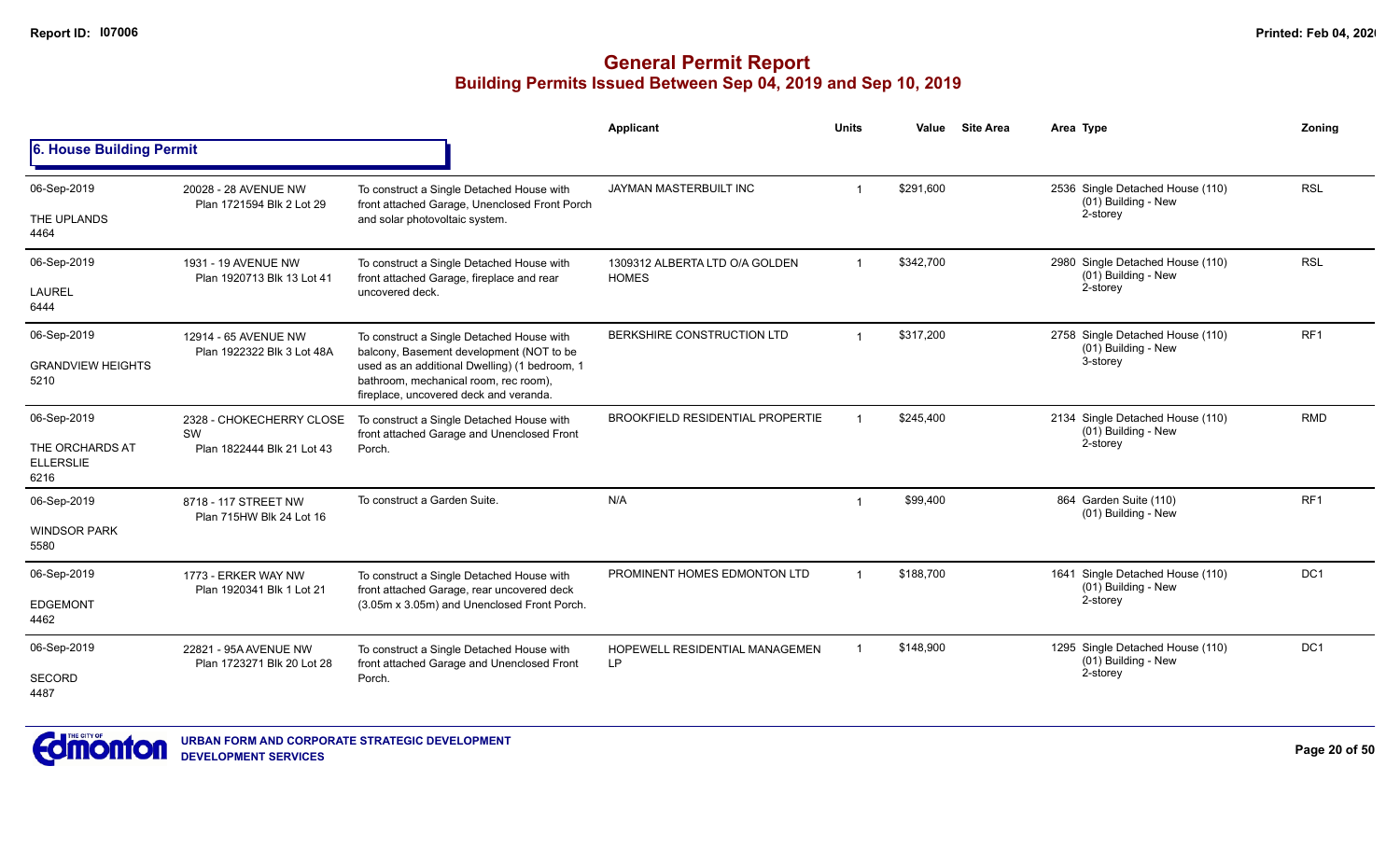|                                      |                                                          |                                                                                            | <b>Applicant</b>              | <b>Units</b>   | Value     | <b>Site Area</b> | Area Type                                               | Zonina      |
|--------------------------------------|----------------------------------------------------------|--------------------------------------------------------------------------------------------|-------------------------------|----------------|-----------|------------------|---------------------------------------------------------|-------------|
| 6. House Building Permit             |                                                          |                                                                                            |                               |                |           |                  |                                                         |             |
| 06-Sep-2019                          | 8130 - 222A STREET NW<br>Plan 1723550 Blk 25 Lot 6       | To construct a Single Detached House with<br>front attached Garage and Unenclosed Front    | <b>BEDROCK HOMES LTD</b>      |                | \$253,300 |                  | 2203 Single Detached House (110)<br>(01) Building - New | <b>RSL</b>  |
| <b>ROSENTHAL</b><br>4750             |                                                          | Porch.                                                                                     |                               |                |           | 2-storey         |                                                         |             |
| 06-Sep-2019                          | 6516 - CRAWFORD PLACE SW<br>Plan 1722558 Blk 29 Lot 24   | To construct a Single Detached House with<br>front attached Garage, Unenclosed Front Porch | <b>KIRKLAND HOMES LTD</b>     |                | \$304,600 |                  | 2649 Single Detached House (110)<br>(01) Building - New | <b>RSL</b>  |
| <b>CHAPPELLE AREA</b><br>5462        |                                                          | and fireplace.                                                                             |                               |                |           |                  |                                                         |             |
| 06-Sep-2019                          | 6413 - 167A AVENUE NW<br>Plan 1822753 Blk 11 Lot 21      | To construct a Semi-detached House with front<br>attached Garages and Unenclosed Front     | CITY HOMES MASTER BUILDER INC | $\overline{2}$ | \$352,000 |                  | 3061 Semi-Detached House (210)<br>(01) Building - New   | <b>RMD</b>  |
| <b>MCCONACHIE AREA</b><br>2521       | 6415 - 167A AVENUE NW<br>Plan 1822753 Blk 11 Lot 22      | Porches.                                                                                   |                               |                |           | 2-storey         |                                                         |             |
| 06-Sep-2019                          | 22587 - 98 AVENUE NW<br>Plan 1920151 Blk 17 Lot 101      | To construct a Single Detached House with<br>Unenclosed Front Porch.                       | CRIMSON COVE HOMES INC        |                | \$132,000 |                  | 1148 Single Detached House (110)<br>(01) Building - New | RPL, RPL    |
| <b>SECORD</b><br>4487                |                                                          |                                                                                            |                               |                |           |                  | 2-storey                                                |             |
| 06-Sep-2019                          | 17491 - 77 STREET NW<br>Plan 1820022 Blk 16 Lot 53       | To construct a Single Detached House with<br>Unenclosed Front Porch.                       | <b>IMPACT HOMES LTD</b>       | -1             | \$189,900 |                  | 1651 Single Detached House (110)<br>(01) Building - New | <b>RPL</b>  |
| <b>CRYSTALLINA NERA WEST</b><br>2463 |                                                          |                                                                                            |                               |                |           |                  | 2-storey                                                |             |
| 06-Sep-2019                          | 1726 - GRAYDON HILL LINK SW<br>Plan 1822866 Blk 9 Lot 43 | To construct a Single Detached House with<br>Unenclosed Front Porch, and fireplace(s).     | <b>SAN RUFO HOMES LTD</b>     |                | \$172,300 |                  | 1498 Single Detached House (110)<br>(01) Building - New | <b>GHLD</b> |
| <b>GRAYDON HILL</b><br>5468          |                                                          |                                                                                            |                               |                |           |                  | 2-storey                                                |             |
| 06-Sep-2019                          | 1672 - GRAYDON HILL LINK SW<br>Plan 1723470 Blk 9 Lot 70 | To construct a Single Detached House with<br>Unenclosed Front Porch and to develop a       | STERLING HOMES EDMONTON LTD.  | $\overline{2}$ | \$143,100 |                  | 1244 Single Detached House (110)<br>(01) Building - New | <b>GHLD</b> |
| <b>GRAYDON HILL</b><br>5468          |                                                          | Secondary Suite in the Basement.                                                           |                               |                |           |                  | 2-storey                                                |             |

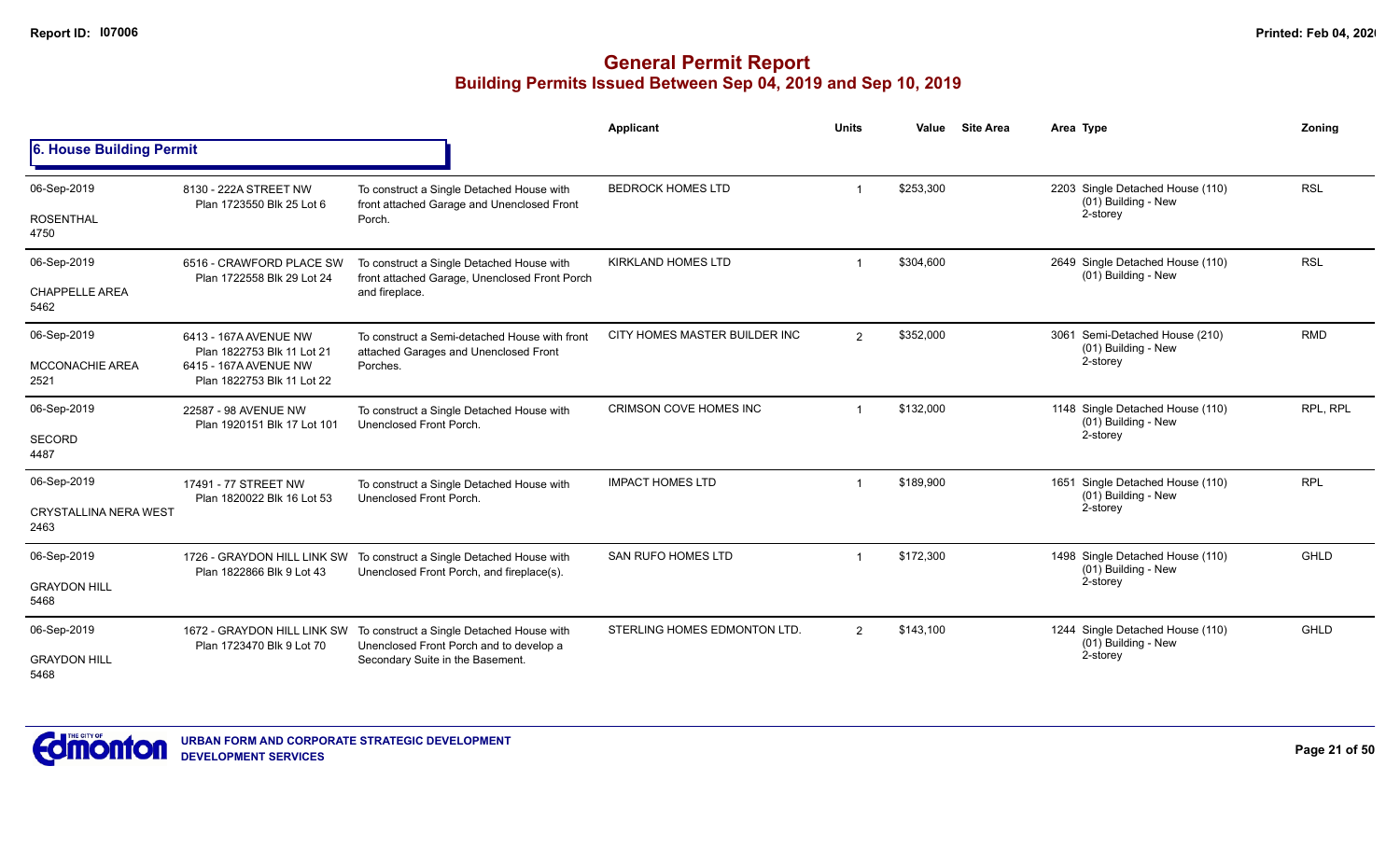|                                             |                                                       |                                                                                                                    | Applicant                               | <b>Units</b>   | Value     | <b>Site Area</b> | Area Type                                               | Zoning          |
|---------------------------------------------|-------------------------------------------------------|--------------------------------------------------------------------------------------------------------------------|-----------------------------------------|----------------|-----------|------------------|---------------------------------------------------------|-----------------|
| 6. House Building Permit                    |                                                       |                                                                                                                    |                                         |                |           |                  |                                                         |                 |
| 06-Sep-2019                                 | 2447 - 14 AVENUE NW<br>Plan 1722980 Blk 8 Lot 136     | To construct a Single Detached House with<br>Unenclosed Front Porch.                                               | PACESETTER HOMES LTD                    | $\mathbf 1$    | \$140,400 |                  | 1221 Single Detached House (110)<br>(01) Building - New | <b>RPL</b>      |
| <b>LAUREL</b><br>6444                       |                                                       |                                                                                                                    |                                         |                |           |                  | 2-storey                                                |                 |
| 09-Sep-2019                                 | 235 - 42 AVENUE NW<br>Plan 1623032 Blk 12 Lot 31      | To construct a Single Detached House with<br>Unenclosed Front Porch.                                               | FAUJ MANAGEMENT LTD.                    |                | \$206,400 |                  | 1795 Single Detached House (110)<br>(01) Building - New | <b>RMD</b>      |
| <b>MAPLE</b><br>6441                        |                                                       |                                                                                                                    |                                         |                |           |                  | 2-storey                                                |                 |
| 09-Sep-2019                                 | 14721 - 103 AVENUE NW<br>Plan 1723072 Blk 7 Lot 17A   | To construct a Single Detached House with<br>Unenclosed Front Porch, fireplace and                                 | 1282127 ALBERTA LTD O/A ANU HOMES       |                | \$127,500 |                  | 1109 Single Detached House (110)<br>(01) Building - New | RF3             |
| <b>GROVENOR</b><br>3210                     |                                                       | Basement development (NOT to be used as an<br>additional Dwelling).                                                |                                         |                |           |                  | bungalow                                                |                 |
| 09-Sep-2019                                 | 1643 - 203 STREET NW<br>Plan 1923073 Blk 11 Lot 23    | To construct a Single Detached House with<br>front attached Garage and unenclosed side                             | <b>MATTAMY HOMES</b>                    |                | \$217,800 |                  | 1894 Single Detached House (110)<br>(01) Building - New | <b>SLD</b>      |
| <b>STILLWATER</b><br>4468                   |                                                       | porch.                                                                                                             |                                         |                |           |                  | 2-storey                                                |                 |
| 09-Sep-2019                                 | 20223 - 17 AVENUE NW<br>Plan 1923073 Blk 11 Lot 21    | To construct a Single Detached House with<br>front attached Garage and Unenclosed Front                            | <b>MATTAMY HOMES</b>                    | $\mathbf 1$    | \$160,700 |                  | 1397 Single Detached House (110)<br>(01) Building - New | <b>SLD</b>      |
| <b>STILLWATER</b><br>4468                   |                                                       | Porch.                                                                                                             |                                         |                |           |                  | 2-storey                                                |                 |
| 09-Sep-2019                                 | 1917 - TANAGER PLACE NW<br>Plan 1820255 Blk 3 Lot 152 | To construct a Semi-Detached House with front<br>attached Garages and uncovered decks (6.10                        | C <sub>2</sub> HOMES                    | $\overline{2}$ | \$322,800 |                  | 2807 Semi-Detached House (210)<br>(01) Building - New   | RF <sub>5</sub> |
| <b>STARLING</b>                             | 1915 - TANAGER PLACE NW                               | $m \times 3.66m$ ).                                                                                                |                                         |                |           |                  | 3-storey                                                |                 |
| 4474                                        | Plan 1820255 Blk 3 Lot 153                            |                                                                                                                    |                                         |                |           |                  |                                                         |                 |
| 09-Sep-2019                                 | Plan 1822450 Blk 34 Lot 5                             | 3116 - CHOKECHERRY BEND S\ To construct a Single Detached House with<br>front attached Garage and Unenclosed Front | <b>BROOKFIELD RESIDENTIAL PROPERTIE</b> |                | \$221,500 |                  | 1926 Single Detached House (110)<br>(01) Building - New | <b>RMD</b>      |
| THE ORCHARDS AT<br><b>ELLERSLIE</b><br>6216 |                                                       | Porch.                                                                                                             |                                         |                |           |                  | 2-storey                                                |                 |

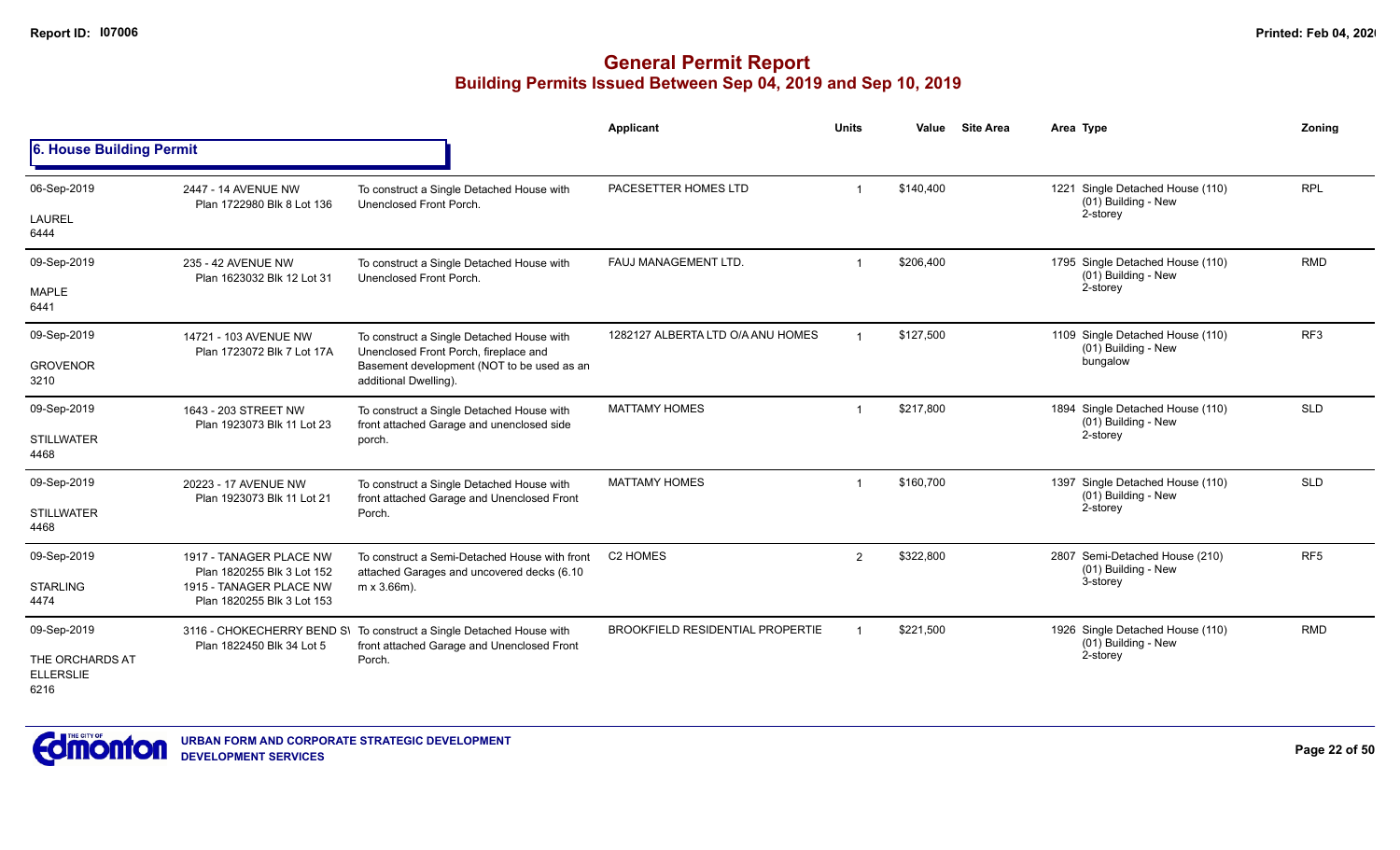|                                               |                                                                                                      |                                                                                                                                                                                                          | Applicant                    | <b>Units</b> | Value     | <b>Site Area</b> | Area Type                                                             | Zonina          |
|-----------------------------------------------|------------------------------------------------------------------------------------------------------|----------------------------------------------------------------------------------------------------------------------------------------------------------------------------------------------------------|------------------------------|--------------|-----------|------------------|-----------------------------------------------------------------------|-----------------|
| 6. House Building Permit                      |                                                                                                      |                                                                                                                                                                                                          |                              |              |           |                  |                                                                       |                 |
| 09-Sep-2019<br><b>KESWICK AREA</b><br>5576    | 6473 - KING WYND SW<br>Plan 1920145 Blk 6 Lot 28<br>6471 - KING WYND SW<br>Plan 1920145 Blk 6 Lot 29 | To construct a Semi-detached House with front<br>attached Garage (Lot 29), Unenclosed Front<br>Porch(s), side door(s), rear uncovered deck(s)<br>(Lot 29 - 2.95m x 2.44m, Lot 28 - 3.76m x<br>$1.83m$ ). | <b>ROHIT COMMUNITIES INC</b> | 2            | \$374,200 |                  | 3254 Semi-Detached House (210)<br>(01) Building - New<br>2-storey     | RF4             |
| 09-Sep-2019<br><b>KESWICK AREA</b><br>5576    | 2316 - KELLY CIRCLE SW<br>Plan 1920465 Blk 12 Lot 78                                                 | To construct a Single Detached House with<br>front attached Garage, fireplace, Unenclosed<br>Front Porch and rear uncovered deck (3.20m x)<br>$3.89m$ ).                                                 | <b>DOLCE VITA HOMES</b>      |              | \$248.400 |                  | 2160 Single Detached House (110)<br>$(01)$ Building - New<br>2-storey | RF <sub>1</sub> |
| 09-Sep-2019<br>WESTWOOD<br>1250               | 12022 - 102 STREET NW<br>Plan 1921409 Blk 2 Lot 46B                                                  | To construct a Single Detached House with<br>secondary suite(s), uncovered deck and<br>veranda (LOT 46B).                                                                                                | <b>LUXURY HOMES LTD</b>      | 2            | \$207,200 |                  | 1802 Single Detached House (110)<br>(01) Building - New<br>2-storey   | RF <sub>3</sub> |
| 10-Sep-2019<br>SECORD<br>4487                 | 9936 - 223 STREET NW<br>Plan 1820330 Blk 23 Lot 128                                                  | To construct a Single Detached House with<br>front attached Garage and Unenclosed Front<br>Porch.                                                                                                        | <b>CAMERON HOMES INC</b>     |              | \$192,100 |                  | 1670 Single Detached House (110)<br>(01) Building - New<br>2-storey   | <b>RMD</b>      |
| 10-Sep-2019<br><b>MCCONACHIE AREA</b><br>2521 | 17948 - 62 STREET NW<br>Plan 1823225 Blk 30 Lot 4                                                    | To construct a Single Detached House with<br>Unenclosed Front Porch and Secondary Suite.                                                                                                                 | PARK ROYAL HOMES (2016) LTD  | 2            | \$192,900 |                  | 1677 Single Detached House (110)<br>(01) Building - New<br>2-storey   | <b>RPL</b>      |
| 10-Sep-2019<br><b>STRATHEARN</b><br>6710      | 9626 - 90 STREET NW<br>Plan 2496HW Blk 7 Lot 42                                                      | To construct a Garden Suite with Garage on<br>main floor and Garden Suite on second floor (1<br>bedroom, 1 bathroom, living room, kitchen)                                                               | ALAIR HOMES EDMONTON         |              | \$92,000  |                  | 800 Garden Suite (110)<br>(01) Building - New                         | RF <sub>1</sub> |
| 10-Sep-2019<br><b>STEWART GREENS</b><br>4486  | Plan 1820287 Blk 8 Lot 15<br>640 - LEWIS GREENS DRIVE NV<br>Plan 1820287 Blk 8 Lot 16                | 642 - LEWIS GREENS DRIVE NV To construct a Semi-detached House with<br>Unenclosed Front Porches.                                                                                                         | DAYTONA HOMES INC            | 2            | \$316,700 |                  | 2754 Semi-Detached House (210)<br>(01) Building - New<br>2-storey     | RF4             |

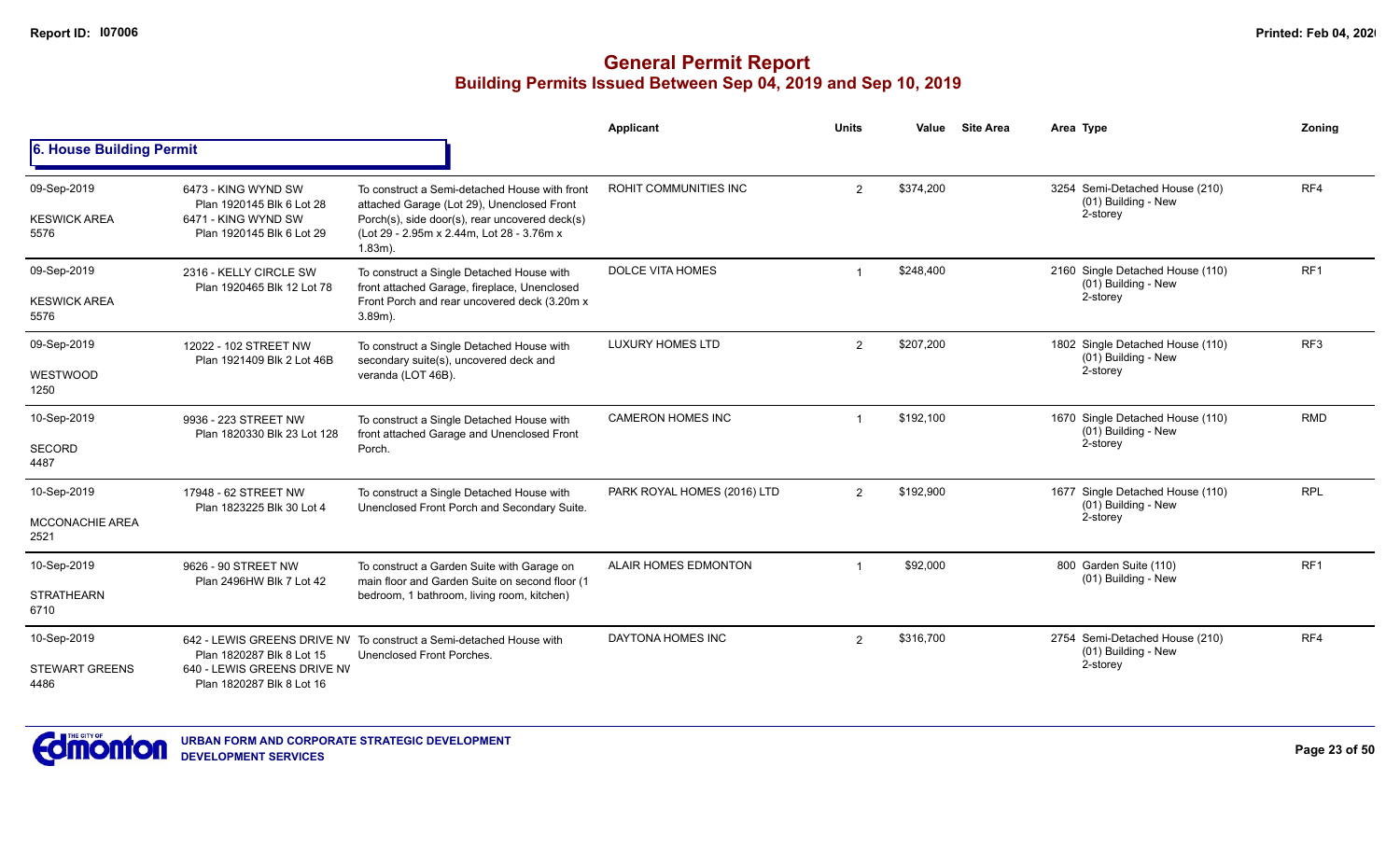|                                              |                                                     |                                                                                                                                                         | Applicant                               | <b>Units</b> | Value     | <b>Site Area</b> | Area Type                                                           | Zoning          |
|----------------------------------------------|-----------------------------------------------------|---------------------------------------------------------------------------------------------------------------------------------------------------------|-----------------------------------------|--------------|-----------|------------------|---------------------------------------------------------------------|-----------------|
| 6. House Building Permit                     |                                                     |                                                                                                                                                         |                                         |              |           |                  |                                                                     |                 |
| 10-Sep-2019<br><b>CHAPPELLE AREA</b><br>5462 | 9327 - COOPER BEND SW<br>Plan 1823130 Blk 15 Lot 30 | To construct a Single Detached House with<br>front attached Garage, fireplace, Unenclosed<br>Front Porch and rear uncovered deck (3.66m x<br>$3.30m$ ). | PROMINENT HOMES EDMONTON LTD            |              | \$250,100 |                  | 2175 Single Detached House (110)<br>(01) Building - New<br>2-storey | <b>RMD</b>      |
|                                              |                                                     |                                                                                                                                                         |                                         |              |           |                  |                                                                     |                 |
| 09-Sep-2019                                  | Plan 1822444 Blk 30 Lot 8                           | 2413 - CHOKECHERRY LINK SW To construct a Single Detached House with<br>Unenclosed Front Porch.                                                         | <b>BROOKFIELD RESIDENTIAL PROPERTIE</b> |              | \$196,100 |                  | 1705 Single Detached House (110)<br>(01) Building - New             | <b>RPL</b>      |
| THE ORCHARDS AT<br><b>ELLERSLIE</b><br>6216  |                                                     |                                                                                                                                                         |                                         |              |           |                  | 2-storey                                                            |                 |
| 329353100-002                                | 22345 - 93A AVENUE NW<br>Plan 1723442 Blk 27 Lot 55 | To construct a Single Detached House with<br>Unenclosed Front Porch and to install a                                                                    | JAYMAN MASTERBUILT INC                  |              | \$181,200 |                  | 1576 Single Detached House (110)<br>(01) Building - New             | <b>RMD</b>      |
| SECORD<br>4487                               |                                                     | Renewable Energy Device (6 Solar-electric<br>(PV) panels on the roof).                                                                                  |                                         |              |           | 2-storey         |                                                                     |                 |
| 09-Sep-2019                                  | 9630 - 85 STREET NW<br>Plan 1922199 Blk 3 Lot 21B   | To construct a Single Detached House with<br>Unenclosed Front Porch, rear uncovered deck                                                                | SACCOMANNO DEVELOPMENTS INC             |              | \$207,600 |                  | 1805 Single Detached House (110)<br>(01) Building - New             | RF <sub>1</sub> |
| <b>STRATHEARN</b><br>6710                    |                                                     | (5.13m x 3.05m), fireplace, and Basement<br>development (NOT to be used as an additional<br>Dwelling).                                                  |                                         | 2-storey     |           |                  |                                                                     |                 |
| 09-Sep-2019                                  | 10625 - 69 AVENUE NW<br>Plan 5718AE Blk 16 Lot 15   | To construct a Single Detached House with<br>Unenclosed Front Porch, rear uncovered deck                                                                | EDMONTON CHINA HOME LTD.                |              | \$255.100 |                  | 2218 Single Detached House (110)<br>(01) Building - New             | RF <sub>3</sub> |
| ALLENDALE<br>5010                            |                                                     | $(3.66m \times 3.50m)$ , and fireplace.                                                                                                                 |                                         |              |           |                  | 2-storey                                                            |                 |
| 09-Sep-2019                                  | 3025C - 151 AVENUE NW<br>Condo Common Area (Plan    | To construct 5 Units of Row Housing (Units<br>50-54) Block 8                                                                                            | <b>LANDMARK COMMUNITIES INC</b>         | 5            | \$747,500 |                  | 6500 Row House (330)<br>(01) Building - New                         | CS <sub>1</sub> |
| <b>KIRKNESS</b><br>2430                      | 1721775)                                            |                                                                                                                                                         |                                         |              |           |                  | 3-storey                                                            |                 |
| 09-Sep-2019                                  | 20215 - 17 AVENUE NW<br>Plan 1923073 Blk 11 Lot 19  | To construct a Single Detached House with<br>front attached Garage and Unenclosed Front                                                                 | <b>MATTAMY HOMES</b>                    |              | \$208,000 |                  | 1809 Single Detached House (110)<br>(01) Building - New             | <b>SLD</b>      |
| <b>STILLWATER</b><br>4468                    |                                                     | Porch.                                                                                                                                                  |                                         |              |           |                  | 2-storey                                                            |                 |

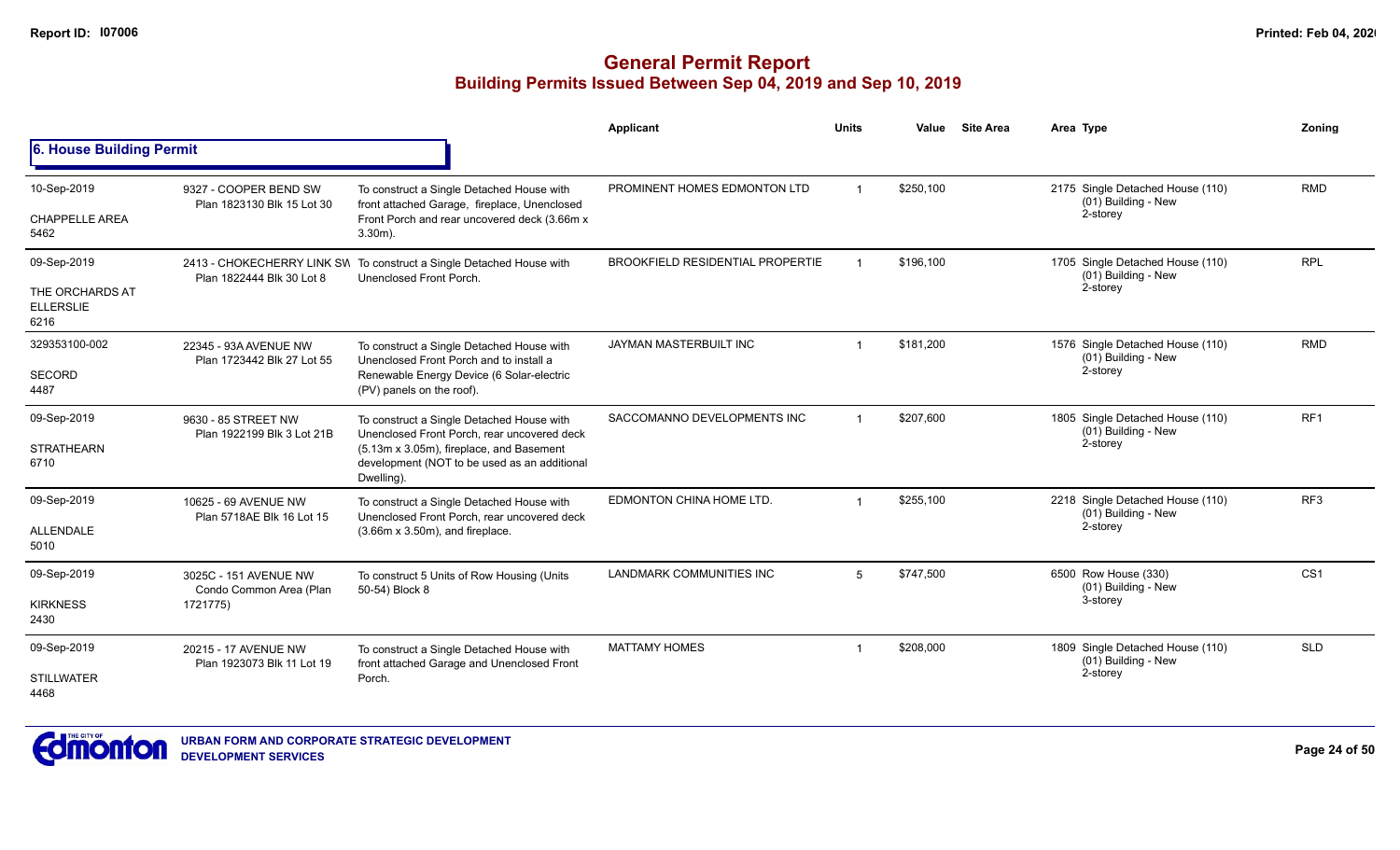|                                                            |                                                                                                              |                                                                                                                                                                                                                                                                     | <b>Applicant</b>                            | <b>Units</b>          | Value     | <b>Site Area</b> | Area Type                                                           | Zonina          |
|------------------------------------------------------------|--------------------------------------------------------------------------------------------------------------|---------------------------------------------------------------------------------------------------------------------------------------------------------------------------------------------------------------------------------------------------------------------|---------------------------------------------|-----------------------|-----------|------------------|---------------------------------------------------------------------|-----------------|
| 6. House Building Permit                                   |                                                                                                              |                                                                                                                                                                                                                                                                     |                                             |                       |           |                  |                                                                     |                 |
| 10-Sep-2019<br><b>GRIESBACH</b><br>3111                    | <b>NW</b><br>Plan 1822264 Blk 26 Lot 30                                                                      | 6227 - HAMPTON GRAY AVENUE To construct a Single Detached House with<br>Unenclosed Front Porch and rear uncovered<br>deck (6.10m x 2.44m).                                                                                                                          | <b>IMPACT HOMES LTD</b>                     |                       | \$189,900 |                  | 1651 Single Detached House (110)<br>(01) Building - New<br>2-storey | <b>GLG</b>      |
| 10-Sep-2019<br><b>GLENORA</b><br>3200                      | 15 - TWEEDSMUIR CRESCENT<br><b>NW</b><br>Plan 2804AF Blk 124 Lot 6                                           | To construct a Single Detached House with<br>front attached Garage, Basement development<br>(NOT to be used as an additional Dwelling) (1<br>bedroom, 1 bathroom, mechanical room, media<br>room, family room), fireplace, uncovered deck<br>and veranda.           | <b>GRAPHTEC DESIGN &amp; CONSULTING INC</b> |                       | \$333,500 |                  | 2900 Semi-Detached House (210)<br>(01) Building - New               | RF <sub>1</sub> |
| 10-Sep-2019<br><b>GLENWOOD</b><br>4180                     | 9718 - 159 STREET NW<br>Plan 1909HW Blk 14 Lot 14                                                            | To construct a Single Detached House with<br>fireplace, side landing, and rear uncovered<br>deck.                                                                                                                                                                   | <b>MONT BLANC HOMES LTD</b>                 |                       | \$238,200 |                  | 1985 Single Detached House (110)<br>(01) Building - New             | RF <sub>1</sub> |
| 10-Sep-2019<br><b>MCKERNAN</b><br>5290                     | 7609 - 111 STREET NW<br>Plan 169HW Blk 11A Lot C                                                             | To construct a Semi-Detached House with<br>balcony, Unenclosed Front Porch(s), rear<br>uncovered decks (2.44m x 2.74m), SIDE<br>DOORS and to develop Secondary Suite(s) in<br>the Basement, each unit - 2 bedroom, 1<br>bathroom, furnace room, kitchen/living room | <b>EVANI HOMES INC.</b>                     | $\boldsymbol{\Delta}$ | \$519,100 |                  | 4514 Semi-Detached House (210)<br>(01) Building - New<br>2-storey   | RF <sub>3</sub> |
| 10-Sep-2019<br>THE ORCHARDS AT<br><b>ELLERSLIE</b><br>6216 | 8111 - ORCHARDS GREEN SW<br>Plan 1822610 Blk 2 Lot 5<br>8113 - ORCHARDS GREEN SW<br>Plan 1822610 Blk 2 Lot 6 | To construct a Semi-detached House with front<br>attached Garage (Lot 6), verandas, and rear<br>uncovered deck (Lot 6 - 3.66m x 3.05m).                                                                                                                             | <b>ART HOMES</b>                            | $\overline{2}$        | \$353,700 |                  | 3076 Semi-Detached House (210)<br>(01) Building - New<br>2-storey   | RF4, RF4        |
| 10-Sep-2019<br>THE ORCHARDS AT<br><b>ELLERSLIE</b><br>6216 | 8107 - ORCHARDS GREEN SW<br>Plan 1822610 Blk 2 Lot 3<br>8109 - ORCHARDS GREEN SW<br>Plan 1822610 Blk 2 Lot 4 | To construct a Semi-detached House with front<br>attached Garage (Lot 3 only), Unenclosed Front<br>Porch(s), rear uncovered deck (Lot 3 - 3.66 m x<br>3.05 m, (Lot 4 - 3.05 m x 3.05 m) and<br>$fireplace(s)$ .                                                     | <b>ART HOMES</b>                            | $\overline{2}$        | \$343,500 |                  | 2987 Semi-Detached House (210)<br>(01) Building - New<br>2-storey   | RF4             |

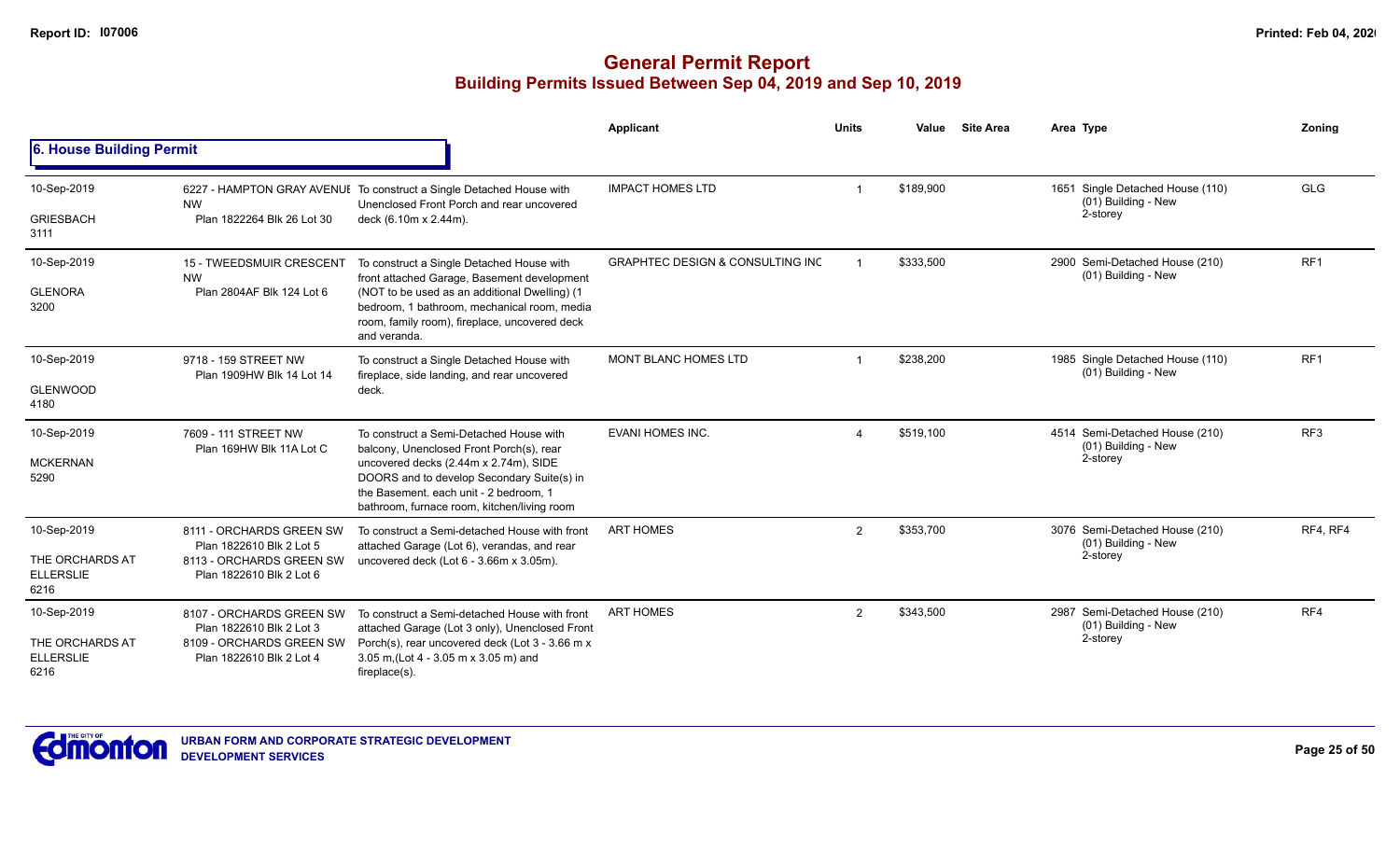#### **General Permit Report Building Permits Issued Between Sep 04, 2019 and Sep 10, 2019**

|                                              |                                                                                                                |                                                                                                                                                                                                                                                                                            | <b>Applicant</b>               | <b>Units</b>   | Value     | <b>Site Area</b> | Area Type                                                             | Zoning          |
|----------------------------------------------|----------------------------------------------------------------------------------------------------------------|--------------------------------------------------------------------------------------------------------------------------------------------------------------------------------------------------------------------------------------------------------------------------------------------|--------------------------------|----------------|-----------|------------------|-----------------------------------------------------------------------|-----------------|
| 6. House Building Permit                     |                                                                                                                |                                                                                                                                                                                                                                                                                            |                                |                |           |                  |                                                                       |                 |
| 10-Sep-2019<br><b>CHAPPELLE AREA</b><br>5462 | 5082 - CHAPPELLE ROAD SW<br>Plan 1820099 Blk 30 Lot 6<br>5080 - CHAPPELLE ROAD SW<br>Plan 1820099 Blk 30 Lot 7 | To construct a Semi-detached House with rear<br>uncovered decks (3.05m x 3.05m), Unenclosed<br>Front Porches, and to develop Secondary<br>Suites in the Basements (Lot 6 1 bedroom, 1<br>bathroom, mechanical room, kitchen; lot 7 1<br>bedroom, 1 bathroom, mechanical room,<br>kitchen). | <b>CRANSTON CRAFSTMAN LTD.</b> | $\Delta$       | \$349,800 |                  | 3042 Semi-Detached House (210)<br>(01) Building - New<br>2-storey     | RF <sub>5</sub> |
| 10-Sep-2019<br>MCCONACHIE AREA<br>2521       | 17016 - 64 STREET NW<br>Plan 1822640 Blk 14 Lot 55                                                             | To construct a Single Detached House with<br>front attached Garage, Unenclosed Front Porch<br>and rear uncovered deck (3.05m x 3.35m).                                                                                                                                                     | MORRISON HOMES (EDMONTON) LTD  | $\overline{1}$ | \$182,500 |                  | 1587 Single Detached House (110)<br>(01) Building - New<br>2-storey   | <b>RMD</b>      |
| 7. Other Misc. Building Permits              |                                                                                                                |                                                                                                                                                                                                                                                                                            |                                |                |           |                  |                                                                       |                 |
| 10-Sep-2019<br><b>KENSINGTON</b><br>3250     | 12312 - 135 AVENUE NW<br>Plan 4374KS Blk 3 Lot 10                                                              | To construct exterior alterations (enlarging<br>basement windows) in an existing (pre 2006)<br>secondary suite.                                                                                                                                                                            | N/A                            | -1             | \$4,500   |                  | 900 Single Detached House (110)<br>(07) Add Suites to Single Dwelling | RF <sub>1</sub> |
| 10-Sep-2019<br><b>RITCHIE</b><br>6610        | 9825 - 75 AVENUE NW<br>Plan 2239X Blk 4 Lot 13                                                                 | To develop a Secondary Suite in an existing<br>Single Detached<br>House.3-bedrooms,2-bathroom, 1-furnace<br>room, 1-kitchen                                                                                                                                                                | N/A                            | $\overline{1}$ | \$5,000   |                  | 123 Single Detached House (110)<br>(07) Add Suites to Single Dwelling | RF <sub>3</sub> |
| <b>Accessory Building Combo Permit</b>       |                                                                                                                |                                                                                                                                                                                                                                                                                            |                                |                |           |                  |                                                                       |                 |
| 10-Sep-2019<br><b>RITCHIE</b><br>6610        | 9623 - 80 AVENUE NW<br>Plan 8434ET Blk 1A Lot 23<br>9623 - 80 AVENUE NW<br>Plan 1822909 Blk 1A Lot 22C         | To construct an Accessory Building (detached<br>Garage, 5.71m x 6.09m)                                                                                                                                                                                                                     | <b>ACCENT INFILLS LTD</b>      | $\mathbf{0}$   | \$4,300   | 297.85           | Detached Garage (010)<br>$(01)$ New                                   | RF3             |



**Page 26 of 50**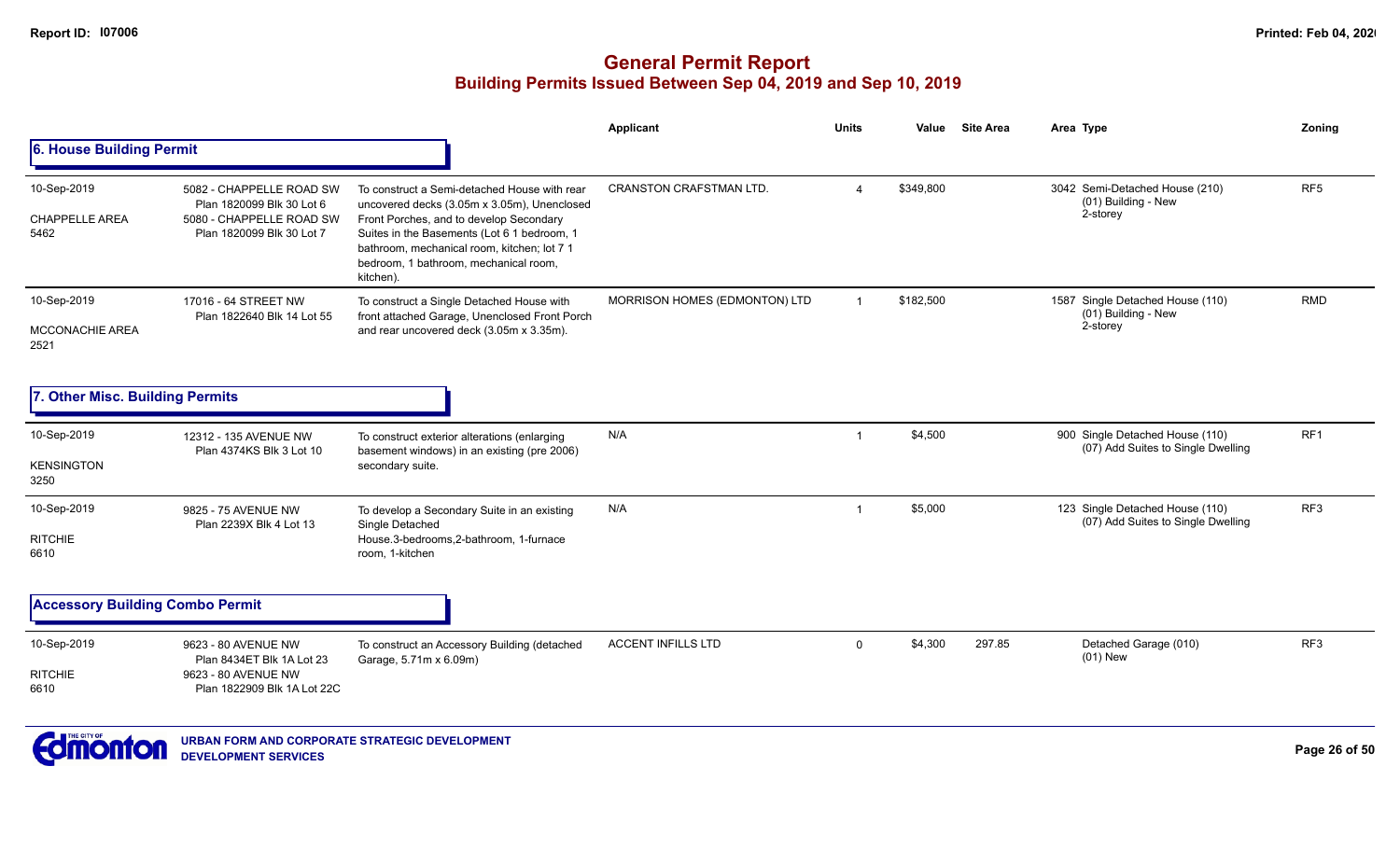|                                |                                                      |                                                                                           | <b>Applicant</b>                    | <b>Units</b> | <b>Site Area</b><br>Value | Area Type                                            | Zoning                                                                   |
|--------------------------------|------------------------------------------------------|-------------------------------------------------------------------------------------------|-------------------------------------|--------------|---------------------------|------------------------------------------------------|--------------------------------------------------------------------------|
| <b>Home Improvement Permit</b> |                                                      |                                                                                           |                                     |              |                           |                                                      |                                                                          |
| 10-Sep-2019                    | 11654 - 74 AVENUE NW<br>Plan 1822512 Blk 2 Lot 31    | To construct an Accessory Building (rear<br>detached Garage (5.79m x 6.5m)).              | N/A                                 | $\Omega$     | \$6,000                   | 38 Detached Garage (010)<br>(01) Building - New      | RF <sub>1</sub>                                                          |
| <b>BELGRAVIA</b><br>5040       |                                                      |                                                                                           |                                     |              |                           |                                                      | RF <sub>1</sub><br>RF5, RF5<br>RF3, RF3<br><b>RSL</b><br>RF <sub>3</sub> |
| 04-Sep-2019                    | 13520 - 124A AVENUE NW<br>Plan 6013HW Blk 8 Lot 4    | To demolish a detached Garage.                                                            | <b>BAUM &amp; WOOLGER HOMES LTD</b> | $\Omega$     | \$3,300                   | Detached Garage(010)<br>(99) Demolition              |                                                                          |
| <b>DOVERCOURT</b><br>3170      |                                                      |                                                                                           |                                     |              |                           |                                                      |                                                                          |
| 06-Sep-2019                    | 7211 - MAY ROAD NW<br>Plan 1323967 Blk 9 Lot 18      | To construct an Accessory Building (mutual<br>detached Garage (13.42m x 6.86m)).          | ALVES CONSTRUCTION LTD.             | $\Omega$     | \$14,700                  | 92 Detached Garage (010)<br>(01) Building - New      |                                                                          |
| <b>MAGRATH HEIGHTS</b><br>5476 |                                                      |                                                                                           |                                     |              |                           |                                                      |                                                                          |
| 09-Sep-2019                    | 8857 - 92 STREET NW<br>Plan 1920710 Blk 8 Lot 13B    | To construct an Accessory Building (rear<br>detached Garage, 5.79m x 6.40m).              | RONQUILLO HOMES & RENOVATION LTI    | $\Omega$     | \$5,900                   | 37 Detached Garage (010)<br>(01) Building - New      |                                                                          |
| <b>BONNIE DOON</b><br>6040     |                                                      |                                                                                           |                                     |              |                           |                                                      |                                                                          |
| 06-Sep-2019                    | 2109 - AUXIER COURT SW<br>Plan 1520863 Blk 20 Lot 11 | To construct a rear 2-tiered uncovered deck to<br>a Single Detached House (upper, 4.27m x | N/A                                 | 0            | \$6,300                   | 25 Single Detached House (110)<br>(03) Deck Attached |                                                                          |
| ALLARD<br>5458                 |                                                      | 5.91m @ 1.30m in Height; lower, 4.88m x 3.96m<br>@ 0.98m in Height).                      |                                     |              |                           |                                                      |                                                                          |
| 299671528-005                  | 9208 - 90 STREET NW                                  | To construct an Accessory Building (detached<br>Garage (6.4m x 6.4m)).                    | <b>WALKER DEVELOPMENTS</b>          | $\mathbf 0$  | \$6,500                   | 41 Detached Garage (010)<br>(01) Building - New      |                                                                          |
| <b>BONNIE DOON</b><br>6040     | Plan 833HW Blk C Lot C                               |                                                                                           |                                     |              |                           |                                                      |                                                                          |
| 06-Sep-2019                    | 4103 - 20 AVENUE NW<br>Plan 7823017 Blk 24 Lot 7     | To construct a rear uncovered deck (3.83m x)<br>5.21m @ 0.70m in Height).                 | <b>KIRIAK LAW OFFICE</b>            | 0            | \$4,000                   | 16 Single Detached House (110)<br>(03) Deck Attached | RF <sub>1</sub>                                                          |
| <b>DALY GROVE</b><br>6150      |                                                      |                                                                                           |                                     |              |                           |                                                      |                                                                          |

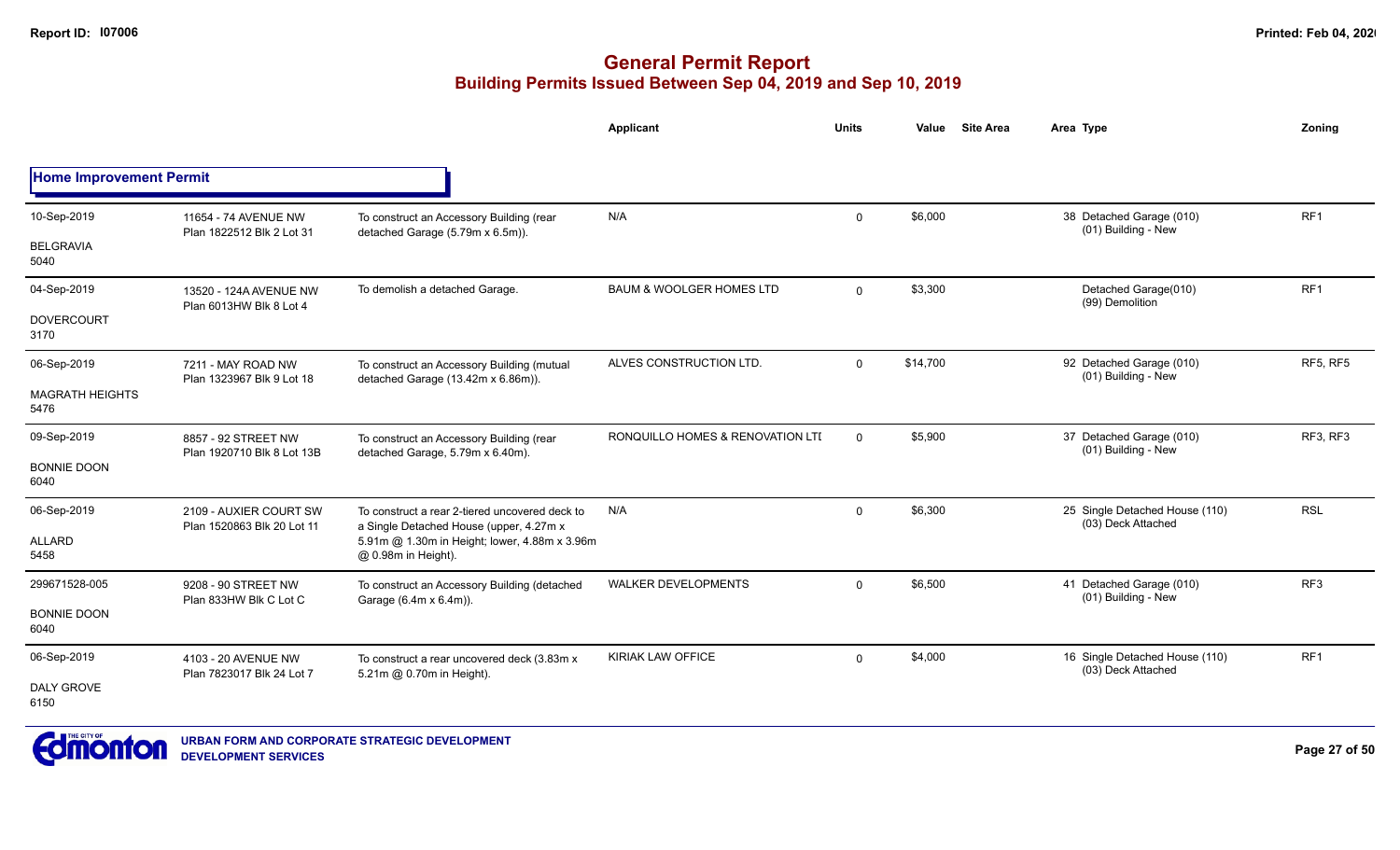|                                |                                                      |                                                                                                                                                    | Applicant                  | <b>Units</b> | Value    | <b>Site Area</b> | Area Type                                                         | Zoning          |
|--------------------------------|------------------------------------------------------|----------------------------------------------------------------------------------------------------------------------------------------------------|----------------------------|--------------|----------|------------------|-------------------------------------------------------------------|-----------------|
| <b>Home Improvement Permit</b> |                                                      |                                                                                                                                                    |                            |              |          |                  |                                                                   |                 |
| 10-Sep-2019                    | 7221 - 114A STREET NW<br>Plan 1922011 Blk 13 Lot 24B | To construct an Accessory Building (rear<br>mutual detached Garage (12.20 x 6.53m)).                                                               | <b>GREENTOWN HOMES LTD</b> | $\Omega$     | \$14,100 |                  | 88 Detached Garage (010)<br>(01) Building - New                   | RF1, RF1, RF1   |
| <b>BELGRAVIA</b><br>5040       |                                                      |                                                                                                                                                    |                            |              |          |                  |                                                                   |                 |
| 10-Sep-2019                    | 13420 - 130 STREET NW<br>Plan 5570KS Blk 25 Lot 31   | To develop a Secondary Suite in the Basement<br>of a Single Detached House, existing without                                                       | N/A                        |              | \$0      |                  | Single Detached House (110)<br>(07) Add Suites to Single Dwelling | RF <sub>1</sub> |
| <b>WELLINGTON</b><br>3430      |                                                      | permits.                                                                                                                                           |                            |              |          |                  |                                                                   |                 |
| 05-Sep-2019                    | 9647 - 109 AVENUE NW<br>Plan ND Blk 30 Lot 19        | To construct exterior alterations to a Single<br>Detached House (removing window on east                                                           | N/A                        | 0            |          |                  | Single Detached House (110)<br>(03) Exterior Alterations          | DC <sub>1</sub> |
| <b>MCCAULEY</b><br>1140        |                                                      | elevation).                                                                                                                                        |                            |              |          |                  |                                                                   |                 |
| 09-Sep-2019                    | 525 - 173A STREET SW                                 | To construct a rear uncovered deck to a Single<br>Detached House (two tiered, upper deck 3.35 m                                                    | N/A                        | 0            |          |                  | Single Detached House (110)<br>(02) Addition                      | <b>RSL</b>      |
| <b>WINDERMERE</b><br>5570      | Plan 1120860 Blk 4 Lot 70                            | x 4.88 m @ 1.19 m in height; lower deck 4.26 m<br>x 4.57 m @ 0.61 m in Height) and to construct<br>exterior alterations (pergola 3.35 m x 4.88 m). |                            |              |          |                  |                                                                   |                 |
| 06-Sep-2019                    | 4919 - 149 AVENUE NW<br>Plan 9723920 Blk 4 Lot 20    | To construct interior alterations to a Single<br>Detached House (remove and close stair                                                            | N/A                        | $\Omega$     | \$2,500  |                  | Single Detached House (110)<br>(03) Interior Alterations          | <b>RSL</b>      |
| <b>MILLER</b><br>2541          |                                                      | opening and extend studio room, NOT to be<br>used as an additional Dwelling).                                                                      |                            |              |          |                  |                                                                   |                 |
| 06-Sep-2019                    | 6327 - 112 STREET NW<br>Plan 2428HW Blk 8 Lot 43     | To construct a front uncovered deck to a Single<br>Detached House (7.32 m x 2.74 m @ 0.74 m in                                                     | N/A                        | $\mathbf 0$  | \$5,000  |                  | 20 Single Detached House (110)<br>(03) Deck Attached              | RF <sub>1</sub> |
| <b>PARKALLEN</b><br>5310       |                                                      | Height).                                                                                                                                           |                            |              |          |                  |                                                                   |                 |
| 10-Sep-2019                    | 4203 - KENNEDY COURT SW<br>Plan 1425027 Blk 9 Lot 61 | To construct an Accessory Building (gazebo<br>$(4.27m \times 3.66m)$ ).                                                                            | N/A                        | $\mathbf 0$  | \$0      |                  | 16 Gazebo (090)<br>(01) Building - New                            | RSL, RF4        |
| <b>KESWICK AREA</b><br>5576    |                                                      |                                                                                                                                                    |                            |              |          |                  |                                                                   |                 |

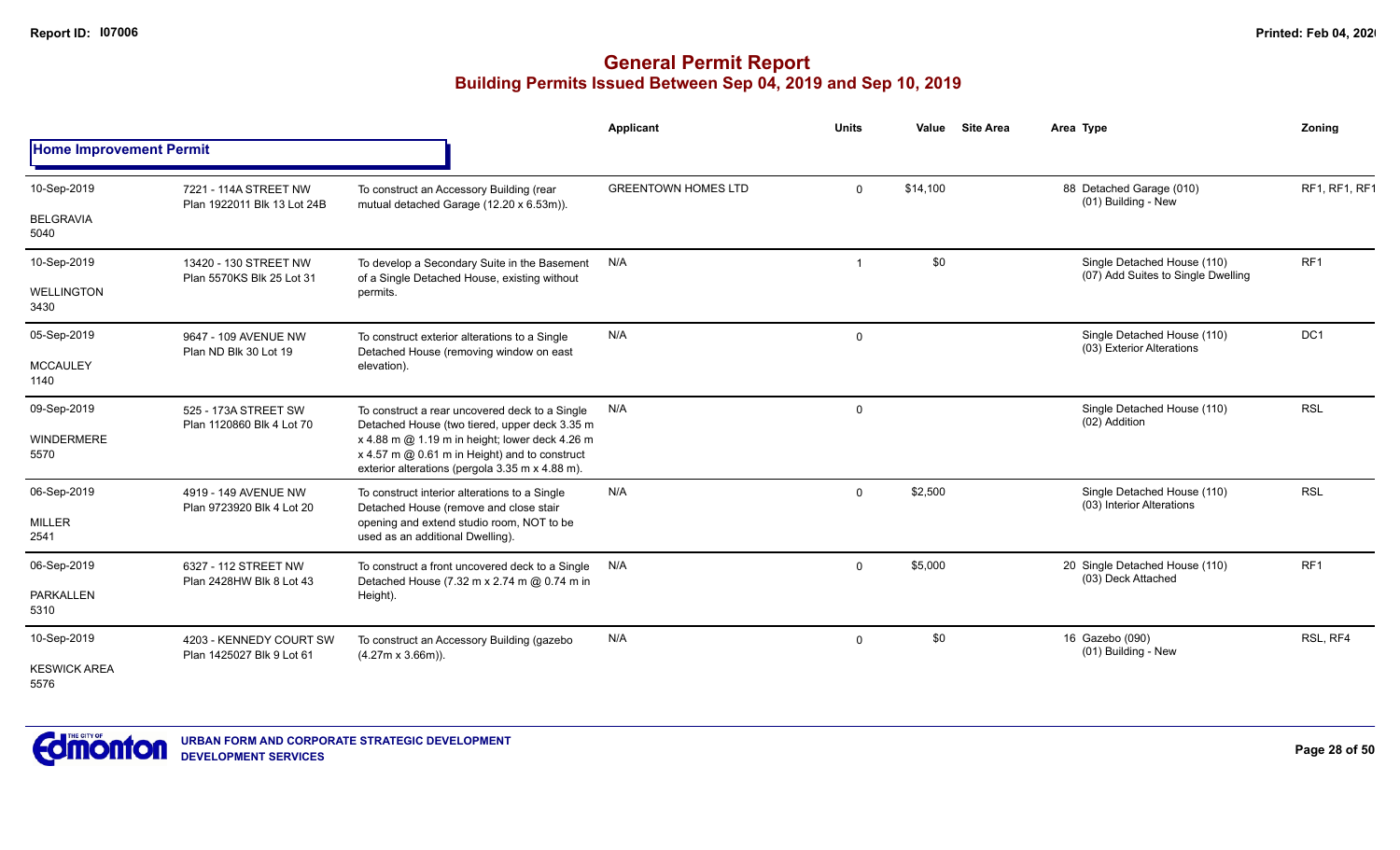|                                               |                                                            |                                                                                                                                                                                                                                                     | Applicant                | <b>Units</b> | Value    | <b>Site Area</b> | Area Type                                                | Zoning                                                   |
|-----------------------------------------------|------------------------------------------------------------|-----------------------------------------------------------------------------------------------------------------------------------------------------------------------------------------------------------------------------------------------------|--------------------------|--------------|----------|------------------|----------------------------------------------------------|----------------------------------------------------------|
| <b>Home Improvement Permit</b>                |                                                            |                                                                                                                                                                                                                                                     |                          |              |          |                  |                                                          |                                                          |
| 06-Sep-2019<br><b>MCCONACHIE AREA</b><br>2521 | 6474 - 177A AVENUE NW<br>Plan 1721305 Blk 23 Lot 59        | To construct interior alterations to a Single<br>Detached House (Basement development, NOT<br>to be used as an additional Dwelling). (1<br>Bedroom, 1 Bathroom, Rec Area (Wet Bar),<br>Storage, Mech)                                               | <b>SANGAM HOMES LTD</b>  | $\Omega$     | \$15,000 |                  | Single Detached House (110)<br>(03) Interior Alterations | <b>RMD</b>                                               |
| 06-Sep-2019<br><b>RITCHIE</b><br>6610         | 9642 - 73 AVENUE NW<br>Plan 2262S Blk 30 Lot 33            | To construct exterior and interior alterations<br>(changed building height, exchanged windows,<br>revised layout) and to construct a rear<br>uncovered deck (7.3m x 3.8m)                                                                           | COPPERBLOCK CAPITAL CORP | $\mathbf 0$  |          |                  | Single Detached House (110)<br>(03) Exterior Alterations | RF <sub>3</sub>                                          |
| 09-Sep-2019<br><b>PARKVIEW</b><br>3330        | 8808 - 146 STREET NW<br>Plan 1125KS Blk 8 Lot 57           | To construct an Accessory Building (detached<br>Garage (8.84m x 7.32m)).                                                                                                                                                                            | ACKARD CONTRACTORS LTD   | $\Omega$     | \$10,000 |                  | 62 Detached Garage (010)<br>(01) Building - New          | RF <sub>1</sub>                                          |
| 05-Sep-2019<br><b>CY BECKER</b><br>2611       | 1082 - CY BECKER ROAD NW<br>Plan 1823038 Blk 22 Lots 35-38 | To construct an Accessory Building (rear<br>detached mutual Garage (21.96 m x 6.10 m)).                                                                                                                                                             | STREETSIDE DEVELOPMENTS  | $\Omega$     | \$21,600 |                  | 134 Detached Garage (010)<br>(01) Building - New         | <b>RF5. RF5. RF5</b><br>RF5, RF5, RF5<br><b>RF5, RF5</b> |
| 10-Sep-2019<br><b>CHAPPELLE AREA</b><br>5462  | 8773 - CARSON WAY SW<br>Plan 1823130 Blk 26 Lot 21         | To develop a Secondary Suite in the Basement<br>of a Row House (Lot 21). 1 bedroom, bathroom,<br>furnace room, kitchen and rec area                                                                                                                 | PROMINENT HOMES          |              | \$25,000 |                  | 47 Row House (330)<br>(07) Add Suites to Single Dwelling | <b>RMD</b>                                               |
| 05-Sep-2019<br><b>MCCONACHIE AREA</b><br>2521 | 6019 - 171 AVENUE NW<br>Plan 1523101 Blk 5 Lot 25          | To construct interior alterations to a Single<br>Detached House (to decommission a<br>Secondary Suite and to construct a Basement<br>development, NOT to be used as an additional<br>Dwelling). 2 bedroom, 1 bathroom, family room,<br>furnace room | N/A                      | $\Omega$     | \$25,000 |                  | Single Detached House (110)<br>(03) Interior Alterations | <b>RSL</b>                                               |

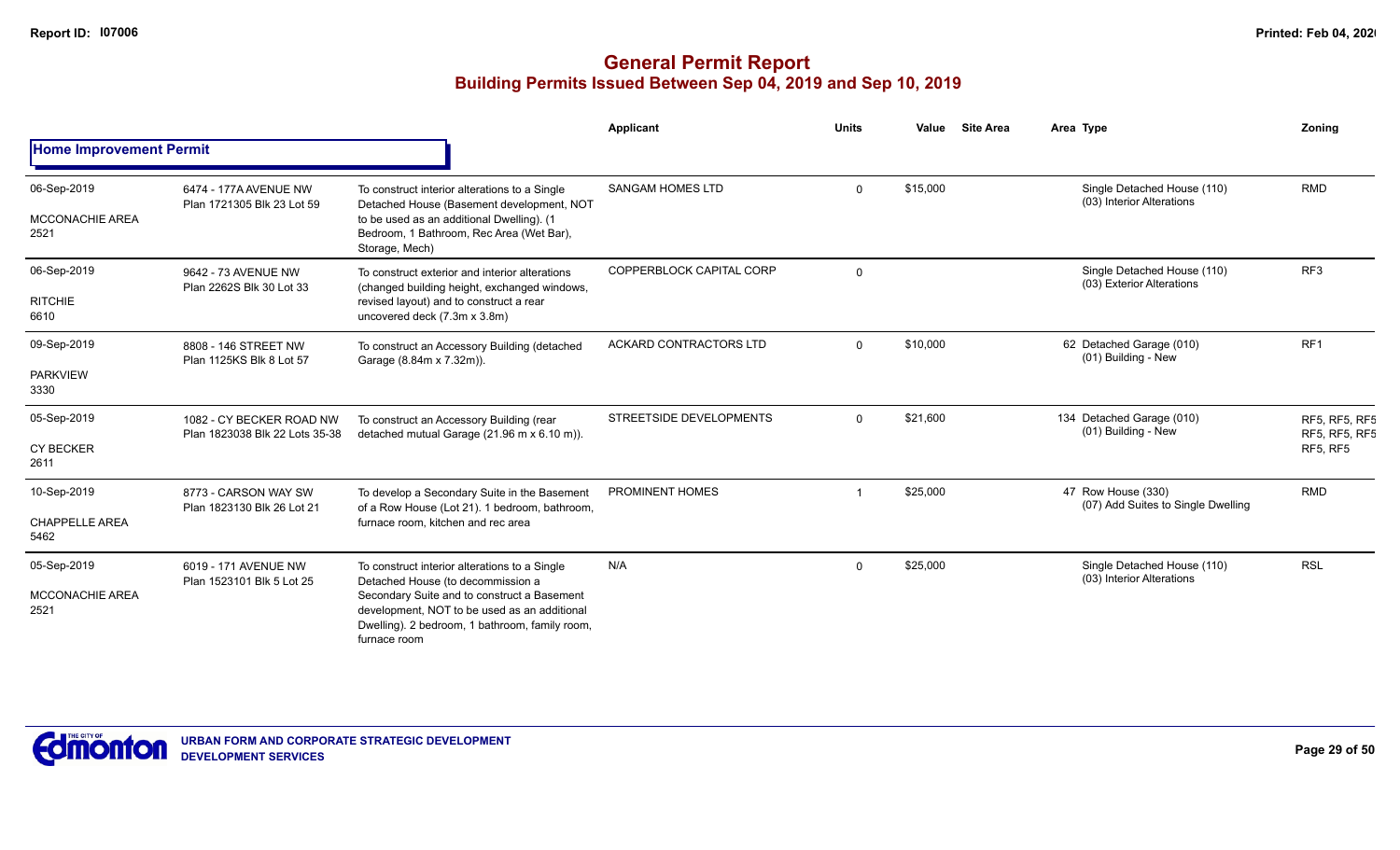|                                                      |                                                                   |                                                                                                                                                                                                                                                                          | Applicant                     | <b>Units</b>   | Value    | <b>Site Area</b> | Area Type                                                       | <b>Zoning</b>   |
|------------------------------------------------------|-------------------------------------------------------------------|--------------------------------------------------------------------------------------------------------------------------------------------------------------------------------------------------------------------------------------------------------------------------|-------------------------------|----------------|----------|------------------|-----------------------------------------------------------------|-----------------|
| <b>Home Improvement Permit</b>                       |                                                                   |                                                                                                                                                                                                                                                                          |                               |                |          |                  |                                                                 |                 |
| 05-Sep-2019<br><b>MACTAGGART</b><br>5477             | 6117 - MAYNARD CRESCENT<br><b>NW</b><br>Plan 0626678 Blk 3 Lot 26 | To erect Privacy Screening @ 3.05m in Height in N/A<br>the northwest corner of the Rear Yard of a<br>Single Detached House.                                                                                                                                              |                               | $\mathbf 0$    | \$7,900  |                  | 31 Single Detached House (110)<br>(03) Deck Attached            | <b>RSL</b>      |
| 05-Sep-2019<br><b>MACTAGGART</b><br>5477             | 6117 - MAYNARD CRESCENT<br><b>NW</b><br>Plan 0626678 Blk 3 Lot 26 | To erect Privacy Screening @ 3.05m in Height in N/A<br>the northwest corner of the Rear Yard of a<br>Single Detached House.                                                                                                                                              |                               | $\overline{0}$ | \$0      |                  | Single Detached House (110)<br>(03) Exterior Alterations        | <b>RSL</b>      |
| 10-Sep-2019<br><b>ASPEN GARDENS</b><br>5020          | 4143 - 122 STREET NW<br>Plan 6773MC Blk 10 Lot 50                 | To construct interior alterations to a Single<br>Detached House (Basement development, NOT<br>to be used as an additional Dwelling) (2<br>Bedroom, 1 Bathroom, Rec Rm, Mech Rm), and<br>to construct exterior alterations (adding<br>Basement window to east elevation). | N/A                           | $\mathbf 0$    |          |                  | Single Detached House (110)<br>(03) Exterior Alterations        | RF <sub>1</sub> |
| 10-Sep-2019<br><b>ASPEN GARDENS</b><br>5020          | 4143 - 122 STREET NW<br>Plan 6773MC Blk 10 Lot 50                 | To construct interior alterations to a Single<br>Detached House (Basement development, NOT<br>to be used as an additional Dwelling) (2<br>Bedroom, 1 Bathroom, Rec Rm, Mech Rm), and<br>to construct exterior alterations (adding<br>Basement window to east elevation). | N/A                           | $\mathbf 0$    |          |                  | Single Detached House (110)<br>(03) Interior Alterations        | RF <sub>1</sub> |
| 06-Sep-2019<br>BRITANNIA YOUNGSTOWN 1221871)<br>4060 | 15905 - 104 AVENUE NW<br>Condo Common Area (Plan                  | To develop a Secondary Suite in the Basement<br>of a Semi-detached House (Existing Suite). 2<br>Bedrooms, 1 Bathroom, 1 Furnace Room, 1<br>Living Room.                                                                                                                  | RENOVATION ON TIME LTD        |                | \$10,000 |                  | Semi-Detached House (210)<br>(07) Add Suites to Single Dwelling | RF4             |
| 06-Sep-2019<br><b>CHAPPELLE AREA</b><br>5462         | 4253 - CHICHAK CLOSE SW<br>Plan 1822794 Blk 31 Lot 27             | To construct an Accessory Building (detached<br>Garage (6.71m x 6.71m)).                                                                                                                                                                                                 | MORRISON HOMES (EDMONTON) LTD | $\mathbf 0$    | \$7,300  |                  | 45 Detached Garage (010)<br>(01) Building - New                 | <b>RMD</b>      |

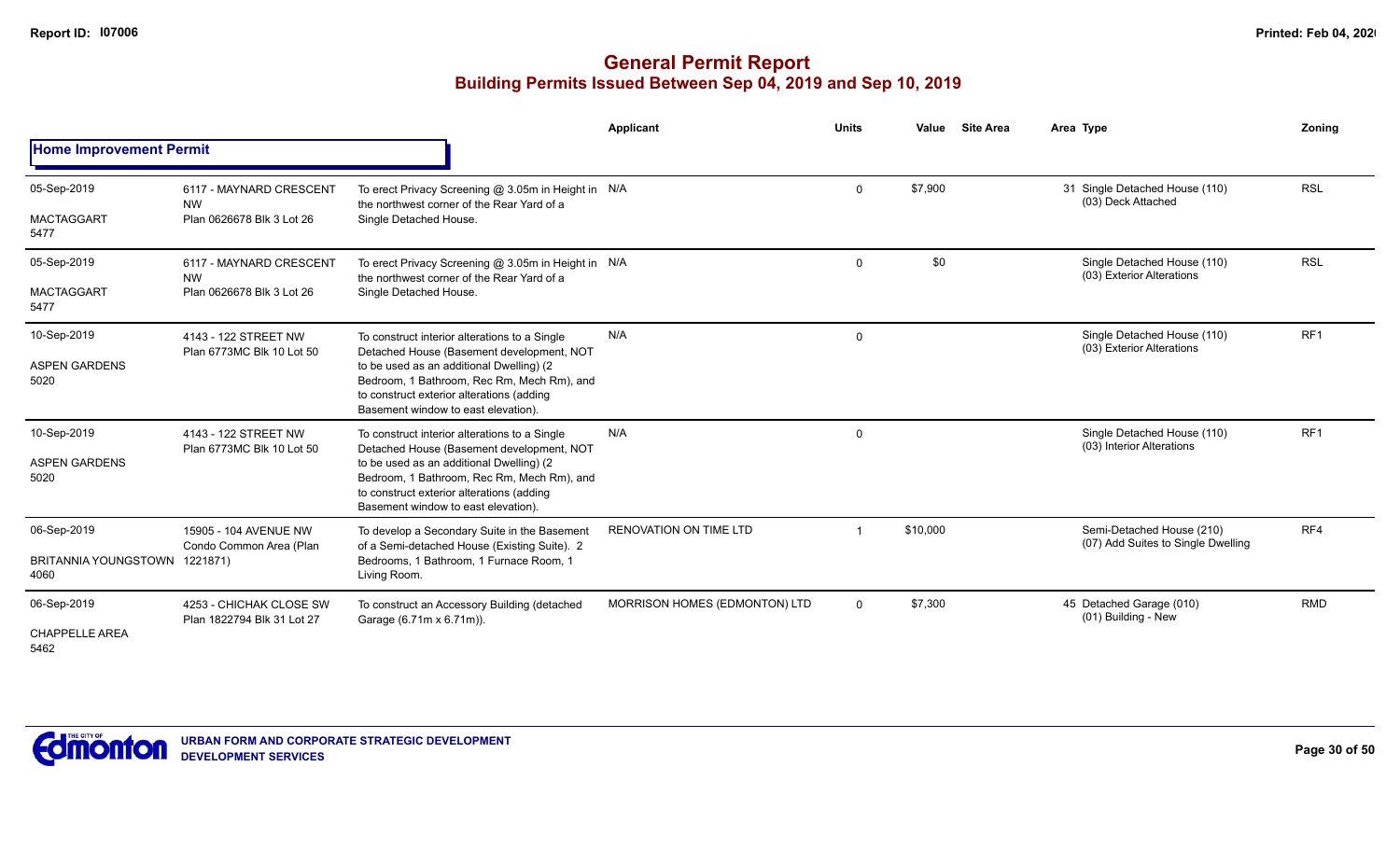|                                  |                                                     |                                                                                            | <b>Applicant</b>                                   | <b>Units</b>   | <b>Site Area</b><br>Value | Area Type                                            | Zoning          |
|----------------------------------|-----------------------------------------------------|--------------------------------------------------------------------------------------------|----------------------------------------------------|----------------|---------------------------|------------------------------------------------------|-----------------|
| <b>Home Improvement Permit</b>   |                                                     |                                                                                            |                                                    |                |                           |                                                      |                 |
| 09-Sep-2019                      | 18804 - 86A AVENUE NW<br>Plan 8220615 Blk 71 Lot 7  | To demolish a Single Detached House.                                                       | ALL WEST DEMOLITION LTD.                           | $-1$           | \$6,500                   | Single Detached House (110)<br>(99) Demolition       | RF1             |
| <b>ALDERGROVE</b><br>4020        |                                                     |                                                                                            |                                                    |                |                           |                                                      |                 |
| 10-Sep-2019                      | 13606 - 103 AVENUE NW<br>Plan 8921582 Blk 94 Lot 1A | To demolish a Single Detached House.                                                       | ALL WEST DEMOLITION LTD.                           | $-1$           | \$6,500                   | Single Detached House (110)<br>(99) Demolition       | RF1             |
| <b>GLENORA</b><br>3200           |                                                     |                                                                                            |                                                    |                |                           |                                                      |                 |
| 10-Sep-2019                      | 12825 - STONY PLAIN ROAD<br><b>NW</b>               | To demolish a Single Detached House.                                                       | ALL WEST DEMOLITION LTD.                           | $-1$           | \$6,500                   | Single Detached House (110)<br>(99) Demolition       | RF3             |
| WESTMOUNT<br>3440                | Plan 5483KS Lot 9                                   |                                                                                            |                                                    |                |                           |                                                      |                 |
| 09-Sep-2019                      | 2105 - AUXIER COURT SW<br>Plan 1520863 Blk 20 Lot 9 | To construct a rear uncovered deck to a Single<br>Detached House (8.45m x 4.40m @ 0.80m in | N/A                                                | $\mathbf 0$    | \$9,700                   | 39 Single Detached House (110)<br>(03) Deck Attached | <b>RSL</b>      |
| <b>ALLARD</b><br>5458            |                                                     | Height).                                                                                   |                                                    |                |                           |                                                      |                 |
| 10-Sep-2019                      | 10327 - 135 STREET NW<br>Plan 3875P Blk 92 Lot 8    | To demolish a Single Detached House &<br>detached Garage.                                  | ALL WEST DEMOLITION LTD.                           | $\mathbf{0}$   | \$3,400                   | Detached Garage(010)<br>(99) Demolition              | RF <sub>1</sub> |
| <b>GLENORA</b><br>3200           |                                                     |                                                                                            |                                                    |                |                           |                                                      |                 |
| 10-Sep-2019                      | 10327 - 135 STREET NW<br>Plan 3875P Blk 92 Lot 8    | To demolish a Single Detached House &<br>detached Garage.                                  | ALL WEST DEMOLITION LTD.                           | $-1$           | \$6,500                   | Single Detached House (110)<br>(99) Demolition       | RF1             |
| <b>GLENORA</b><br>3200           |                                                     |                                                                                            |                                                    |                |                           |                                                      |                 |
| 05-Sep-2019                      | 1630 - TOMLINSON COMMON<br><b>NW</b>                | To construct a rear uncovered deck (6.07m x<br>4.89m @ .8m in Height).                     | DELTA LAND SURVEYS LTD for Woo &<br>Fok Law Office | $\overline{0}$ | \$6,000                   | 24 Semi-Detached House (210)<br>(03) Deck Attached   | RF4t            |
| <b>TERWILLEGAR TOWNE</b><br>5640 | Plan 9926163 Blk 34 Lot 32B                         |                                                                                            |                                                    |                |                           |                                                      |                 |

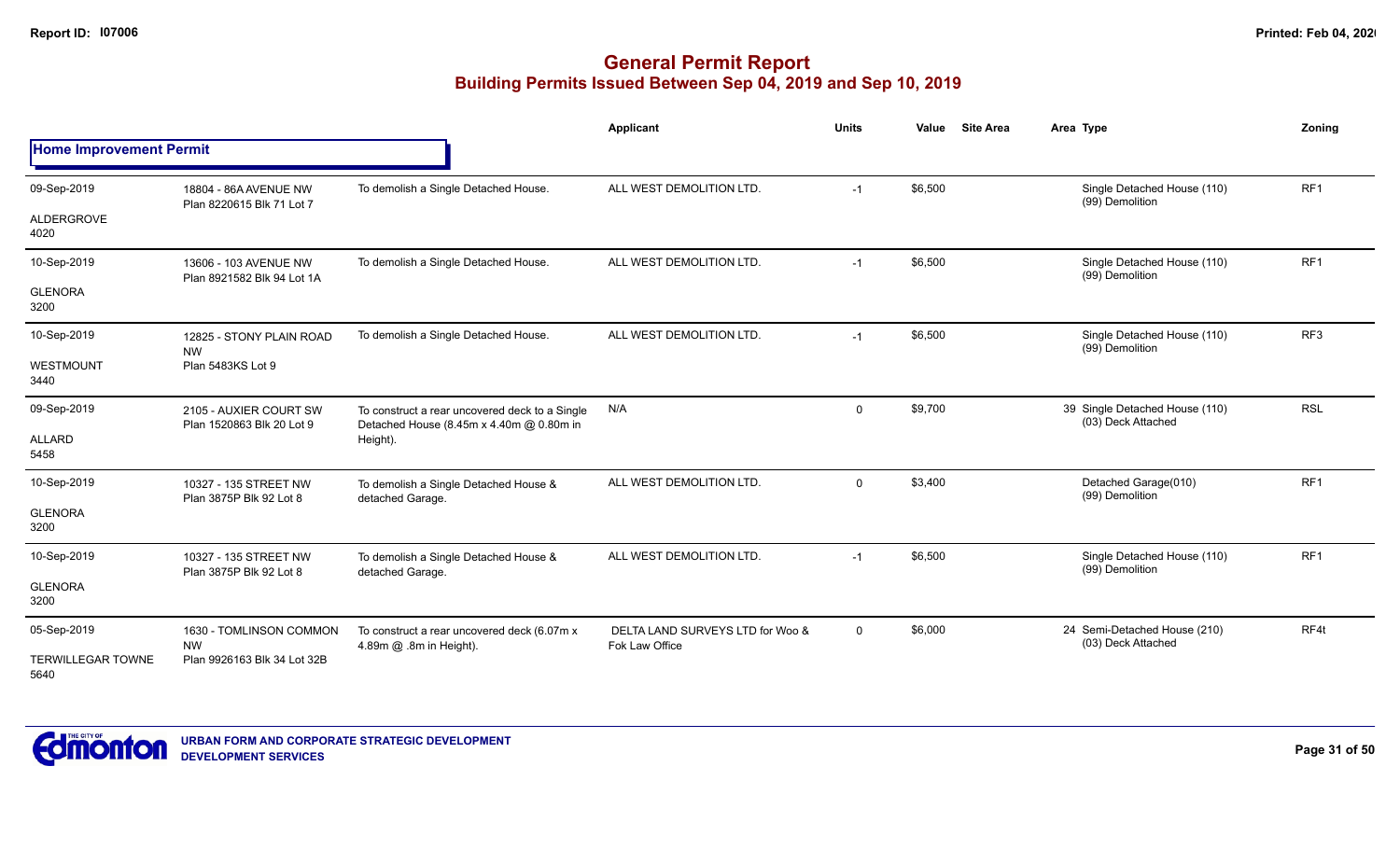|                                         |                                                        |                                                                                                                                                                                                                                                                                       | Applicant                   | <b>Units</b> | Value    | <b>Site Area</b> | Area Type                                                         | Zoning          |
|-----------------------------------------|--------------------------------------------------------|---------------------------------------------------------------------------------------------------------------------------------------------------------------------------------------------------------------------------------------------------------------------------------------|-----------------------------|--------------|----------|------------------|-------------------------------------------------------------------|-----------------|
| <b>Home Improvement Permit</b>          |                                                        |                                                                                                                                                                                                                                                                                       |                             |              |          |                  |                                                                   |                 |
| 06-Sep-2019<br><b>STARLING</b><br>4474  | 3867 - ROBINS CRESCENT NW<br>Plan 1720814 Blk 6 Lot 60 | To construct a 2 tiered deck with privacy<br>screen to a Semi-Detached House (upper deck,<br>2.44m x 4.87m @ 0.61m in Height; lower deck,<br>3.04m x 3.66m @ 0.45m in height; privacy<br>screen @ 1.21m in Height) and to construct<br>exterior alterations (pergola, 3.66m x 3.04m). | N/A                         | $\Omega$     | \$3,000  |                  | 12 Semi-Detached House (210)<br>(03) Deck Attached                | RF4             |
| 06-Sep-2019<br><b>STARLING</b><br>4474  | 3867 - ROBINS CRESCENT NW<br>Plan 1720814 Blk 6 Lot 60 | To construct a 2 tiered deck with privacy<br>screen to a Semi-Detached House (upper deck,<br>2.44m x 4.87m @ 0.61m in Height; lower deck,<br>3.04m x 3.66m @ 0.45m in height; privacy<br>screen @ 1.21m in Height) and to construct<br>exterior alterations (pergola, 3.66m x 3.04m). | N/A                         | $\Omega$     | \$0      |                  | 11 Pergola<br>(01) Building - New                                 | RF4             |
| 10-Sep-2019<br><b>ROSENTHAL</b><br>4750 | 8823 - 218 STREET NW<br>Plan 1225099 Blk 5 Lot 19      | To develop a Secondary Suite in the Basement<br>of a Single Detached House (New Suite) and to<br>construct exterior alterations (new side<br>entrance and basement window). 2 bedroom,<br>1 bathroom, furnace room, kitchen/living room                                               | N/A                         | $\mathbf 1$  | \$46,000 |                  | Single Detached House (110)<br>(07) Add Suites to Single Dwelling | <b>RSL</b>      |
| 10-Sep-2019<br><b>ROSENTHAL</b><br>4750 | 8823 - 218 STREET NW<br>Plan 1225099 Blk 5 Lot 19      | To develop a Secondary Suite in the Basement<br>of a Single Detached House (New Suite) and to<br>construct exterior alterations (new side<br>entrance and basement window). 2 bedroom,<br>1 bathroom, furnace room, kitchen/living room                                               | N/A                         | $\mathbf 0$  |          |                  | Single Detached House (110)<br>(03) Exterior Alterations          | <b>RSL</b>      |
| 06-Sep-2019<br><b>LAUREL</b><br>6444    | 1755 - 24 STREET NW<br>Plan 1920713 Blk 14 Lot 2       | To construct an Accessory Building (detached<br>Garage (6.1m x 6.1m)).                                                                                                                                                                                                                | N/A                         | $\Omega$     | \$6,000  |                  | 37 Detached Garage (010)<br>(01) Building - New                   | <b>RPL</b>      |
| 09-Sep-2019<br><b>WESTRIDGE</b><br>4610 | 250 - WESTRIDGE ROAD NW<br>Plan 4697TR Blk 5 Lot 28    | To construct interior alterations to a Single<br>Detached House (Basement development, NOT<br>to be used as an additional Dwelling). (1<br>Bedroom, 1 Bathroom, Living Room, Laundry,<br>Furnace Room, Elec. Room).                                                                   | <b>FRANKEN HOLDINGS LTD</b> | $\Omega$     | \$9,800  |                  | Single Detached House (110)<br>(03) Interior Alterations          | RF <sub>1</sub> |

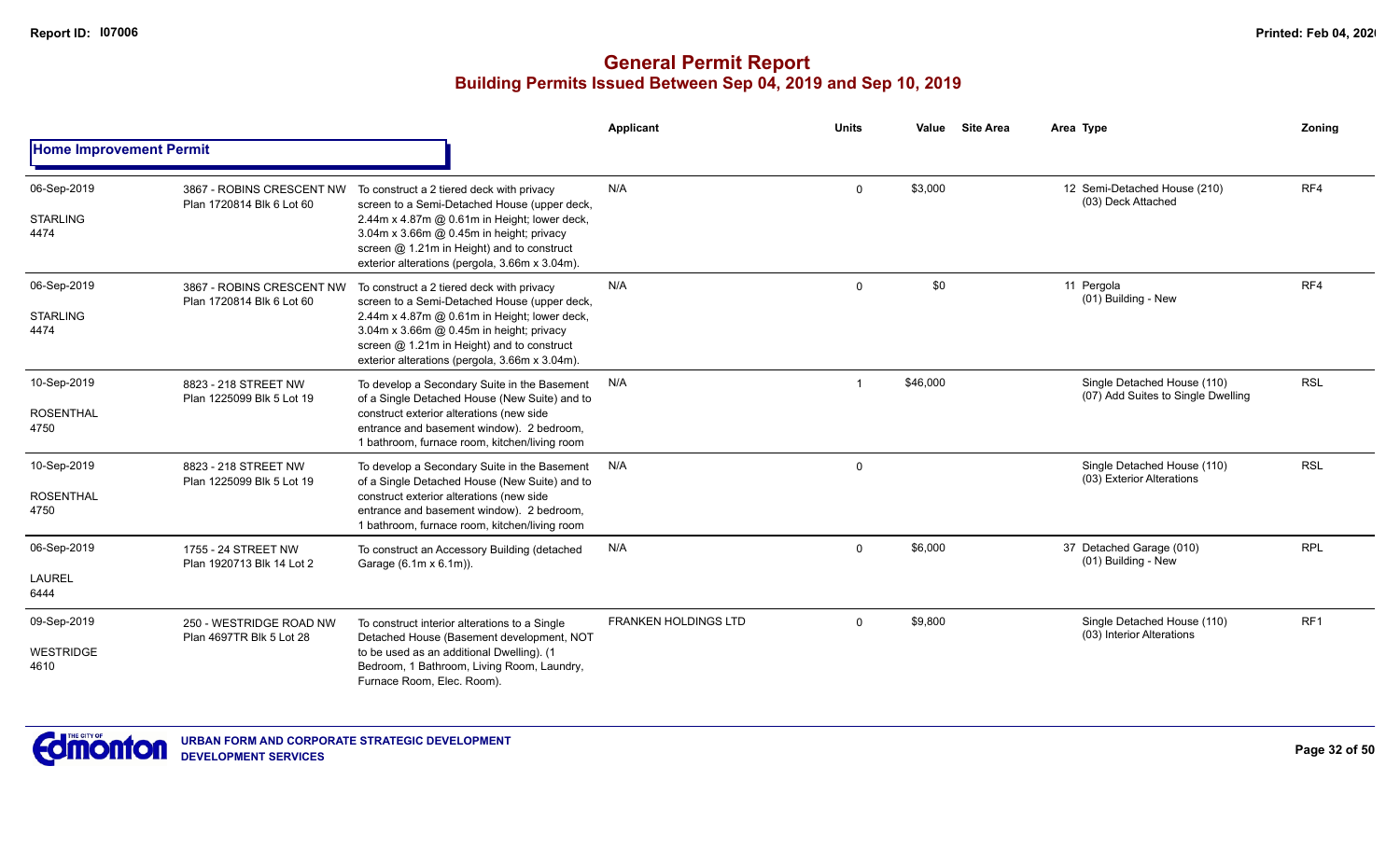|                                |                                                   |                                                                                              | <b>Applicant</b>           | <b>Units</b> | Value    | <b>Site Area</b> | Area Type                                                          | Zoning          |
|--------------------------------|---------------------------------------------------|----------------------------------------------------------------------------------------------|----------------------------|--------------|----------|------------------|--------------------------------------------------------------------|-----------------|
| <b>Home Improvement Permit</b> |                                                   |                                                                                              |                            |              |          |                  |                                                                    |                 |
| 04-Sep-2019                    | 13336 - 110 AVENUE NW                             | To construct an Accessory Building (detached                                                 | TIMBER HAUS DEVELOPMENTS   | $\mathbf{0}$ | \$6,500  |                  | 40 Detached Garage (010)<br>(01) Building - New                    | RF <sub>1</sub> |
| <b>NORTH GLENORA</b><br>3310   | Plan 1921697 Blk 1 Lot 108A                       | Garage (5.97m x 6.71m)).                                                                     |                            |              |          |                  |                                                                    |                 |
| 06-Sep-2019                    | 9636 - 148 STREET NW<br>Plan 7251AD Blk 75 Lot 2  | To demolish a Single Detached House and an<br>Accessory Building (rear detached Garage).     | NEW VIBE HOMES LTD         | $\mathbf{0}$ | \$3,400  |                  | Detached Garage(010)<br>(99) Demolition                            | RF <sub>1</sub> |
| <b>CRESTWOOD</b><br>3140       |                                                   |                                                                                              |                            |              |          |                  |                                                                    |                 |
| 06-Sep-2019                    | 9636 - 148 STREET NW<br>Plan 7251AD Blk 75 Lot 2  | To demolish a Single Detached House and an<br>Accessory Building (rear detached Garage).     | NEW VIBE HOMES LTD         | $-1$         | \$6,500  |                  | Single Detached House (110)<br>(99) Demolition                     | RF <sub>1</sub> |
| <b>CRESTWOOD</b><br>3140       |                                                   |                                                                                              |                            |              |          |                  |                                                                    |                 |
| 06-Sep-2019                    | 11232 - 87 STREET NW<br>Plan RN43B Blk 81 Lot 27  | To develop a Secondary Suite in a<br>Semi-Detached House (basement of front unit).           | <b>VIDA NOVA HOMES LTD</b> |              | \$40,000 |                  | 53 Semi-Detached House (210)<br>(07) Add Suites to Single Dwelling | RF <sub>3</sub> |
| <b>PARKDALE</b><br>1160        |                                                   | 1 Bedroom, 1 Bathroom, 1 Living Room, 1 Mech<br>Room.                                        |                            |              |          |                  |                                                                    |                 |
| 04-Sep-2019                    | 7204 - 156 STREET NW<br>Plan 1224818 Blk 1 Lot 12 | To construct an addition to a Single Detached<br>House (rear partially covered deck, covered | <b>STONESHIRE HOMES</b>    | $\mathbf 0$  |          |                  | Single Detached House (110)<br>(02) Addition                       | <b>RSL</b>      |
| PATRICIA HEIGHTS<br>4390       |                                                   | area: 3.05m x 6.40m, uncovered area: 3.05m x<br>$3.97m$ ).                                   |                            |              |          |                  |                                                                    |                 |
| 10-Sep-2019                    | 4359 - 148 STREET NW                              | To construct interior alterations to a Single<br>Detached House (Basement development, NOT   | N/A                        | $\mathbf 0$  | \$7,500  |                  | Single Detached House (110)<br>(03) Interior Alterations           | RF <sub>1</sub> |
| <b>RAMSAY HEIGHTS</b><br>5340  | Plan 8022309 Blk 44 Lot 8                         | to be used as an additional Dwelling). Storage<br>area and work area/rec room                |                            |              |          |                  |                                                                    |                 |
| 04-Sep-2019                    | 8922 - 8 AVENUE SW<br>Plan 0124481 Blk 4 Lot 20   | To construct interior alterations to a Single<br>Detached House (Basement development, NOT   | N/A                        | $\mathbf 0$  | \$1,000  |                  | Single Detached House (110)<br>(03) Interior Alterations           | <b>RSL</b>      |
| <b>ELLERSLIE</b><br>6211       |                                                   | to be used as an additional Dwelling) (1<br>Bathroom, Rec room, den, mechanical room).       |                            |              |          |                  |                                                                    |                 |

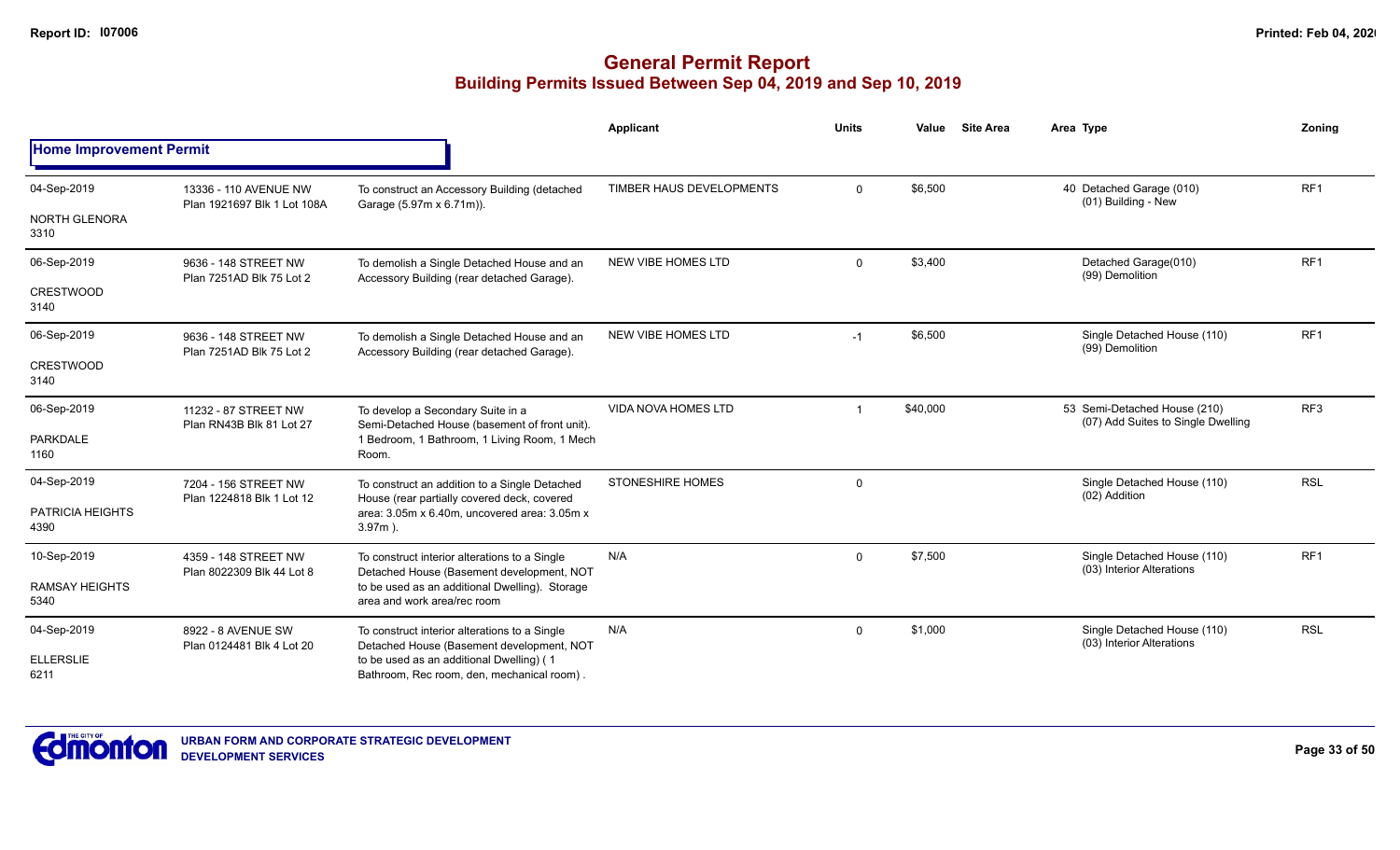|                                |                                                         |                                                                                                                         | <b>Applicant</b>          | <b>Units</b>   | Value    | <b>Site Area</b> | Area Type                                            | Zonina          |
|--------------------------------|---------------------------------------------------------|-------------------------------------------------------------------------------------------------------------------------|---------------------------|----------------|----------|------------------|------------------------------------------------------|-----------------|
| <b>Home Improvement Permit</b> |                                                         |                                                                                                                         |                           |                |          |                  |                                                      |                 |
| 06-Sep-2019                    | 9627 - 225 STREET NW<br>Plan 1723645 Blk 25 Lot 56      | To construct an Accessory building (detached<br>Garage, 6.10m x 6.10m).                                                 | N/A                       | $\mathbf 0$    | \$6,000  |                  | 37 Detached Garage (010)<br>(01) Building - New      | <b>RMD</b>      |
| SECORD<br>4487                 |                                                         |                                                                                                                         |                           |                |          |                  |                                                      |                 |
| 10-Sep-2019                    | 6471 - KING WYND SW<br>Plan 1920145 Blk 6 Lot 29        | To construct an Accessory Building (detached<br>Garage, 5.49m x 6.71m).                                                 | ROHIT COMMUNITIES INC     | $\Omega$       | \$5,900  |                  | 37 Detached Garage (010)<br>(01) Building - New      | RF4             |
| <b>KESWICK AREA</b><br>5576    |                                                         |                                                                                                                         |                           |                |          |                  |                                                      |                 |
| 05-Sep-2019                    | 11507 - 96 STREET NW<br>Plan RN43 Blk 17 Lot 3          | To demolish a Single Detached House and<br>detached Garage.                                                             | SQUARELAND MANAGEMENT LTD | $\overline{0}$ | \$3,400  |                  | Detached Garage(010)<br>(99) Demolition              | RF <sub>3</sub> |
| <b>ALBERTA AVENUE</b><br>1010  |                                                         |                                                                                                                         |                           |                |          |                  |                                                      |                 |
| 05-Sep-2019                    | 11507 - 96 STREET NW<br>Plan RN43 Blk 17 Lot 3          | To demolish a Single Detached House and<br>detached Garage.                                                             | SQUARELAND MANAGEMENT LTD | $-1$           | \$6,500  |                  | Single Detached House (110)<br>(99) Demolition       | RF <sub>3</sub> |
| <b>ALBERTA AVENUE</b><br>1010  |                                                         |                                                                                                                         |                           |                |          |                  |                                                      |                 |
| 09-Sep-2019                    | 3817 - WEIDLE CRESCENT SW<br>Plan 1525168 Blk 18 Lot 34 | To construct an extention to a rear uncovered<br>deck to a Single Detached House (3.06m x                               | RAYHANA HOMES             | $\mathbf 0$    | \$4,700  |                  | 19 Single Detached House (110)<br>(03) Deck Attached | <b>RPL</b>      |
| <b>WALKER</b><br>6662          |                                                         | 6.07m @ 0.63m in Height).                                                                                               |                           |                |          |                  |                                                      |                 |
| 05-Sep-2019                    | Plan 6253KS Blk 11 Lot 4                                | 15503 - RIO TERRACE DRIVE N' To construct a rear uncovered deck to a Single<br>Detached House (7.86m x 8.61m @ 1.28m in | N/A                       | $\mathbf 0$    | \$15,500 |                  | 62 Single Detached House (110)<br>(03) Deck Attached | RF1             |
| <b>RIO TERRACE</b><br>4430     |                                                         | Height), existing without permits.                                                                                      |                           |                |          |                  |                                                      |                 |
| 04-Sep-2019                    | Plan 1220529 Blk 9 Lot 4                                | 3118 - ARTHURS CRESCENT SV To construct a rear uncovered deck to a Single<br>Detached House, existing without permits   | N/A                       | $\mathbf 0$    | \$4,800  |                  | 19 Single Detached House (110)<br>(03) Deck Attached | DC <sub>1</sub> |
| <b>ALLARD</b><br>5458          |                                                         | (6.05m x 3.08m @ 0.66m in Height).                                                                                      |                           |                |          |                  |                                                      |                 |

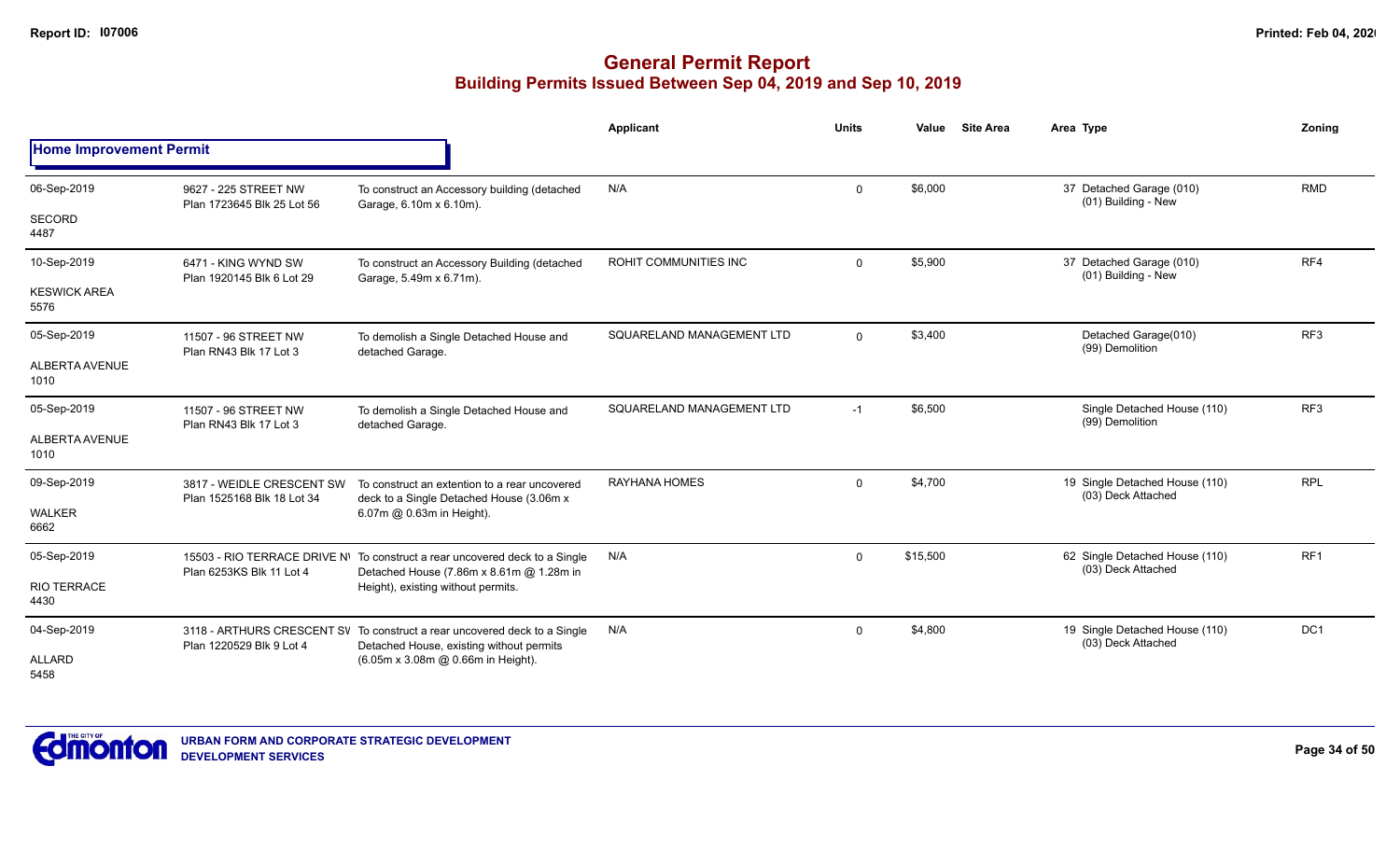|                                            |                                                                 |                                                                                                                                                                                                                                                                                                                                                                                                                | <b>Applicant</b>        | <b>Units</b> | Value    | <b>Site Area</b> | Area Type                                                         | Zoning          |
|--------------------------------------------|-----------------------------------------------------------------|----------------------------------------------------------------------------------------------------------------------------------------------------------------------------------------------------------------------------------------------------------------------------------------------------------------------------------------------------------------------------------------------------------------|-------------------------|--------------|----------|------------------|-------------------------------------------------------------------|-----------------|
| <b>Home Improvement Permit</b>             |                                                                 |                                                                                                                                                                                                                                                                                                                                                                                                                |                         |              |          |                  |                                                                   |                 |
| 10-Sep-2019                                | 1636 - 18 STREET NW<br>Plan 1620504 Blk 2 Lot 11                | To develop a Secondary Suite in the Basement<br>of a Single Detached House (New Suite). Two                                                                                                                                                                                                                                                                                                                    | N/A                     |              | \$44,500 |                  | Single Detached House (110)<br>(07) Add Suites to Single Dwelling | <b>RSL</b>      |
| <b>LAUREL</b><br>6444                      |                                                                 | bedrooms, one bathroom, living room, kitchen,<br>two services rooms.                                                                                                                                                                                                                                                                                                                                           |                         |              |          |                  |                                                                   |                 |
| 06-Sep-2019<br>WINDERMERE<br>5570          | 5006 - WOOLSEY PLACE NW<br>Plan 1123063 Blk 3 Lot 44            | To construct an addition (extend second storey<br>over garage) and to construct interior<br>alterations and exterior alterations to a Single<br>Detached House (Basement development (NOT<br>to be used as an additional Dwelling) (1<br>bedroom, 1 bathroom, gym, theatre room,<br>mechanical room), floor plan changes, (2nd<br>floor - add 1 bedroom, 1 bathroom) and<br>increase height of second floor)). | <b>JAYTEC HOMES LTD</b> | $\mathbf 0$  |          |                  | Single Detached House (110)<br>(03) Interior Alterations          | RF <sub>1</sub> |
| 06-Sep-2019<br>WINDERMERE<br>5570          | 5006 - WOOLSEY PLACE NW<br>Plan 1123063 Blk 3 Lot 44            | To construct an addition (extend second storey<br>over garage) and to construct interior<br>alterations and exterior alterations to a Single<br>Detached House (Basement development (NOT<br>to be used as an additional Dwelling) (1<br>bedroom, 1 bathroom, gym, theatre room,<br>mechanical room), floor plan changes, (2nd<br>floor - add 1 bedroom, 1 bathroom) and<br>increase height of second floor)). | <b>JAYTEC HOMES LTD</b> | $\Omega$     | \$60,000 |                  | Single Detached House (110)<br>(02) Addition                      | RF <sub>1</sub> |
| 06-Sep-2019<br><b>ALLARD</b><br>5458       | 5838 - ANTHONY CRESCENT<br>SW<br>Plan 1520893 Blk 22 Lot 31     | To construct a rear 2-tier uncovered deck to a<br>Single Detached House (upper 3.05m x 1.83m<br>@ 0.91m in Height; lower irregular shaped<br>3.96m x 4.88m @ 0.61m in Height).                                                                                                                                                                                                                                 | N/A                     | $\Omega$     | \$4,900  |                  | 19 Single Detached House (110)<br>(03) Deck Attached              | <b>RMD</b>      |
| 04-Sep-2019<br><b>SILVER BERRY</b><br>6442 | 41, 3380 - 28A AVENUE NW<br>Condo Common Area (Plan<br>0226778) | To construct interior alterations to a 4 dwelling<br>Row House (Basement development, NOT to be<br>used as an additional Dwelling), (1 wet bar, 1<br>bathroom, 1 family room, 1 study den, 1<br>storage, 0- bedrooms, NO separate entrance to<br>basement).                                                                                                                                                    | N/A                     | $\Omega$     | \$4,000  |                  | Row House Condo (335)<br>(03) Interior Alterations                | RF <sub>5</sub> |

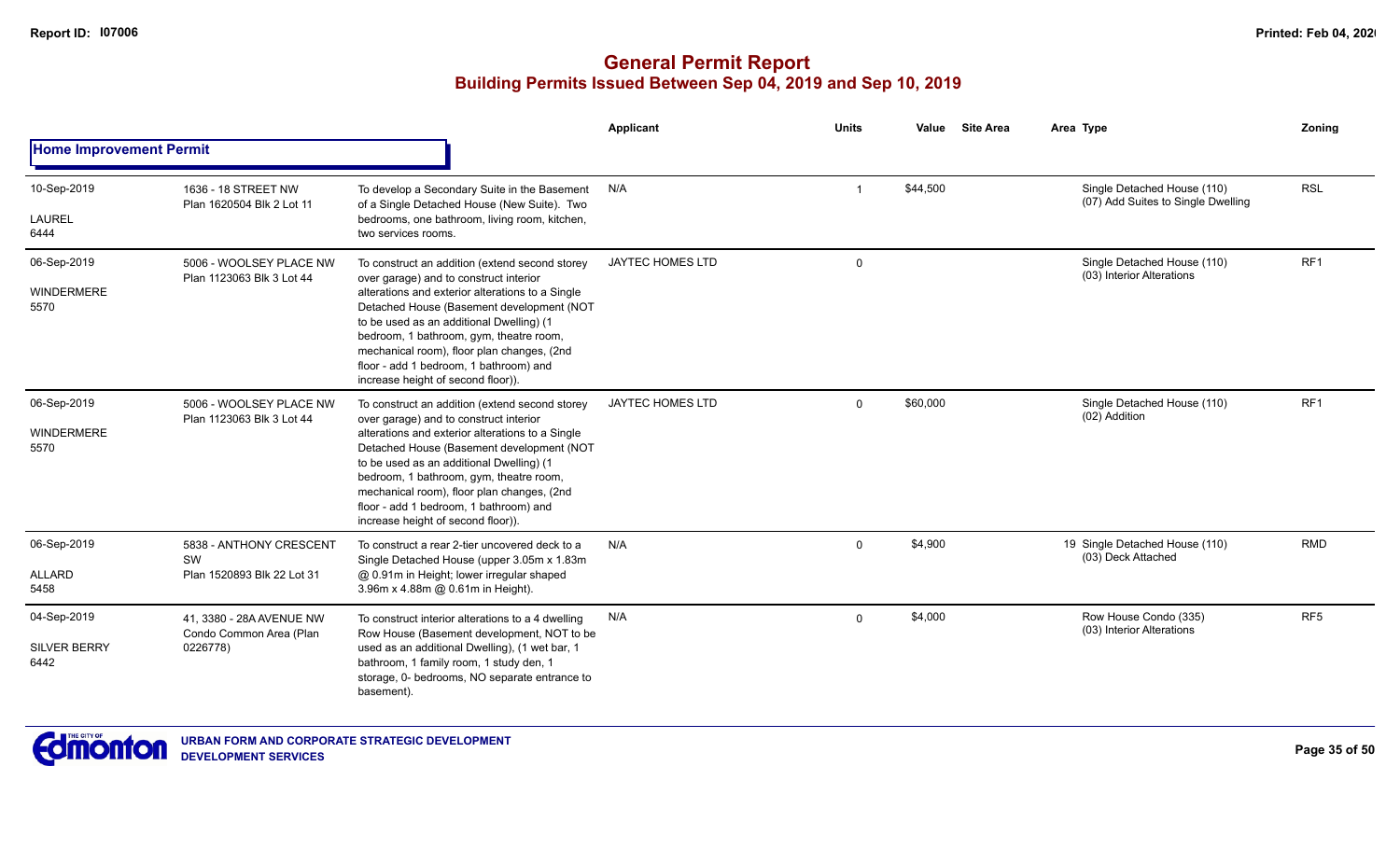|                                 |                                                                                                                                                                                                                                                               |                                                                                                       | Applicant            | <b>Units</b> | Value    | <b>Site Area</b> | Area Type                                                | Zoning          |
|---------------------------------|---------------------------------------------------------------------------------------------------------------------------------------------------------------------------------------------------------------------------------------------------------------|-------------------------------------------------------------------------------------------------------|----------------------|--------------|----------|------------------|----------------------------------------------------------|-----------------|
| <b>Home Improvement Permit</b>  |                                                                                                                                                                                                                                                               |                                                                                                       |                      |              |          |                  |                                                          |                 |
| 10-Sep-2019                     | 13407 - 165 AVENUE NW<br>Plan 1124995 Blk 69 Lot 20                                                                                                                                                                                                           | To construct interior alterations to a Single<br>Detached House (Basement development, NOT            | N/A                  | $\Omega$     | \$5,000  |                  | Single Detached House (110)<br>(03) Interior Alterations | <b>RPL</b>      |
| CARLTON<br>3470                 |                                                                                                                                                                                                                                                               | to be used as an additional Dwelling).<br>Office/Storage area, furnace room, bathroom,<br>living room |                      |              |          |                  |                                                          |                 |
| 04-Sep-2019                     | 14608 - 92A AVENUE NW<br>Plan 6054HW Blk 10 Lot 34                                                                                                                                                                                                            | To construct a front uncovered deck to a Single<br>Detached House (1.57m x 1.52m @ 0.81m in           | N/A                  | $\Omega$     | \$600    |                  | 2 Single Detached House (110)<br>(03) Deck Attached      | RF <sub>1</sub> |
| <b>PARKVIEW</b><br>3330         |                                                                                                                                                                                                                                                               | Height).                                                                                              |                      |              |          |                  |                                                          |                 |
| 05-Sep-2019                     | 7403 - 89 STREET NW<br>Plan 1820527 Blk 5 Lot 37A                                                                                                                                                                                                             | To install a Hot Tub on the rooftop terrace of a<br>Single Detached House (2.18m x 2.36m).            | N/A                  | $\mathbf 0$  | \$5,200  |                  | Single Detached House (110)<br>$(14)$ Hot Tub            | RF1             |
| <b>AVONMORE</b><br>6020         |                                                                                                                                                                                                                                                               |                                                                                                       |                      |              |          |                  |                                                          |                 |
| 09-Sep-2019                     | 12248 - 167B AVENUE NW<br>Plan 1220016 Blk 98 Lot 28                                                                                                                                                                                                          | To construct a rear uncovered deck to a Single<br>Detached House (4.26m x 3.05m @ 0.70m in            | <b>RAYHANA HOMES</b> | $\Omega$     | \$3,300  |                  | 13 Single Detached House (110)<br>(03) Deck Attached     | <b>RSL</b>      |
| <b>RAPPERSWILL</b><br>3370      |                                                                                                                                                                                                                                                               | Height).                                                                                              |                      |              |          |                  |                                                          |                 |
| 10-Sep-2019                     | 116 - FARNELL CLOSE NW<br>Plan 9020793 Blk 101 Lot 9                                                                                                                                                                                                          | To construct a rear uncovered deck to a Single<br>Detached House (6.33m x 4.43m @ 0.75m in            | N/A                  | $\mathbf 0$  | \$7,000  |                  | 28 Single Detached House (110)<br>(03) Deck Attached     | RF4             |
| <b>FALCONER HEIGHTS</b><br>5190 |                                                                                                                                                                                                                                                               | Height) existing without permits.                                                                     |                      |              |          |                  |                                                          |                 |
| 10-Sep-2019                     | 7842 - ERASMUS WYND NW                                                                                                                                                                                                                                        | To construct a rear uncovered deck to a Single<br>Detached House (4.88m x 4.88m @ 1.5m in             | N/A                  | $\Omega$     | \$6,000  |                  | 24 Single Detached House (110)<br>(03) Deck Attached     | <b>RSL</b>      |
| <b>EDGEMONT</b><br>4462         | Plan 1424943 Blk 7 Lot 10                                                                                                                                                                                                                                     | Height).                                                                                              |                      |              |          |                  |                                                          |                 |
| 04-Sep-2019                     | 17316 - 73 STREET NW<br>To construct interior alterations to a<br>Plan 1423967 Blk 8 Lot 52<br>Semi-Detached House (Basement development,<br>NOT to be used as an additional Dwelling).<br>(One bedroom, one bathroom, office, living<br>room, service room.) |                                                                                                       | N/A                  | $\Omega$     | \$10,000 |                  | Semi-Detached House (210)<br>(03) Interior Alterations   | RF4             |
| <b>SCHONSEE</b><br>2700         |                                                                                                                                                                                                                                                               |                                                                                                       |                      |              |          |                  |                                                          |                 |

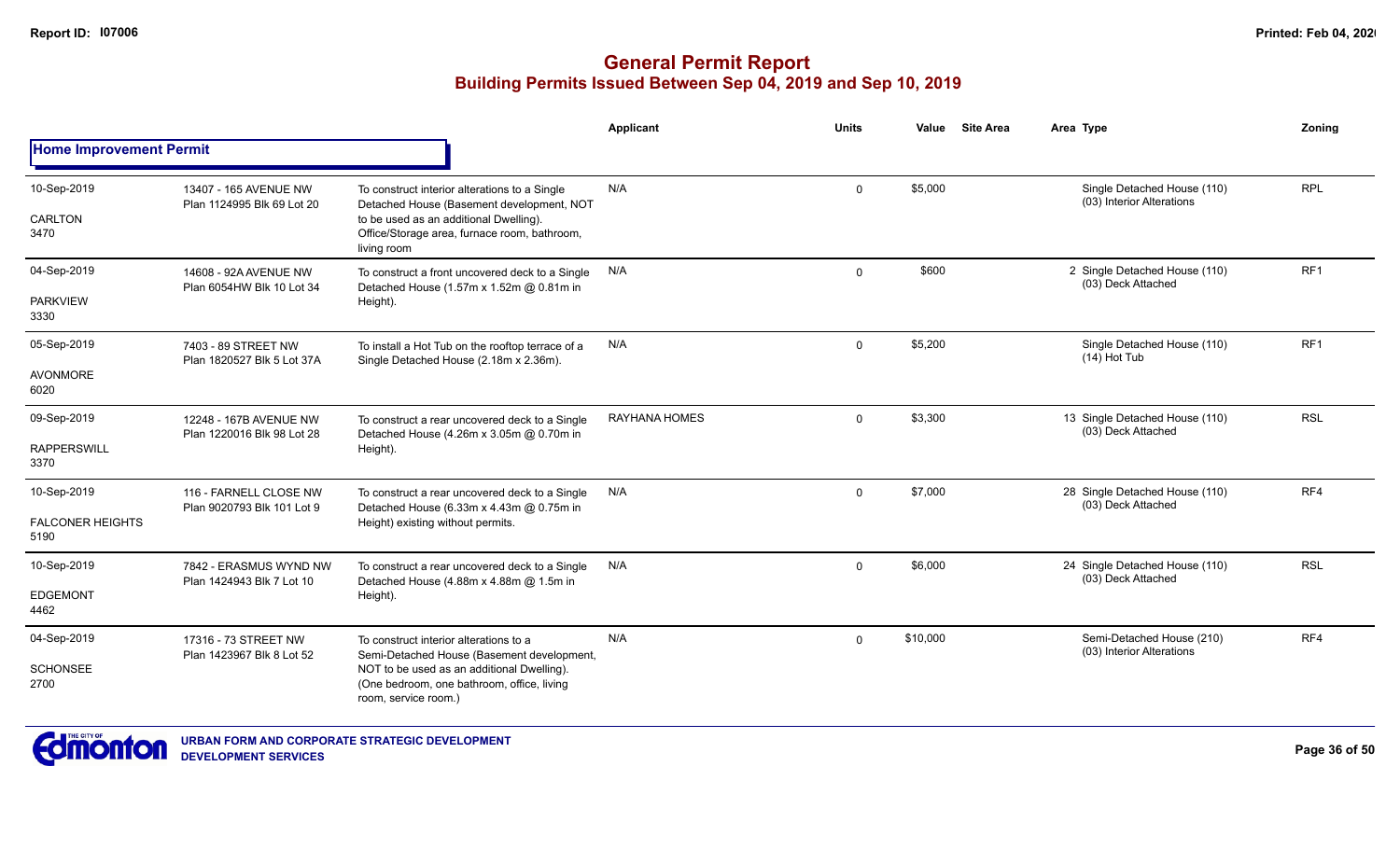|                                            |                                                                     |                                                                                                                                                                                                                                             | Applicant              | <b>Units</b> | Value    | <b>Site Area</b> | Area Type                                                         | Zoning          |
|--------------------------------------------|---------------------------------------------------------------------|---------------------------------------------------------------------------------------------------------------------------------------------------------------------------------------------------------------------------------------------|------------------------|--------------|----------|------------------|-------------------------------------------------------------------|-----------------|
| <b>Home Improvement Permit</b>             |                                                                     |                                                                                                                                                                                                                                             |                        |              |          |                  |                                                                   |                 |
| 05-Sep-2019<br><b>BLACKBURNE</b><br>5590   | 117. 215 - BLACKBURN DRIVE<br><b>EAST SW</b><br>Plan 9521073 Unit 4 | To construct interior alterations (Main floor<br>interior alteration (Niche removal - Ensuite<br>Modification and Basement development, NOT<br>to be used as an additional Dwelling). 1<br>Bedroom, 1 Bathroom, 1 Mech Room, 1 Rec<br>Room. | N/A                    | $\mathbf{0}$ | \$20,000 |                  | Row House (330)<br>(03) Interior Alterations                      | DC <sub>2</sub> |
| 05-Sep-2019<br><b>BLACKBURNE</b><br>5590   | 117, 215 - BLACKBURN DRIVE<br><b>EAST SW</b><br>Plan 9521073 Unit 4 | To construct interior alterations (Main floor<br>interior alteration (Niche removal - Ensuite<br>Modification and Basement development, NOT<br>to be used as an additional Dwelling). 1<br>Bedroom, 1 Bathroom, 1 Mech Room, 1 Rec<br>Room. | N/A                    | $\Omega$     | \$20,000 |                  | Row House (330)<br>(03) Interior Alterations                      | DC <sub>2</sub> |
| 09-Sep-2019<br><b>PARKDALE</b><br>1160     | 8605 - 116 AVENUE NW<br>Plan RN43B Blk 87 Lot 11                    | To erect a fence $@$ 1.83(m) in Height in the Side N/A<br>Yard abutting 116 Avenue.                                                                                                                                                         |                        | 0            | \$0      |                  | Single Detached House (110)<br>(03) Exterior Alterations          | RF <sub>3</sub> |
| 04-Sep-2019<br><b>SECORD</b><br>4487       | 9614 - 229 STREET NW<br>Plan 1920924 Blk 27 Lot 7                   | To construct an Accessory Building (detached<br>Garage (6.1m x 6.1m)).                                                                                                                                                                      | JAYMAN MASTERBUILT INC | $\Omega$     | \$6,000  |                  | 37 Detached Garage (010)<br>(01) Building - New                   | <b>RMD</b>      |
| 05-Sep-2019<br><b>WINDSOR PARK</b><br>5580 | 8428 - 117 STREET NW<br>Plan 4116HW Blk 14 Lot 14                   | To develop a Secondary Suite in the Basement<br>of a Single Detached House.                                                                                                                                                                 | TILT PROPERTY GROUP    |              | \$10,000 |                  | Single Detached House (110)<br>(07) Add Suites to Single Dwelling | RF <sub>1</sub> |
| 09-Sep-2019<br><b>DELWOOD</b><br>2230      | 7412 - 133 AVENUE NW<br>Plan 6338MC Blk 16 Lot 26                   | To construct a Secondary Suite in the<br>Basement of a Single Detached House (New<br>Suite). (2 Bedroom, 1 Bathroom, Kitchen, Living,<br>Mech. Room).                                                                                       | N/A                    |              | \$65,000 |                  | Single Detached House (110)<br>(07) Add Suites to Single Dwelling | RF1             |

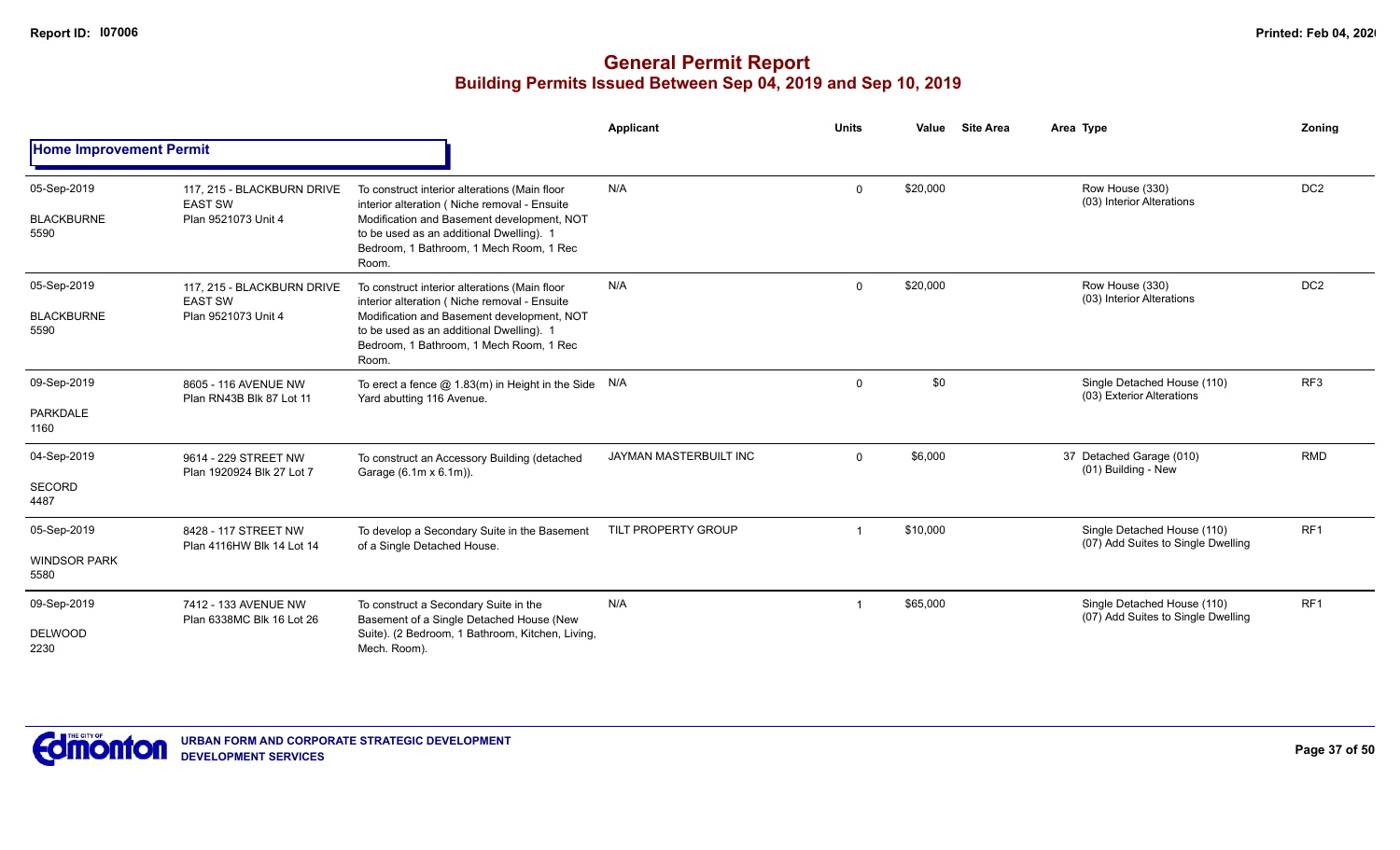|                                              |                                                    |                                                                                                                                                                                  | Applicant                                       | <b>Units</b> | Value    | <b>Site Area</b> | Area Type                                                | Zoning          |
|----------------------------------------------|----------------------------------------------------|----------------------------------------------------------------------------------------------------------------------------------------------------------------------------------|-------------------------------------------------|--------------|----------|------------------|----------------------------------------------------------|-----------------|
| <b>Home Improvement Permit</b>               |                                                    |                                                                                                                                                                                  |                                                 |              |          |                  |                                                          |                 |
| 09-Sep-2019<br><b>GREENFIELD</b><br>5220     | 11623 - 35A AVENUE NW<br>Plan 4627NY Blk 53 Lot 19 | To construct a front uncovered deck to a Single<br>Detached House (irregular shape 7.35m x<br>2.40m @ 0.26m in Height), existing without<br>permits.                             | N/A                                             | $\mathbf 0$  | \$3,300  |                  | 13 Single Detached House (110)<br>(03) Deck Attached     | RF <sub>1</sub> |
| 09-Sep-2019<br><b>LAGO LINDO</b><br>2450     | 9328 - 176 AVENUE NW<br>Plan 8221577 Blk 10 Lot 42 | To construct a rear uncovered deck to a Single<br>Detached House (4.84m x 5.84m @ 2.70m in<br>Height), existing without permits.                                                 | N/A                                             | $\mathbf 0$  | \$7,100  |                  | 28 Single Detached House (110)<br>(03) Deck Attached     | RF <sub>1</sub> |
| 04-Sep-2019<br><b>MCKERNAN</b><br>5290       | 11419 - 78 AVENUE NW<br>Plan 2064S Blk 2 Lot 31    | To construct interior alterations (Basement<br>development with Kitchen, NOT to be used as<br>an additional Dwelling). (1 Bedroom, 1<br>Bathroom, Kitchen, Living Room, Laundry) | N/A                                             | $\mathbf 0$  | \$8,000  |                  | Single Detached House (110)<br>(03) Interior Alterations | RF <sub>1</sub> |
| 05-Sep-2019<br><b>CHAPPELLE AREA</b><br>5462 | 8767 - CARSON WAY SW<br>Plan 1823130 Blk 26 Lot 18 | To develop a Secondary Suite in the Basement<br>of a Rowhouse. 1 Bedroom, 1 Kitchen, 1<br>Bathroom, 1 Mech Room.                                                                 | PROMINENT HOMES EDMONTON LTD                    |              | \$25,000 |                  | 59 Row House (330)<br>(07) Add Suites to Single Dwelling | <b>RMD</b>      |
| 09-Sep-2019<br><b>ALLENDALE</b><br>5010      | 10625 - 69 AVENUE NW<br>Plan 5718AE Blk 16 Lot 15  | To demolish a Single Detached House and an<br>Accessory Building (detached Garage).                                                                                              | EDMONTON CHINA HOME LTD.                        | $\Omega$     | \$3,400  |                  | Detached Garage(010)<br>(99) Demolition                  | RF <sub>3</sub> |
| 09-Sep-2019<br><b>ALLENDALE</b><br>5010      | 10625 - 69 AVENUE NW<br>Plan 5718AE Blk 16 Lot 15  | To demolish a Single Detached House and an<br>Accessory Building (detached Garage).                                                                                              | EDMONTON CHINA HOME LTD.                        | $-1$         | \$6,500  |                  | Single Detached House (110)<br>(99) Demolition           | RF3             |
| 10-Sep-2019<br><b>BISSET</b><br>6030         | 3843 - 26 AVENUE NW<br>Plan 8021676 Blk 37 Lot 5   | To construct an Accessory Building (detached<br>Garage, 7.32m x 7.01m).                                                                                                          | MODERN DESIGN KONTRACTING<br><b>EXPERTS INC</b> | $\mathbf 0$  | \$8,300  |                  | 51 Detached Garage (010)<br>(01) Building - New          | RF <sub>1</sub> |

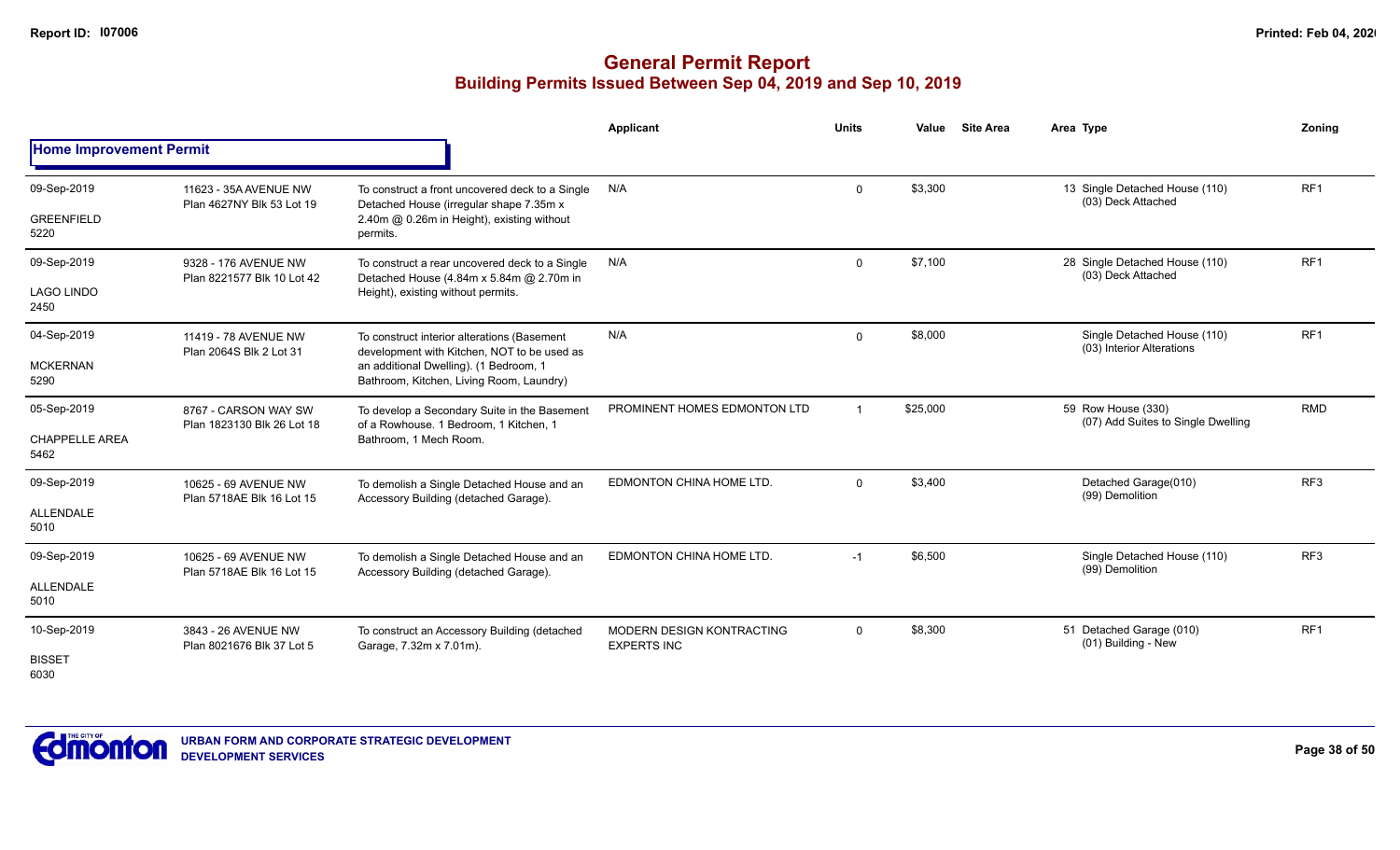|                                                 |                                                        |                                                                                                                                                                                                                                                                                                                                        | Applicant                       | <b>Units</b> | Value     | <b>Site Area</b> | Area Type                                                            | Zoning          |
|-------------------------------------------------|--------------------------------------------------------|----------------------------------------------------------------------------------------------------------------------------------------------------------------------------------------------------------------------------------------------------------------------------------------------------------------------------------------|---------------------------------|--------------|-----------|------------------|----------------------------------------------------------------------|-----------------|
| <b>Home Improvement Permit</b>                  |                                                        |                                                                                                                                                                                                                                                                                                                                        |                                 |              |           |                  |                                                                      |                 |
| 04-Sep-2019<br><b>SWEET GRASS</b><br>5490       | 3110 - 112A STREET NW<br>Plan 7620484 Blk 12 Lot 105   | To construct interior alterations to a Single<br>Detached House (Basement development, NOT<br>to be used as an additional Dwelling and main<br>floor kitchen renovations). (1 bedroom, 1<br>bathroom, laundry, utility, 1 office and rec room)                                                                                         | N/A                             | $\Omega$     | \$100,000 |                  | Single Detached House (110)<br>(03) Interior Alterations             | RF <sub>1</sub> |
| 10-Sep-2019<br>CAVANAGH<br>5467                 | 2242 - CASEY CRESCENT SW<br>Plan 1523350 Blk 10 Lot 65 | To construct interior alterations to a<br>Semi-Detached House (Basement development,<br>NOT to be used as an additional Dwelling). 1<br>bedroom, bathroom, mech room, recreation<br>room                                                                                                                                               | N/A                             | $\Omega$     | \$15,000  |                  | Semi-Detached House (210)<br>(03) Interior Alterations               | <b>RMD</b>      |
| 05-Sep-2019<br><b>BEARSPAW</b><br>5030          | 1508 - 108 STREET NW<br>Plan 7921635 Blk 24 Lot 11     | To construct interior alterations to a Single<br>Detached House (partial removal of a non-load<br>bearing wall, NOT to be used as an additional<br>Dwelling).                                                                                                                                                                          | INTEGRITY CONSTRUCTION SOLUTION | $\Omega$     | \$2,000   |                  | Single Detached House (110)<br>(03) Interior Alterations             | RF <sub>1</sub> |
| 05-Sep-2019<br><b>SOUTH TERWILLEGAR</b><br>5642 | Plan 0523464 Blk 49 Lot 21                             | 5579 - STEVENS CRESCENT NV To construct interior alterations to a Single<br>Detached House (Basement development, NOT<br>to be used as an additional Dwelling). 1<br>Bedroom, 1 Washroom, 1 Furnace Room, 1<br>Living Room.                                                                                                            | ACE QUALITY RENOVATIONS LTD.    | $\Omega$     | \$19,000  |                  | Single Detached House (110)<br>(03) Interior Alterations             | <b>RPLt</b>     |
| 10-Sep-2019<br>LYNNWOOD<br>4280                 | 8331 - 153 STREET NW<br>Plan 4839KS Blk 7 Lot 1        | To develop a Secondary Suite in the Basement<br>of a Single Detached House, and to construct<br>interior alterations (removal of an interior wall<br>on the main floor, installation of a structural<br>beam and stacked washer/dryer closet), and<br>exterior alterations (installation of new<br>Basement window on west elevation). | PERMIT MASTERS                  |              | \$90,000  |                  | 91 Single Detached House (110)<br>(07) Add Suites to Single Dwelling | RF <sub>1</sub> |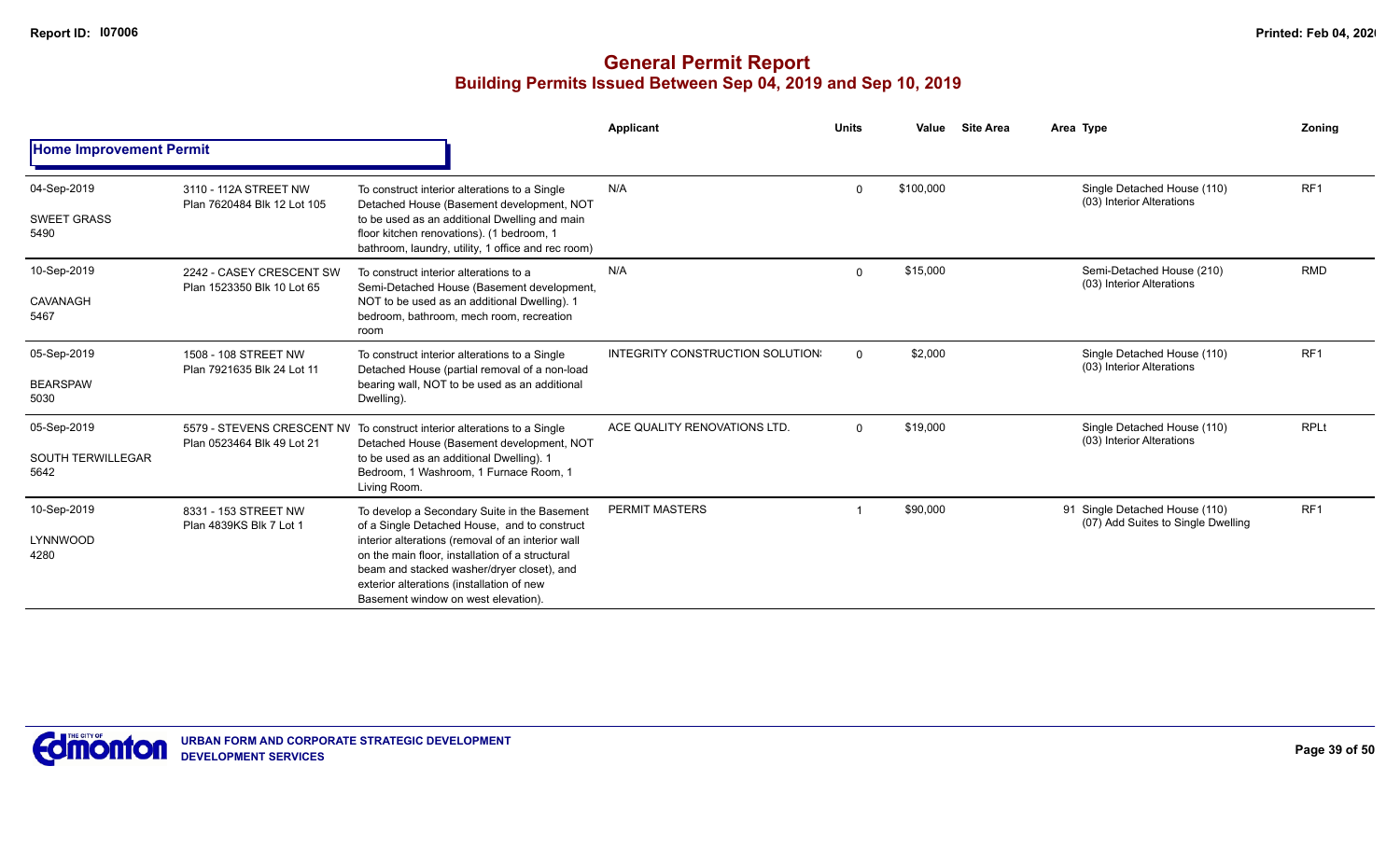|                                               |                                                     |                                                                                                                                                                                                                                                                                                                                        | Applicant                | <b>Units</b> | Value    | <b>Site Area</b> | Area Type                                                | Zoning          |
|-----------------------------------------------|-----------------------------------------------------|----------------------------------------------------------------------------------------------------------------------------------------------------------------------------------------------------------------------------------------------------------------------------------------------------------------------------------------|--------------------------|--------------|----------|------------------|----------------------------------------------------------|-----------------|
| <b>Home Improvement Permit</b>                |                                                     |                                                                                                                                                                                                                                                                                                                                        |                          |              |          |                  |                                                          |                 |
| 10-Sep-2019<br>LYNNWOOD<br>4280               | 8331 - 153 STREET NW<br>Plan 4839KS Blk 7 Lot 1     | To develop a Secondary Suite in the Basement<br>of a Single Detached House, and to construct<br>interior alterations (removal of an interior wall<br>on the main floor, installation of a structural<br>beam and stacked washer/dryer closet), and<br>exterior alterations (installation of new<br>Basement window on west elevation). | PERMIT MASTERS           | 0            |          |                  | Single Detached House (110)<br>(03) Interior Alterations | RF <sub>1</sub> |
| 06-Sep-2019<br>SECORD<br>4487                 | 22728 - 97 AVENUE NW<br>Plan 1720746 Blk 17 Lot 68  | To construct an Accessory Building (detached<br>Garage, 6.1m x 6.1m).                                                                                                                                                                                                                                                                  | PREMIER BUILT GARAGES    | $\Omega$     | \$6,000  |                  | 37 Detached Garage (010)<br>(01) Building - New          | RPL, RPL        |
| 06-Sep-2019<br>POTTER GREENS<br>4710          | Plan 9121169 Blk 3 Lot 17                           | 337 - PEARSON CRESCENT NW To construct an extension to an existing rear<br>uncovered deck (upper landing, 1.50m x 1.29m<br>@ 1.30m in Height, lower landing, 1.16m x<br>1.50m @ 0.70m in Height), existing without<br>permits.                                                                                                         | N/A                      | $\mathbf{0}$ | \$500    |                  | 2 Single Detached House (110)<br>(03) Deck Attached      | RF <sub>1</sub> |
| 09-Sep-2019<br><b>LAUREL</b><br>6444          | 3319 - 13 AVENUE NW<br>Plan 1520091 Blk 16 Lot 3    | To construct interior alterations to a Single<br>Detached House (Basement development, NOT<br>to be used as an additional Dwelling).                                                                                                                                                                                                   | N/A                      | $\Omega$     | \$25,000 |                  | Single Detached House (110)<br>(03) Interior Alterations | <b>RSL</b>      |
| 09-Sep-2019<br><b>CY BECKER</b><br>2611       | 17147 - 49 STREET NW<br>Plan 1422160 Blk 12 Lot 4   | To construct an Accessory Building (detached<br>Garage 6.1m x 6.71m).                                                                                                                                                                                                                                                                  | ASAP GARAGE BUILDERS INC | $\mathbf{0}$ | \$6,600  |                  | 41 Detached Garage (010)<br>(01) Building - New          | <b>RPL</b>      |
| 10-Sep-2019<br><b>MCCONACHIE AREA</b><br>2521 | 17709 - 64A STREET NW<br>Plan 1721305 Blk 23 Lot 40 | To construct an Accessory Building (detached<br>Garage 6.1m x 6.1m).                                                                                                                                                                                                                                                                   | PACESETTER HOMES LTD     | $\Omega$     | \$6,000  |                  | 37 Detached Garage (010)<br>(01) Building - New          | <b>RMD</b>      |

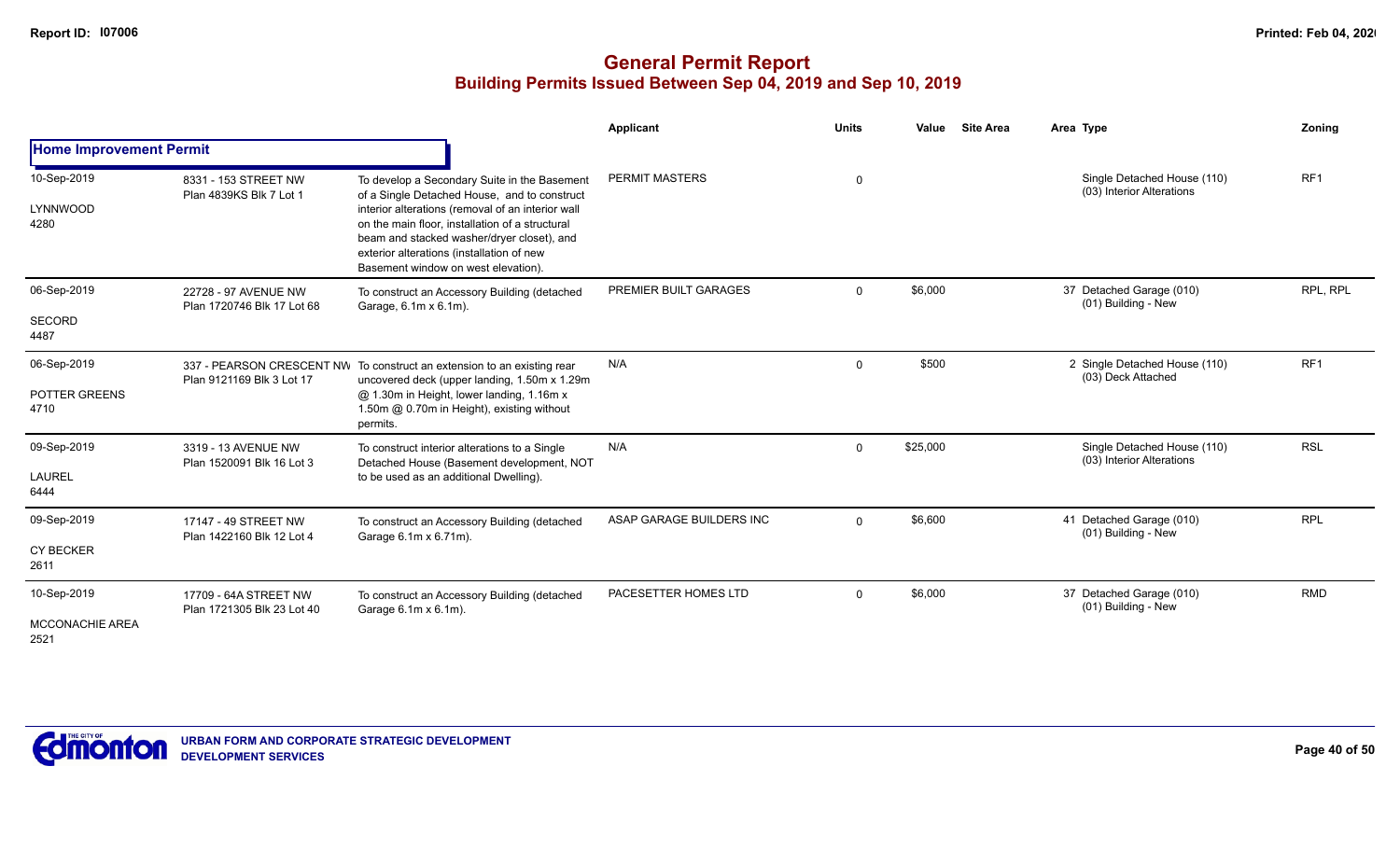|                                |                                                      |                                                                                                                                       | Applicant                                          | <b>Units</b>   | Value    | <b>Site Area</b> | Area Type                                                | Zonina          |
|--------------------------------|------------------------------------------------------|---------------------------------------------------------------------------------------------------------------------------------------|----------------------------------------------------|----------------|----------|------------------|----------------------------------------------------------|-----------------|
| <b>Home Improvement Permit</b> |                                                      |                                                                                                                                       |                                                    |                |          |                  |                                                          |                 |
| 04-Sep-2019                    | 8712 - 208 STREET NW                                 | To construct interior alterations to a Single                                                                                         | WESTERN LIVING HOMES LTD.                          | $\mathbf 0$    | \$8,000  |                  | Single Detached House (110)<br>(03) Interior Alterations | <b>RSL</b>      |
| <b>SUDER GREENS</b><br>4730    | Plan 0324495 Blk 25 Lot 32                           | Detached House (Basement development, NOT<br>to be used as an additional Dwelling). (1<br>Bedroom, 1 Bathroom, Family Room, Utility). |                                                    |                |          |                  |                                                          |                 |
| 04-Sep-2019                    | 9534 - 72 AVENUE NW<br>Plan 426HW Blk 20 Lot U       | To construct interior alterations to a Single<br>Detached House (Basement development, NOT                                            | N/A                                                | $\Omega$       | \$40,000 |                  | Single Detached House (110)<br>(03) Interior Alterations | RF <sub>3</sub> |
| <b>RITCHIE</b><br>6610         |                                                      | to be used as an additional Dwelling) (2<br>bedrooms, 1 bathroom, mechanical room).                                                   |                                                    |                |          |                  |                                                          |                 |
| 04-Sep-2019                    | 524 - 60 STREET SW                                   | To construct interior alterations to a Single<br>Detached House (Basement development, NOT                                            | N/A                                                | $\Omega$       | \$5,000  |                  | Single Detached House (110)<br>(03) Interior Alterations | <b>RSL</b>      |
| <b>CHARLESWORTH</b><br>6661    | Plan 0626294 Blk 8 Lot 18                            | to be used as an additional Dwelling) (1<br>bedroom, 1 bathroom, mechanical room,<br>storage room, family room).                      |                                                    |                |          |                  |                                                          |                 |
| 06-Sep-2019                    | 12320 - 173A AVENUE NW<br>Plan 1324798 Blk 2 Lot 115 | To construct a rear uncovered deck (3.05m x<br>1.83m @ 0.8m in Height).                                                               | SECOND NATURE LANDSCAPE DESIGN<br>AND CONSTRUCTION | $\overline{0}$ | \$1,400  |                  | 6 Semi-Detached House (210)<br>(03) Deck Attached        | RF4             |
| <b>RAPPERSWILL</b><br>3370     |                                                      |                                                                                                                                       |                                                    |                |          |                  |                                                          |                 |
| 06-Sep-2019                    | 12318 - 173A AVENUE NW<br>Plan 1324798 Blk 2 Lot 116 | To construct a rear uncovered deck (2.44m x)<br>3.66m @ 1.1m in Height).                                                              | SECOND NATURE LANDSCAPE DESIGN<br>AND CONSTRUCTION | $\mathbf 0$    | \$2,200  |                  | 9 Single Detached House (110)<br>(03) Deck Attached      | RF4             |
| <b>RAPPERSWILL</b><br>3370     |                                                      |                                                                                                                                       |                                                    |                |          |                  |                                                          |                 |
| 09-Sep-2019                    | Plan 1720925 Blk 31 Lot 10                           | 4035 - CHAPPELLE GREEN SW To construct an Accessory Building (rear<br>detached Garage (6.10m x 6.10m)).                               | <b>BROOKFIELD RESIDENTIAL PROPERTIE</b>            | $\Omega$       | \$6,000  |                  | 37 Detached Garage (010)<br>(01) Building - New          | <b>RPL</b>      |
| <b>CHAPPELLE AREA</b><br>5462  |                                                      |                                                                                                                                       |                                                    |                |          |                  |                                                          |                 |
| 06-Sep-2019                    | 1815 - HAMMOND CRESCENT<br><b>NW</b>                 | To construct interior alterations to a Single<br>Detached House (Basement development, NOT                                            | N/A                                                | $\Omega$       | \$25,000 |                  | Single Detached House (110)<br>(03) Interior Alterations | <b>RSL</b>      |
| THE HAMPTONS<br>4461           | Plan 0627512 Blk 5 Lot 6                             | to be used as an additional Dwelling), (1<br>bedroom, 1 bathroom, 1 living room, 1 storage,<br>NO wet bar, NO kitchen).               |                                                    |                |          |                  |                                                          |                 |

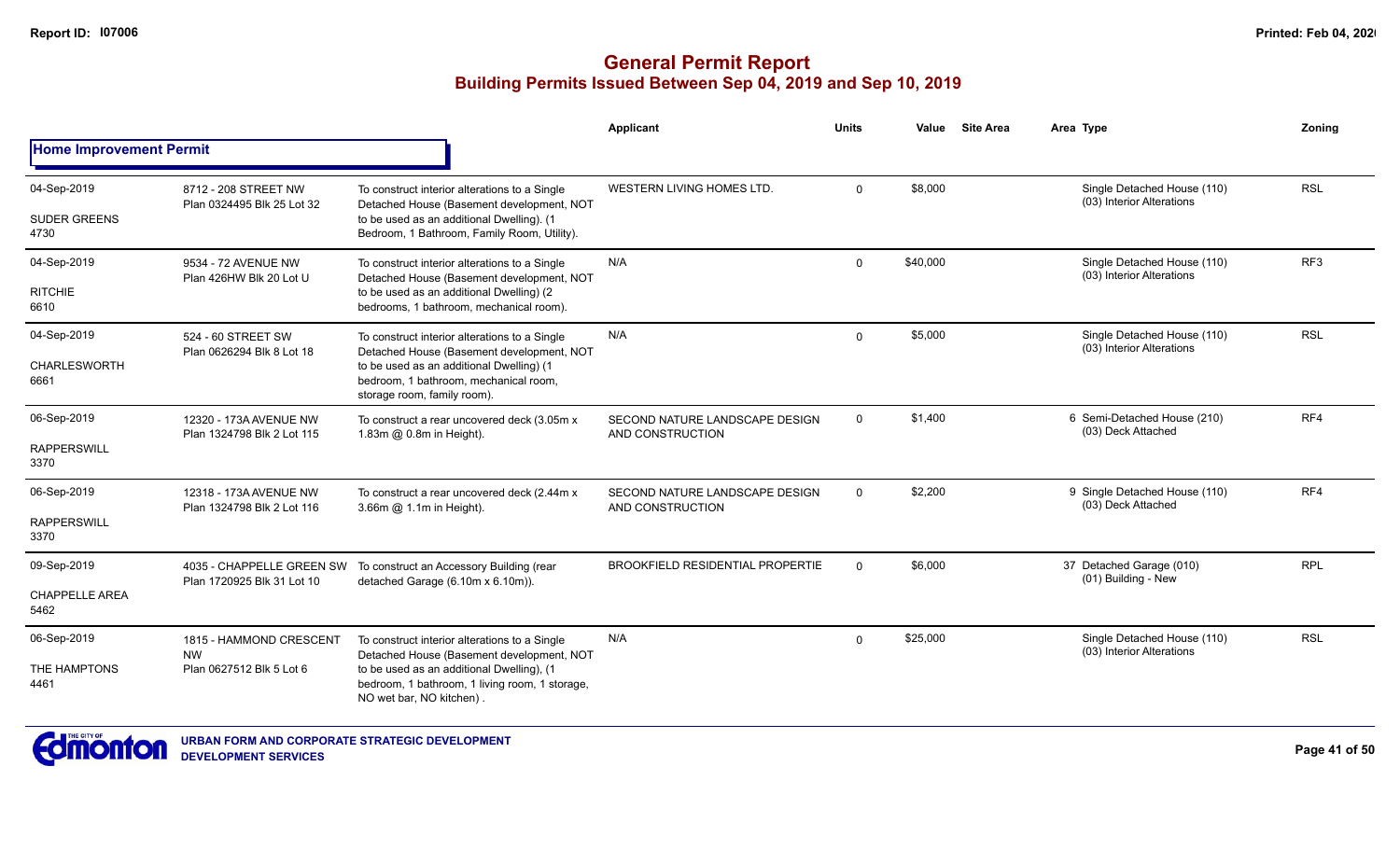|                                             |                                                                |                                                                                                                                             | <b>Applicant</b>                        | <b>Units</b> | Value    | <b>Site Area</b> | Area Type                                                | Zonina     |
|---------------------------------------------|----------------------------------------------------------------|---------------------------------------------------------------------------------------------------------------------------------------------|-----------------------------------------|--------------|----------|------------------|----------------------------------------------------------|------------|
| <b>Home Improvement Permit</b>              |                                                                |                                                                                                                                             |                                         |              |          |                  |                                                          |            |
| 09-Sep-2019                                 | 2648 - CHOKECHERRY LANE                                        | To construct an Accessory Building (rear                                                                                                    | <b>BROOKFIELD RESIDENTIAL PROPERTIE</b> | $\mathbf 0$  | \$6,000  |                  | 37 Detached Garage (010)<br>(01) Building - New          | <b>RPL</b> |
| THE ORCHARDS AT<br><b>ELLERSLIE</b><br>6216 | SW<br>Plan 1722144 Blk 28 Lot 45                               | detached Garage (6.10m x 6.10m)).                                                                                                           |                                         |              |          |                  |                                                          |            |
| 09-Sep-2019                                 | 2219 - 74 STREET SW<br>Plan 1322889 Blk 51 Lot 29              | To construct an Accessory Building (detached<br>Garage, 6.10m x 6.10m).                                                                     | PREMIER BUILT GARAGES                   | $\mathbf 0$  | \$6,000  |                  | 37 Detached Garage (010)<br>(01) Building - New          | <b>RPL</b> |
| <b>SUMMERSIDE</b><br>6213                   |                                                                |                                                                                                                                             |                                         |              |          |                  |                                                          |            |
| 10-Sep-2019                                 | 17473 - 77A STREET NW                                          | To construct an Accessory Building (rear                                                                                                    | PREMIER BUILT GARAGES                   | $\mathbf 0$  | \$6,000  |                  | 37 Detached Garage (010)<br>(01) Building - New          | <b>RPL</b> |
| <b>CRYSTALLINA NERA WEST</b><br>2463        | detached Garage (6.10m x 6.10m)).<br>Plan 1722312 Blk 17 Lot 4 |                                                                                                                                             |                                         |              |          |                  |                                                          |            |
| 10-Sep-2019                                 | 2063 - 126 STREET SW<br>Plan 0622892 Blk 14 Lot 73             | To construct interior alterations to a Single<br>Detached House (Basement development, NOT                                                  | N/A                                     | $\mathbf{0}$ | \$10,000 |                  | Single Detached House (110)<br>(03) Interior Alterations | <b>RSL</b> |
| <b>RUTHERFORD</b><br>5454                   |                                                                | to be used as an additional Dwelling), (1<br>bedroom, 1 bathroom, 1 gym, 1 living room, NO<br>wet bar, NO kitchen).                         |                                         |              |          |                  |                                                          |            |
| 10-Sep-2019                                 | 8515 - 24 AVENUE SW<br>Plan 1523705 Blk 62 Lot 34              | To construct a rear uncovered deck to a<br>Semi-Detached House (irregular shaped, 3.35m)                                                    | N/A                                     | $\mathbf 0$  | \$3,400  |                  | 14 Semi-Detached House (210)<br>(03) Deck Attached       | RF4        |
| <b>SUMMERSIDE</b><br>6213                   |                                                                | x 4.88m @ 0.79m in Height).                                                                                                                 |                                         |              |          |                  |                                                          |            |
| 10-Sep-2019                                 |                                                                | 3905 - KENNEDY CRESCENT SV To construct interior alterations to a Single                                                                    | N/A                                     | $\mathbf{0}$ | \$45,000 |                  | Single Detached House (110)<br>(03) Interior Alterations | <b>RSL</b> |
| <b>KESWICK AREA</b><br>5576                 | Plan 1321153 Blk 9 Lot 2                                       | Detached House (Basement development, NOT<br>to be used as an additional Dwelling). (1<br>Bedroom, 1 Bathroom, Rec, Gym, Mech/<br>Storage). |                                         |              |          |                  |                                                          |            |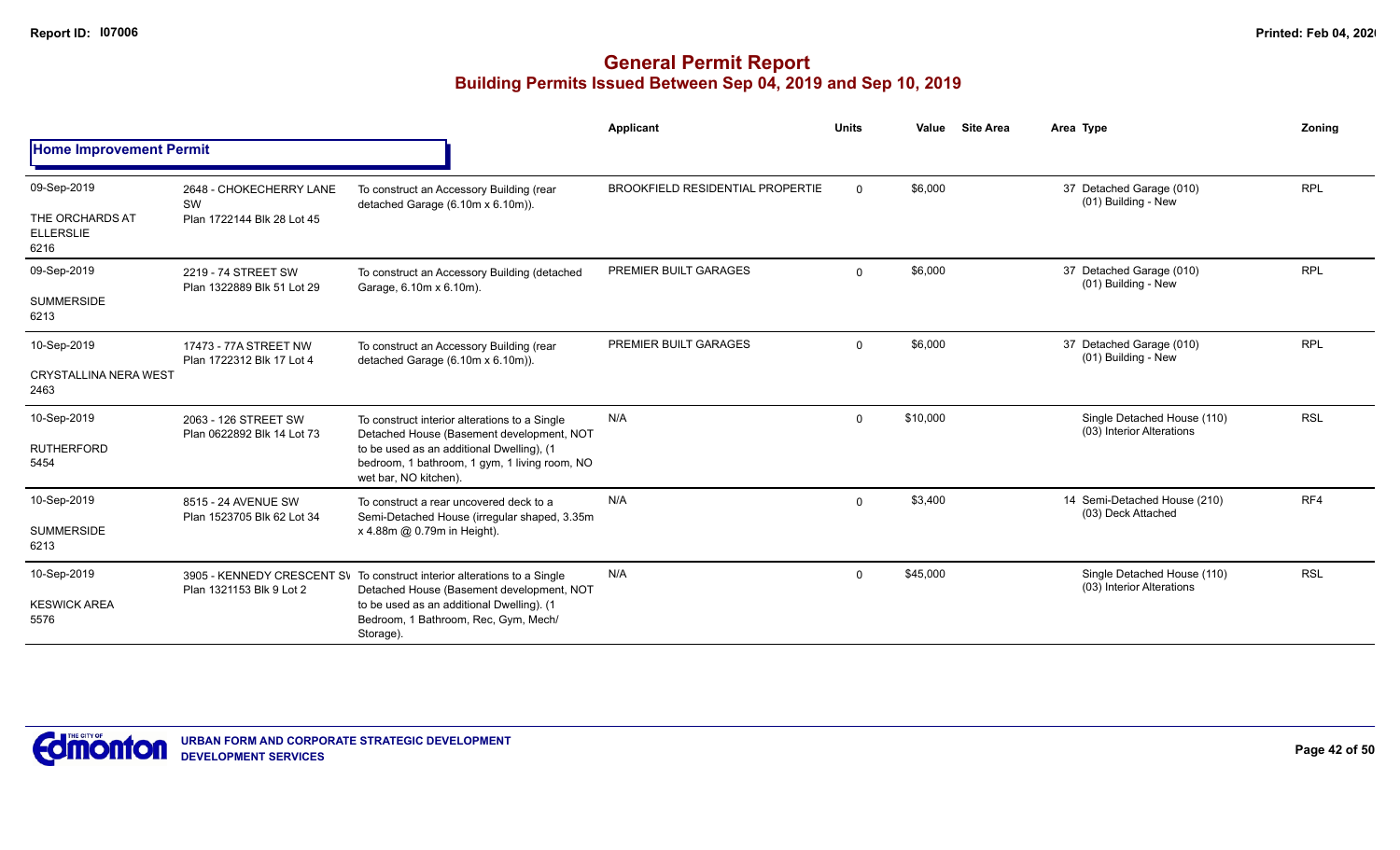|                                                   |                                                         |                                                                                                                                                                                                                                       | <b>Applicant</b>           | <b>Units</b> | Value    | <b>Site Area</b> | Area Type                                                         | Zoning     |
|---------------------------------------------------|---------------------------------------------------------|---------------------------------------------------------------------------------------------------------------------------------------------------------------------------------------------------------------------------------------|----------------------------|--------------|----------|------------------|-------------------------------------------------------------------|------------|
| <b>Home Improvement Permit</b>                    |                                                         |                                                                                                                                                                                                                                       |                            |              |          |                  |                                                                   |            |
| 10-Sep-2019<br><b>WALKER</b><br>6662              | 3796 - WEIDLE CRESCENT SW<br>Plan 1525168 Blk 17 Lot 72 | To construct interior alterations to a<br>Semi-Detached House (Basement development,<br>NOT to be used as an additional Dwelling). (1<br>Bathroom, Family Room, Furnace Room,<br>Laundry, NO Wetbar, NO Kitchen).                     | N/A                        | $\Omega$     | \$5,000  |                  | Semi-Detached House (210)<br>(03) Interior Alterations            | RF4        |
| 10-Sep-2019<br><b>ROSENTHAL</b><br>4750           | 8827 - 223 STREET NW<br>Plan 1525185 Blk 15 Lot 23      | To construct an Accessory Building (detached<br>Garage 6.09m x 6.09m).                                                                                                                                                                | PREMIER BUILT GARAGES      | $\Omega$     | \$6,000  |                  | 37 Detached Garage (010)<br>(01) Building - New                   | <b>RPL</b> |
| 10-Sep-2019<br>THE HAMPTONS<br>4461               | 20727 - 56 AVENUE NW<br>Plan 0720376 Blk 37 Lot 7       | To construct interior alterations to a Single<br>Detached House (Basement development, NOT<br>to be used as an additional Dwelling). (2)<br>Bedroom, 1 Bathroom, Mechanical, NO Wetbar,<br>NO Kitchen).                               | FOWLER DESIGNSTUDIO INC.   | $\Omega$     | \$25,000 |                  | Single Detached House (110)<br>(03) Interior Alterations          | <b>RSL</b> |
| 10-Sep-2019<br><b>KESWICK AREA</b><br>5576        | 4433 - KENNEDY COVE SW<br>Plan 1425027 Blk 9 Lot 107    | To construct a rear uncovered landing (1.22m x<br>1.22m @ 1.12m in Height) to an existing rear<br>uncovered deck of a Single Detached House,<br>landing existing without permits.                                                     | ACE LANGE CONSTRUCTION LTD | $\Omega$     | \$400    |                  | 1 Single Detached House (110)<br>(03) Deck Attached               | <b>RSL</b> |
| 10-Sep-2019<br><b>HAWKS RIDGE</b><br>4473         | 558 - MERLIN LANDING NW<br>Plan 1525658 Blk 2 Lot 23    | To construct interior alterations to a Single<br>Detached House (Basement development, NOT<br>to be used as an additional Dwelling). (1<br>Bathroom, 1 Office, 1 Living Room, 3 Storage<br>Rooms, Mech. Room, NO Wetbar, NO Kitchen). | N/A                        | $\Omega$     | \$4,800  |                  | Single Detached House (110)<br>(03) Interior Alterations          | <b>RSL</b> |
| 10-Sep-2019<br><b>GLENRIDDING HEIGHTS</b><br>5578 | 16044 - 11 AVENUE SW<br>Plan 1323596 Blk 2 Lot 133      | To develop a Secondary Suite in the Basement<br>and exterior alterations (new East side<br>entrance) of a Single Detached House.                                                                                                      | N/A                        |              | \$10,000 |                  | Single Detached House (110)<br>(07) Add Suites to Single Dwelling | <b>RPL</b> |
| 05-Sep-2019<br><b>HAYS RIDGE AREA</b><br>5465     | 1114 - HAINSTOCK GREEN SW<br>Plan 1325161 Blk 5 Lot 6   | To construct interior alterations to a Single<br>Detached House (Basement development, NOT<br>to be used as an additional Dwelling). Two<br>bedrooms, one bathroom, living room, service<br>room, low storage room.                   | N/A                        | $\Omega$     | \$10,000 |                  | Single Detached House (110)<br>(03) Interior Alterations          | <b>RSL</b> |

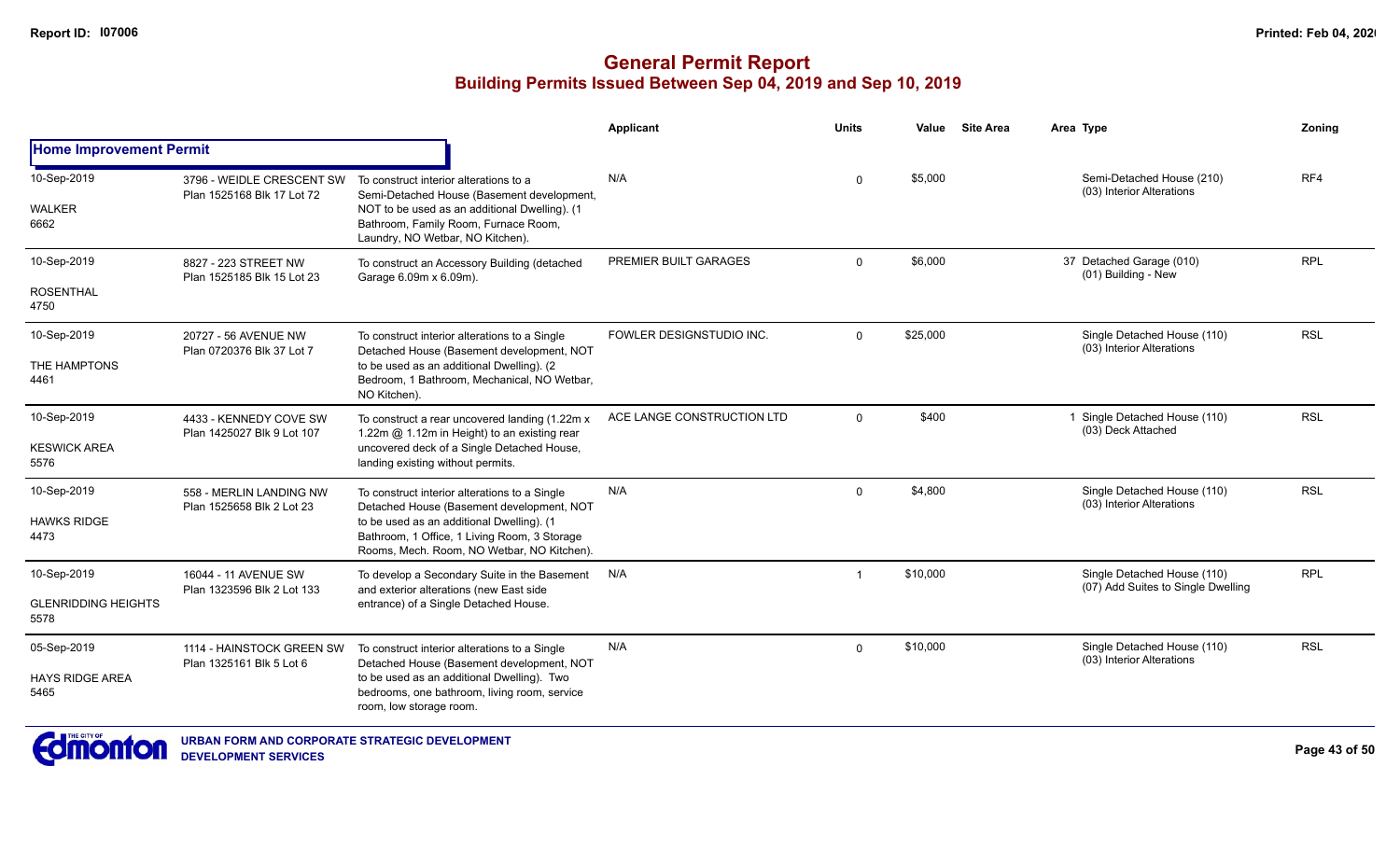## **General Permit Report Building Permits Issued Between Sep 04, 2019 and Sep 10, 2019**

|                                |                                                      |                                                                                      | <b>Applicant</b>                                                 | <b>Units</b> | <b>Site Area</b><br>Value                          | Area Type                                      | Zoning          |
|--------------------------------|------------------------------------------------------|--------------------------------------------------------------------------------------|------------------------------------------------------------------|--------------|----------------------------------------------------|------------------------------------------------|-----------------|
| <b>Home Improvement Permit</b> |                                                      |                                                                                      |                                                                  |              |                                                    |                                                |                 |
| 10-Sep-2019                    | 10111 - 88 AVENUE NW<br>Plan 1921275 Blk 114 Lot 31A | To demolish a Single Detached House and an<br>Accessory building (detached Garage).  | CORMODE & DICKSON CONSTRUCTION<br><b>EDMONTON LTD</b>            | $\mathbf 0$  | \$3,400                                            | Detached Garage(010)<br>(99) Demolition        | DC <sub>2</sub> |
| <b>STRATHCONA</b><br>5480      |                                                      |                                                                                      |                                                                  |              |                                                    |                                                |                 |
| 10-Sep-2019                    | 10111 - 88 AVENUE NW<br>Plan 1921275 Blk 114 Lot 31A | To demolish a Single Detached House and an<br>Accessory building (detached Garage).  | <b>CORMODE &amp; DICKSON CONSTRUCTION</b><br><b>EDMONTON LTD</b> | $-1$         | \$6,500                                            | Single Detached House (110)<br>(99) Demolition | DC <sub>2</sub> |
| <b>STRATHCONA</b><br>5480      |                                                      |                                                                                      |                                                                  |              |                                                    |                                                |                 |
| 10-Sep-2019                    | 10115 - 88 AVENUE NW<br>Plan 1921275 Blk 114 Lot 31A | To demolish a Single Detached House and an<br>Accessory Building (detached Garage).  | <b>CORMODE &amp; DICKSON CONSTRUCTION</b><br><b>EDMONTON LTD</b> | $\mathbf 0$  | \$3,400                                            | Detached Garage(010)<br>(99) Demolition        | DC <sub>2</sub> |
| <b>STRATHCONA</b><br>5480      |                                                      |                                                                                      |                                                                  |              |                                                    |                                                |                 |
| 10-Sep-2019                    | 10115 - 88 AVENUE NW<br>Plan 1921275 Blk 114 Lot 31A | To demolish a Single Detached House and an<br>Accessory Building (detached Garage).  | <b>CORMODE &amp; DICKSON CONSTRUCTION</b><br><b>EDMONTON LTD</b> | $-1$         | \$6,500                                            | Single Detached House (110)<br>(99) Demolition | DC <sub>2</sub> |
| <b>STRATHCONA</b><br>5480      |                                                      |                                                                                      |                                                                  |              |                                                    |                                                |                 |
| 10-Sep-2019                    | 10119 - 88 AVENUE NW<br>Plan 1921275 Blk 114 Lot 31A | To demolish a Single Detached House and and<br>Accessory building (detached Garage). | <b>CORMODE &amp; DICKSON CONSTRUCTION</b>                        | $\Omega$     | \$3,400<br>Detached Garage(010)<br>(99) Demolition |                                                | DC <sub>2</sub> |
| <b>STRATHCONA</b><br>5480      |                                                      |                                                                                      | <b>EDMONTON LTD</b>                                              |              |                                                    |                                                |                 |
| 10-Sep-2019                    | 10119 - 88 AVENUE NW                                 | To demolish a Single Detached House and and<br>Accessory building (detached Garage). | <b>CORMODE &amp; DICKSON CONSTRUCTION</b><br><b>EDMONTON LTD</b> | $-1$         | \$6,500                                            | Single Detached House (110)<br>(99) Demolition | DC <sub>2</sub> |
| <b>STRATHCONA</b><br>5480      | Plan 1921275 Blk 114 Lot 31A                         |                                                                                      |                                                                  |              |                                                    |                                                |                 |
| 10-Sep-2019                    | 10123 - 88 AVENUE NW<br>Plan 1921275 Blk 114 Lot 31A | To demolish a Single Detached House and an<br>Accessory building (detached Garage).  | CORMODE & DICKSON CONSTRUCTION<br><b>EDMONTON LTD</b>            | $\mathbf 0$  | \$3,400                                            | Detached Garage(010)<br>(99) Demolition        | DC <sub>2</sub> |
| <b>STRATHCONA</b><br>5480      |                                                      |                                                                                      |                                                                  |              |                                                    |                                                |                 |



**Page 44 of 50**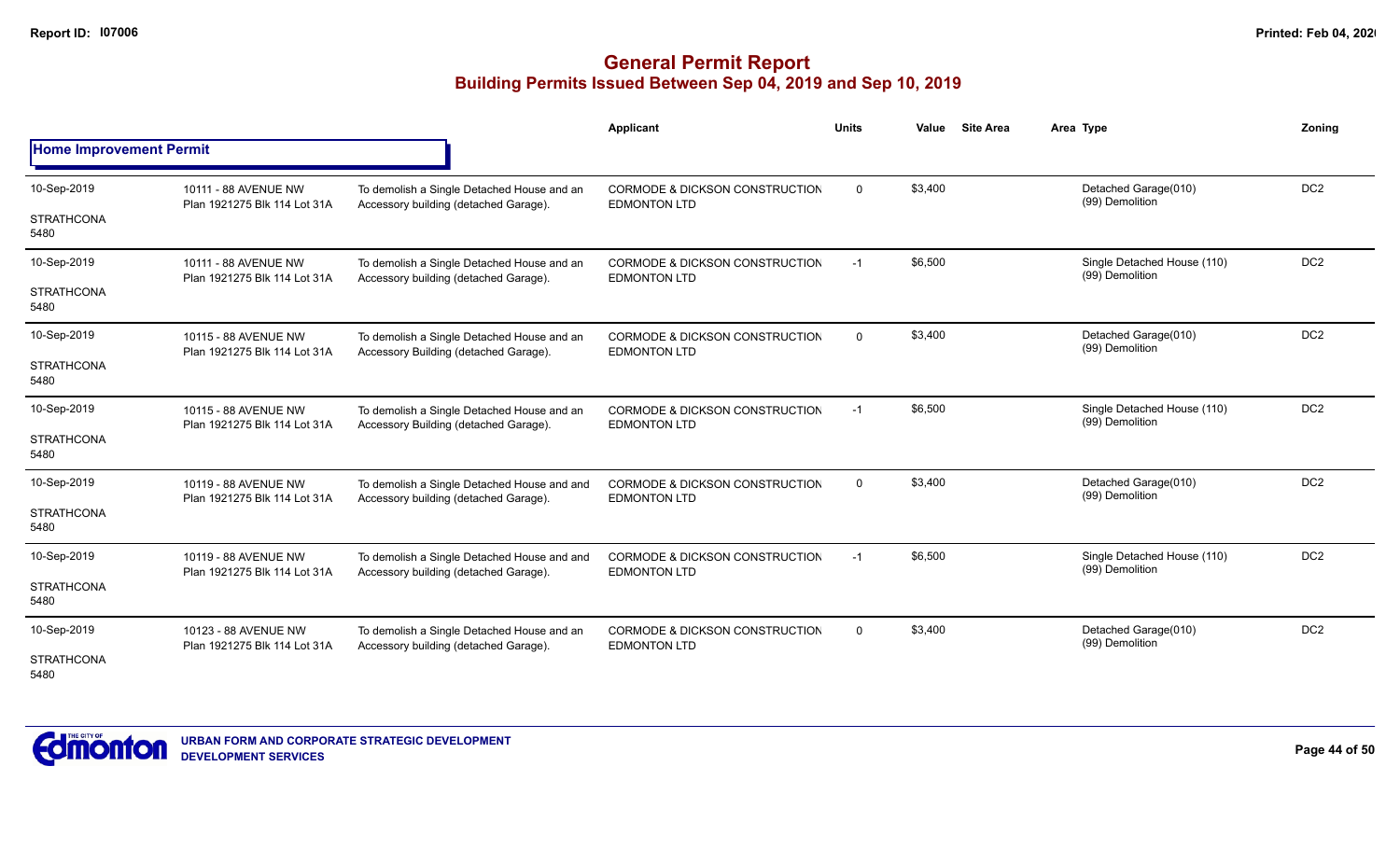|                                |                                                      |                                                                                                               | Applicant                                             | <b>Units</b> | Value    | <b>Site Area</b> | Area Type                                                        | Zoning               |
|--------------------------------|------------------------------------------------------|---------------------------------------------------------------------------------------------------------------|-------------------------------------------------------|--------------|----------|------------------|------------------------------------------------------------------|----------------------|
| <b>Home Improvement Permit</b> |                                                      |                                                                                                               |                                                       |              |          |                  |                                                                  |                      |
| 10-Sep-2019                    | 10123 - 88 AVENUE NW<br>Plan 1921275 Blk 114 Lot 31A | To demolish a Single Detached House and an<br>Accessory building (detached Garage).                           | CORMODE & DICKSON CONSTRUCTION<br><b>EDMONTON LTD</b> | $-1$         | \$6,500  |                  | Single Detached House (110)<br>(99) Demolition                   | DC <sub>2</sub>      |
| <b>STRATHCONA</b><br>5480      |                                                      |                                                                                                               |                                                       |              |          |                  |                                                                  |                      |
| 05-Sep-2019                    | 2457 - KELLY CIRCLE SW<br>Plan 1723548 Blk 13 Lot 15 | To construct an Accessory Building (detached<br>Garage 6.10m x 6.10m).                                        | <b>LANDMARK LEGACY HOMES INC</b>                      | $\Omega$     | \$6,000  |                  | 37 Detached Garage (010)<br>(01) Building - New                  | <b>RPL</b>           |
| <b>KESWICK AREA</b><br>5576    |                                                      |                                                                                                               |                                                       |              |          |                  |                                                                  |                      |
| 06-Sep-2019                    | 20. 7115 - ARMOUR LINK SW<br>Condo Common Area (Plan | To construct interior alterations to a Row House<br>(Basement development, NOT to be used as an               | <b>AUGUSTA FINE HOMES</b>                             | $\Omega$     | \$50,000 |                  | Row House (330)<br>(03) Interior Alterations                     | <b>RF5, RF5, RF5</b> |
| <b>AMBLESIDE</b><br>5505       | 1522197)                                             | additional Dwelling (1 bedroom, family room,<br>bathroom, service room and flex room).                        |                                                       |              |          |                  |                                                                  |                      |
| 06-Sep-2019                    | 19 - HARRISON DRIVE NW<br>Plan 4313TR Blk 9 Lot 8    | To construct interior alterations to a Single<br>Detached House (Basement development, NOT                    | N/A                                                   | $\Omega$     | \$23,500 |                  | Single Detached House (110)<br>(03) Interior Alterations         | RF1                  |
| <b>HOMESTEADER</b><br>2350     |                                                      | to be used as an additional Dwelling 1 bedroom,<br>1 bathroom, service room living room and<br>storage room). |                                                       |              |          |                  | Single Detached House (110)                                      |                      |
| 06-Sep-2019                    | 12039 - 69 STREET NW<br>Condo Common Area (Plan      | To construct interior alterations to a<br>Semi-Detached House (Basement development,                          | ECHO SERVICES LTD., ELI                               | $\mathbf 1$  | \$5,000  |                  | (03) Interior Alterations                                        | RF <sub>3</sub>      |
| <b>MONTROSE</b><br>2550        | 1621830)                                             | NOT to be used as an additional Dwelling). (One<br>bedroom, one bathroom, den, living room,<br>service room)  |                                                       |              |          |                  |                                                                  |                      |
| 10-Sep-2019                    | 7511A - 94 AVENUE NW<br>Plan 5184HW Blk 22 Lot 3     | To construct exterior alterations (covered<br>entrance feature, 2.64m x 1.21m) to a Garden                    | N/A                                                   | $\Omega$     | \$0      |                  | 3 Addition To Existing Accessory Building<br>(01) Building - New | RF <sub>1</sub>      |
| <b>HOLYROOD</b><br>6310        | Suite, existing without permits.                     |                                                                                                               |                                                       |              |          |                  |                                                                  |                      |
| 04-Sep-2019                    | 9780 - 220 STREET NW<br>Plan 1125381 Blk 11 Lot 20   | To construct interior alterations to a Single<br>Detached House (Basement development, NOT                    | N/A                                                   | $\Omega$     | \$8,000  |                  | Single Detached House (110)<br>(03) Interior Alterations         | <b>RPL</b>           |
| SECORD<br>4487                 |                                                      | to be used as an additional Dwelling). (1<br>Bedroom, 1 Bathroom, Recreation, Mech/<br>laundry).              |                                                       |              |          |                  |                                                                  |                      |

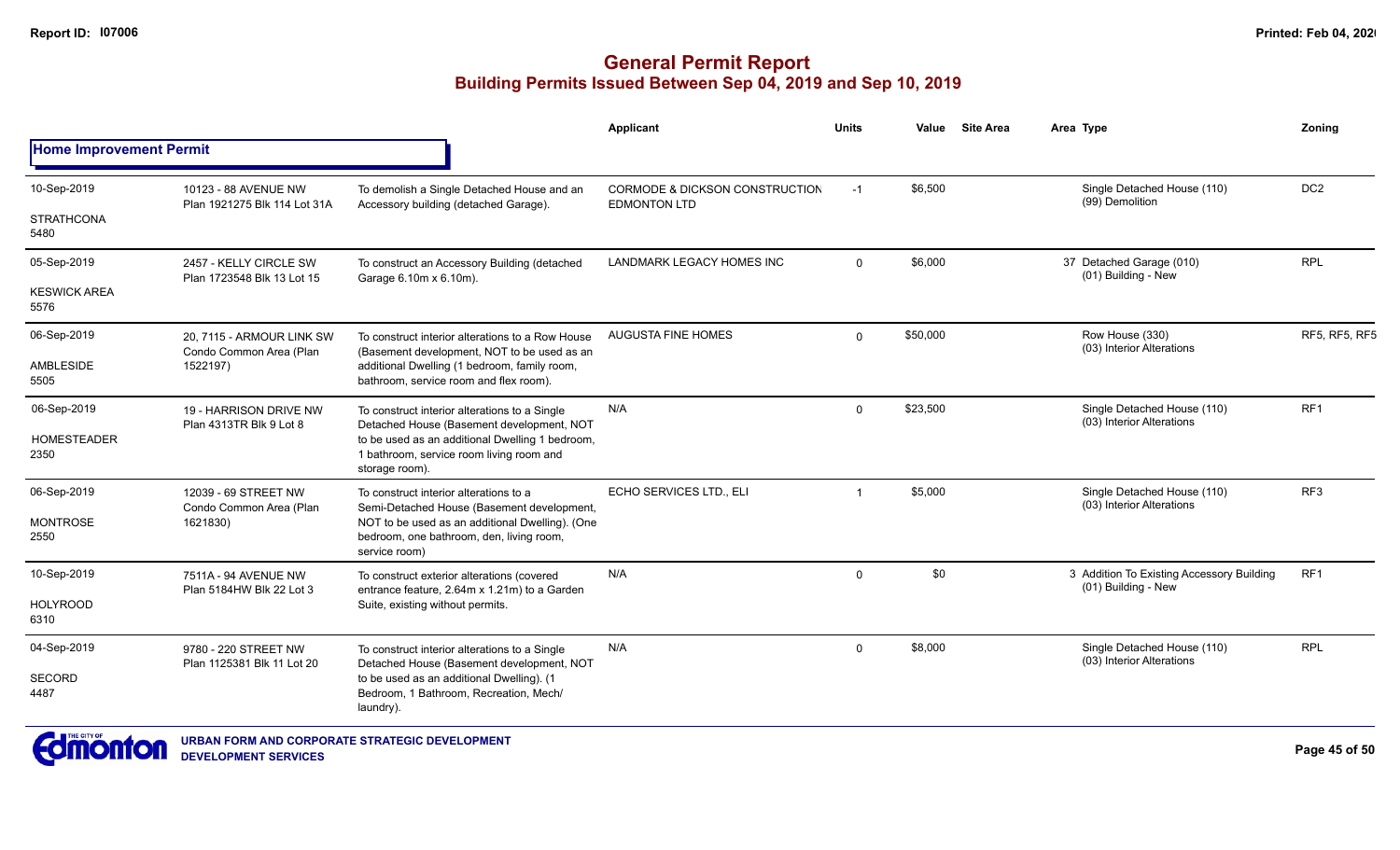|                                           |                                                                   |                                                                                                                                                                                                               | <b>Applicant</b>          | <b>Units</b> | Value    | <b>Site Area</b> | Area Type                                                | Zonina          |
|-------------------------------------------|-------------------------------------------------------------------|---------------------------------------------------------------------------------------------------------------------------------------------------------------------------------------------------------------|---------------------------|--------------|----------|------------------|----------------------------------------------------------|-----------------|
| <b>Home Improvement Permit</b>            |                                                                   |                                                                                                                                                                                                               |                           |              |          |                  |                                                          |                 |
| 04-Sep-2019<br>THE HAMPTONS<br>4461       | 414 - HEMINGWAY ROAD NW<br>Plan 0820521 Blk 44 Lot 98             | To construct interior alterations to a Single<br>Detached House (Basement development, NOT<br>to be used as an additional Dwelling). (1<br>bedroom, 1 bathroom, laundry, living, service<br>room).            | N/A                       | $\mathbf 0$  | \$17,000 |                  | Single Detached House (110)<br>(03) Interior Alterations | <b>RPL</b>      |
| 06-Sep-2019<br><b>HOLYROOD</b><br>6310    | 9636 - 83 STREET NW<br>Plan 5070HW Blk 1 Lot 9                    | To install a Renewable Energy Device On a<br>Single Detached House (18 Solar PhotoVoltaic<br>(PV) Panel(s) on the Roof).                                                                                      | N/A                       | $\Omega$     | \$0      |                  | Single Detached House (110)<br>(03) Exterior Alterations | RF <sub>1</sub> |
| 05-Sep-2019<br><b>BLACKBURNE</b><br>5590  | 5, 211 - BLACKBURN DRIVE<br><b>EAST SW</b><br>Plan 9922772 Unit 5 | To construct interior alterations to a<br>Semi-detached House (Basement development,<br>NOT to be used as an additional Dwelling). (1<br>Bathroom, Living Room, Mech. Room).                                  | N/A                       | $\mathbf 0$  | \$9,000  |                  | Semi-Detached House (210)<br>(03) Interior Alterations   | DC <sub>2</sub> |
| 05-Sep-2019<br>WESTMOUNT<br>3440          | 12602 - 106 AVENUE NW<br>Plan 2154AI Blk 49 Lot A                 | To construct a rear uncovered deck to a Single<br>Detached House (4.11m x 1.98m @ 0.95m in<br>Height).                                                                                                        | N/A                       | $\mathbf{0}$ | \$2,000  |                  | 8 Single Detached House (110)<br>(03) Deck Attached      | RF <sub>3</sub> |
| 04-Sep-2019<br><b>WALKER</b><br>6662      | 1726 - 52A STREET SW<br>Plan 1420321 Blk 27 Lot 13                | To construct interior alterations to a Single<br>Detached House (Basement development, NOT<br>to be used as an additional Dwelling). (1<br>Bedroom, 1 Bathroom, Living, Mech/ Storage).                       | N/A                       | $\Omega$     | \$12,000 |                  | Single Detached House (110)<br>(03) Interior Alterations | <b>RSL</b>      |
| 06-Sep-2019<br><b>RIO TERRACE</b><br>4430 | 15108 - 78 AVENUE NW<br>Plan 6252KS Blk 1 Lot 14                  | To construct a front landing and front<br>uncovered deck to a Single Detached House,<br>existing without permits (landing, 2.45m x 1.78m<br>@ 0.40m in height and deck, 14.79m x 4.95m @<br>0.40m in Height). | N/A                       | $\mathbf 0$  | \$0      |                  | Single Detached House (110)<br>(03) Deck Attached        | RF <sub>1</sub> |
| 09-Sep-2019<br><b>SECORD</b><br>4487      | 9620 - 223 STREET NW<br>Plan 1425542 Blk 24 Lot 29                | To construct a rear uncovered deck to a Single<br>Detached House (3.66m x 3.05m @ 0.66m in<br>Height).                                                                                                        | <b>HOMEXX CORPORATION</b> | $\Omega$     | \$2,600  |                  | 10 Single Detached House (110)<br>(03) Deck Attached     | <b>RSL</b>      |

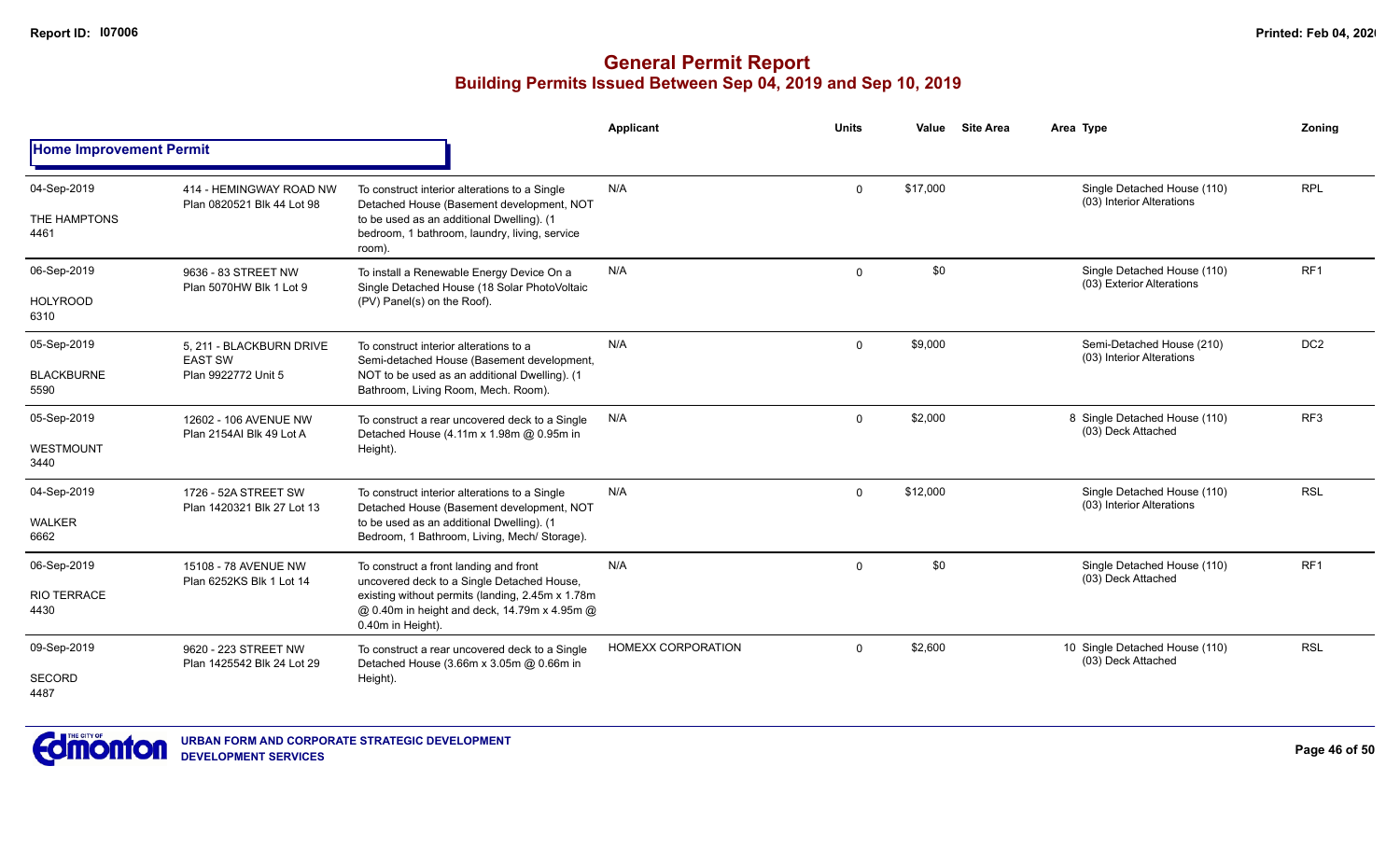|                                             |                                                        |                                                                                                                                                               | <b>Applicant</b>                  | <b>Units</b> | Value    | <b>Site Area</b> | Area Type                                                | Zonina          |
|---------------------------------------------|--------------------------------------------------------|---------------------------------------------------------------------------------------------------------------------------------------------------------------|-----------------------------------|--------------|----------|------------------|----------------------------------------------------------|-----------------|
| <b>Home Improvement Permit</b>              |                                                        |                                                                                                                                                               |                                   |              |          |                  |                                                          |                 |
| 06-Sep-2019<br>ALLENDALE<br>5010            | 10508 - 66 AVENUE NW<br>Plan 3543HW Blk 8 Lot 32       | To install a Renewable Energy Device on a Sun<br>Room of a Single Detached House (26<br>Solar-electric (PV) panels on the roof), existing<br>without permits. | INTEGRATED ELECTRICAL SERVICES IN | $\Omega$     | \$0      |                  | Single Detached House (110)<br>(03) Exterior Alterations | RF <sub>3</sub> |
|                                             |                                                        |                                                                                                                                                               |                                   |              |          |                  |                                                          |                 |
| 04-Sep-2019<br><b>EASTWOOD</b><br>1100      | 11947 - 85 STREET NW<br>Plan RN76 Blk 13 Lot 10        | To construct a rear uncovered deck to a Single<br>Detached House (1.98m x 1.37m @ 0.91m in<br>Height).                                                        | N/A                               | $\mathbf 0$  | \$700    |                  | 3 Single Detached House (110)<br>(03) Deck Attached      | RF <sub>3</sub> |
| 10-Sep-2019                                 | 8671 - 77 STREET NW                                    | To demolish a detached Garage.                                                                                                                                | N/A                               | $\mathbf 0$  | \$3,400  |                  | Detached Garage(010)<br>(99) Demolition                  | RF <sub>1</sub> |
| <b>IDYLWYLDE</b><br>6320                    | Plan 4014HW Blk 8 Lot 22                               |                                                                                                                                                               |                                   |              |          |                  |                                                          |                 |
| 04-Sep-2019<br><b>WEBBER GREENS</b><br>4740 | 20934 - 95 AVENUE NW<br>Plan 1624038 Blk 48 Lot 3      | To construct a rear uncovered deck to a<br>Semi-detached House (3.05m x 3.05m @ 1.00m<br>in Height).                                                          | N/A                               | $\mathbf 0$  | \$2,300  |                  | 9 Semi-Detached House (210)<br>(03) Deck Attached        | RF <sub>5</sub> |
| 06-Sep-2019                                 | Plan 1723442 Blk 16 Lot 94                             | 798 - SECORD BOULEVARD NW To construct interior alterations to a Row House<br>(Basement development, NOT to be used as an                                     | <b>CRIMSON COVE HOMES INC</b>     | $\Omega$     | \$17,900 |                  | Row House (330)<br>(03) Interior Alterations             | RF <sub>5</sub> |
| <b>SECORD</b><br>4487                       |                                                        | additional Dwelling). One bedroom, one<br>bathroom, living room, service room.                                                                                |                                   |              |          |                  |                                                          |                 |
| 04-Sep-2019                                 | 17636 - 58 STREET NW<br>Plan 1525713 Blk 14 Lot 98     | To construct an Accessory Building (detached<br>Garage (6.1m x 6.73m)).                                                                                       | PREMIER BUILT GARAGES             | $\mathbf 0$  | \$6,600  |                  | 41 Detached Garage (010)<br>(01) Building - New          | <b>RPL</b>      |
| <b>MCCONACHIE AREA</b><br>2521              |                                                        |                                                                                                                                                               |                                   |              |          |                  |                                                          |                 |
| 09-Sep-2019<br>CAVANAGH<br>5467             | 2282 - CASEY CRESCENT SW<br>Plan 1523350 Blk 10 Lot 46 | To construct interior alterations to a<br>Semi-detached House (Basement development,<br>NOT to be used as an additional Dwelling).                            | N/A                               | $\mathbf 0$  | \$8,000  |                  | Semi-Detached House (210)<br>(03) Interior Alterations   | <b>RMD</b>      |

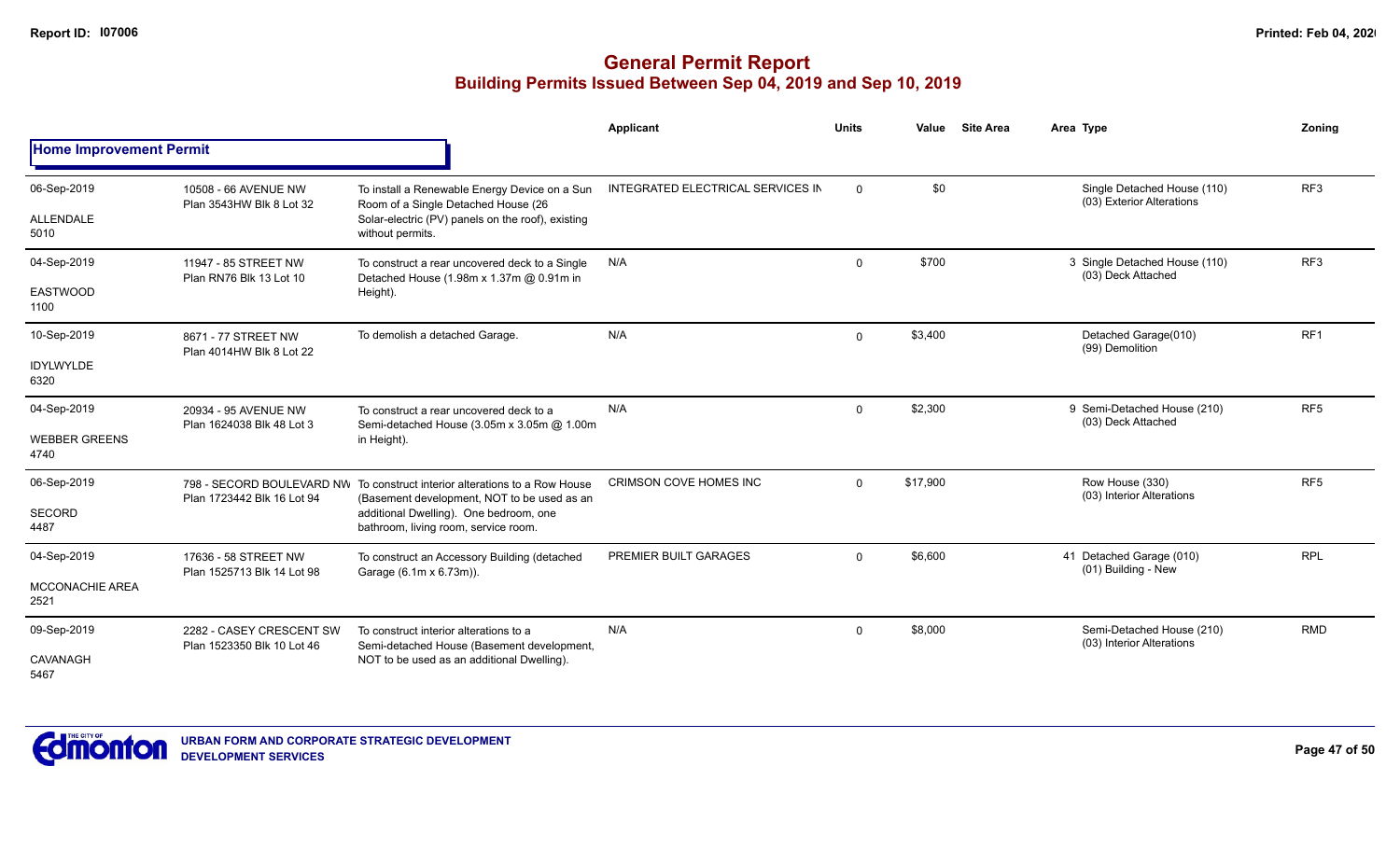## **General Permit Report Building Permits Issued Between Sep 04, 2019 and Sep 10, 2019**

|                                    |                                                         |                                                                                            | Applicant                                     | <b>Units</b> | Value    | <b>Site Area</b> | Area Type                                                | Zonina          |
|------------------------------------|---------------------------------------------------------|--------------------------------------------------------------------------------------------|-----------------------------------------------|--------------|----------|------------------|----------------------------------------------------------|-----------------|
| <b>Home Improvement Permit</b>     |                                                         |                                                                                            |                                               |              |          |                  |                                                          |                 |
| 09-Sep-2019                        | 18036 - 89 STREET NW<br>Plan 1123883 Blk 22 Lot 6       | To construct interior alterations to a Single<br>Detached House (Basement development, NOT | N/A                                           | $\Omega$     | \$10,000 |                  | Single Detached House (110)<br>(03) Interior Alterations | <b>RPL</b>      |
| <b>KLARVATTEN</b><br>2440          |                                                         | to be used as an additional Dwelling).                                                     |                                               |              |          |                  |                                                          |                 |
| 10-Sep-2019                        | 5706 - GREENOUGH LANDING<br><b>NW</b>                   | To construct interior alterations to a Single<br>Detached House (Basement development, NOT | ALLSTYLE FINISHING & INTERIORS INC            | $\mathbf 0$  | \$35,000 |                  | Single Detached House (110)<br>(03) Interior Alterations | <b>RSL</b>      |
| <b>GRANVILLE</b><br>4551           | Plan 1520986 Blk 8 Lot 2                                | to be used as an additional Dwelling). 1<br>BEDROOM, 1 BATHROOM                            |                                               |              |          |                  |                                                          |                 |
| 05-Sep-2019                        | 14320 - 51 AVENUE NW<br>Plan 4188RS Blk 18 Lot 27       | To construct an Accessory Building (detached<br>Garage (6.1m x 6.71m)).                    | PREMIER BUILT GARAGES                         | $\mathbf 0$  | \$6,600  |                  | 41 Detached Garage (010)<br>(01) Building - New          | RF <sub>1</sub> |
| <b>BROOKSIDE</b><br>5090           |                                                         |                                                                                            |                                               |              |          |                  |                                                          |                 |
| 05-Sep-2019                        | 10676 - CAPILANO STREET NW<br>Plan 1997KS Blk 37 Lot 16 | To demolish a Shed & Carport.                                                              | PREMIER BUILT GARAGES                         | $\mathbf 0$  | \$3,400  |                  | <b>Other Accessory Building</b><br>(99) Demolition       | RF <sub>1</sub> |
| CAPILANO<br>6061                   |                                                         |                                                                                            |                                               |              |          |                  |                                                          |                 |
| 05-Sep-2019                        | 1225 - 162 STREET SW<br>Plan 1423981 Blk 2 Lot 52       | To construct an Accessory Building (detached<br>Garage, 6.10m x 7.32m).                    | N P ARTISAN                                   | $\mathbf{0}$ | \$7,200  |                  | 45 Detached Garage (010)<br>(01) Building - New          | RF4             |
| <b>GLENRIDDING HEIGHTS</b><br>5578 |                                                         |                                                                                            |                                               |              |          |                  |                                                          |                 |
| 05-Sep-2019                        | 22644 - 97 AVENUE NW                                    | To construct an Accessory Building (detached<br>Garage (6.1m x 6.1m)).                     | STAR CONSTRUCTION & GARAGE DOOI<br><b>LTD</b> | $\mathbf 0$  | \$6,000  |                  | 37 Detached Garage (010)<br>(01) Building - New          | <b>RPL</b>      |
| SECORD<br>4487                     | Plan 1720746 Blk 17 Lot 79                              |                                                                                            |                                               |              |          |                  |                                                          |                 |
| 10-Sep-2019                        | 2309 - 82 STREET SW<br>Plan 1722014 Blk 62 Lot 104      | To construct a rear uncovered deck to a<br>Semi-Detached House (3.05m x 3.05m @ 1.8m       | N/A                                           | 0            | \$2,300  |                  | 9 Semi-Detached House (210)<br>(03) Deck Attached        | RF4             |
| <b>SUMMERSIDE</b><br>6213          |                                                         | in Height).                                                                                |                                               |              |          |                  |                                                          |                 |



**Page 48 of 50**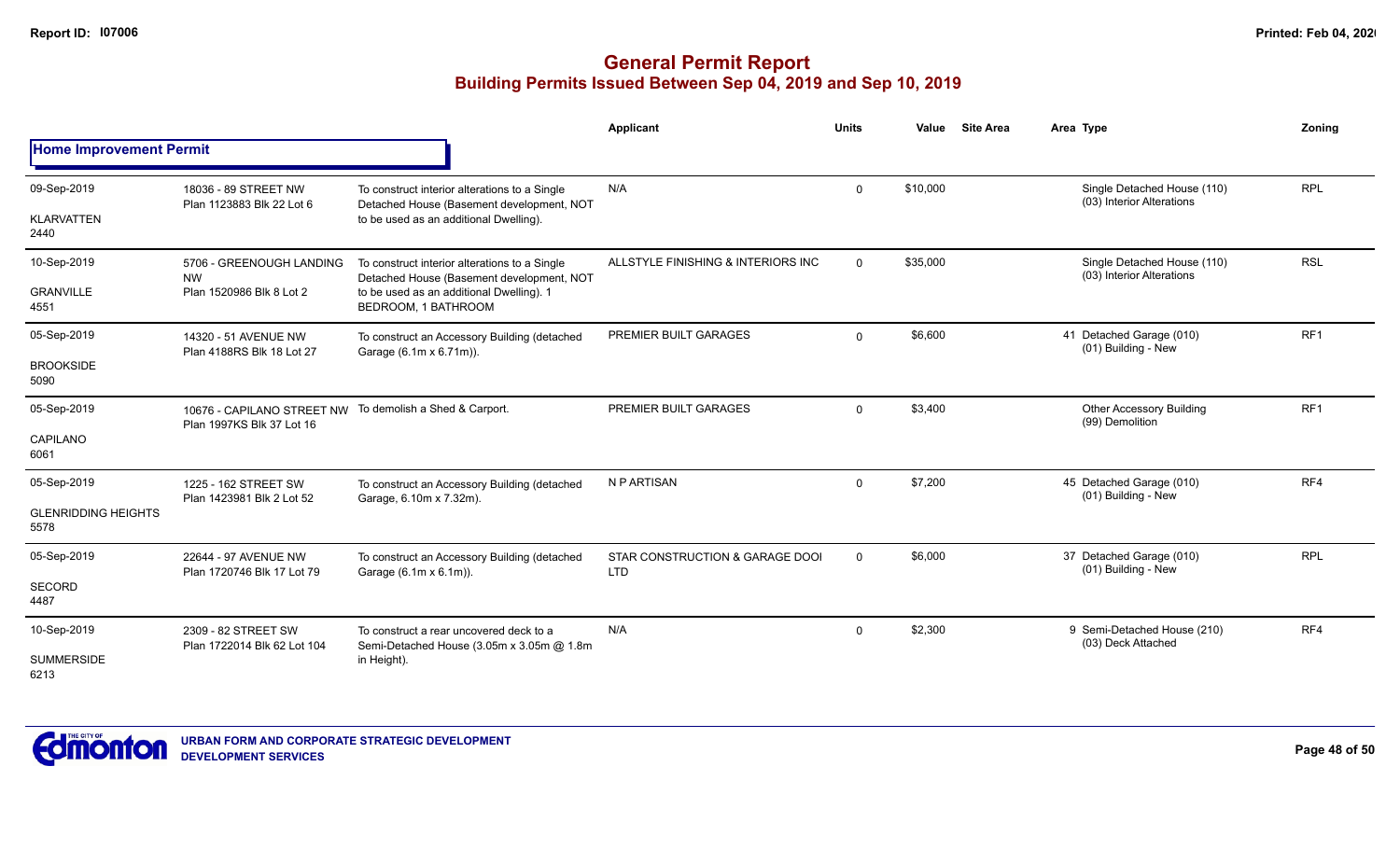|                                |                                                         |                                                                                                                                                                 | <b>Applicant</b>                              | <b>Units</b> | Value    | <b>Site Area</b> | Area Type                                                | Zoning          |  |  |  |
|--------------------------------|---------------------------------------------------------|-----------------------------------------------------------------------------------------------------------------------------------------------------------------|-----------------------------------------------|--------------|----------|------------------|----------------------------------------------------------|-----------------|--|--|--|
| <b>Home Improvement Permit</b> |                                                         |                                                                                                                                                                 |                                               |              |          |                  |                                                          |                 |  |  |  |
| 09-Sep-2019                    | 7856 - ERASMUS WYND NW<br>Plan 1424943 Blk 7 Lot 17     | To construct a rear uncovered deck (3.35m x)<br>3.66m @ 1.31m in Height).                                                                                       | N/A                                           | $\mathbf 0$  | \$3,100  |                  | 12 Single Detached House (110)<br>(03) Deck Attached     | <b>RSL</b>      |  |  |  |
| <b>EDGEMONT</b><br>4462        |                                                         |                                                                                                                                                                 |                                               |              |          |                  |                                                          |                 |  |  |  |
| 06-Sep-2019                    | 16003 - 110 STREET NW<br>Plan 7920293 Blk 51 Lot 39     | To construct interior alterations to a Single<br>Detached House (Basement development, NOT<br>to be used as an additional Dwelling) - 1<br>Bedroom, 1 Bathroom. | N/A                                           | $\mathbf 0$  | \$25,000 |                  | Single Detached House (110)<br>(03) Interior Alterations | RF <sub>1</sub> |  |  |  |
| <b>BEAUMARIS</b><br>3040       |                                                         |                                                                                                                                                                 |                                               |              |          |                  |                                                          |                 |  |  |  |
| 06-Sep-2019                    | 10315 - 149 STREET NW<br>Condo Common Area (Plan        | To construct interior alterations to a<br>Semi-Detached House (Basement development,<br>NOT to be used as an additional Dwelling) - 0<br>Bedroom, 1 Bathroom.   | JOHN MAXWELL HOME BUILDER INC                 | $\Omega$     | \$5,000  |                  | Semi-Detached House (210)<br>(03) Interior Alterations   | RF <sub>3</sub> |  |  |  |
| <b>GROVENOR</b><br>3210        | 1821104)                                                |                                                                                                                                                                 |                                               |              |          |                  |                                                          |                 |  |  |  |
| 09-Sep-2019                    | SW                                                      | 1231 - CHAPPELLE BOULEVARI To construct an Accessory Building (detached<br>Garage, 6.1m x 6.1m).                                                                | ASAP GARAGE BUILDERS INC                      | $\Omega$     | \$6,000  |                  | 37 Detached Garage (010)<br>(01) Building - New          | <b>RPL</b>      |  |  |  |
| <b>CHAPPELLE AREA</b><br>5462  | Plan 1620053 Blk 10 Lot 88                              |                                                                                                                                                                 |                                               |              |          |                  |                                                          |                 |  |  |  |
| 09-Sep-2019                    | 3823 - WEIDLE CRESCENT SW<br>Plan 1525168 Blk 18 Lot 37 | To construct an Accessory Building (detached<br>Garage (6.1m x 6.1m)).                                                                                          | STAR CONSTRUCTION & GARAGE DOOL<br><b>LTD</b> | $\Omega$     | \$6,000  |                  | 37 Detached Garage (010)<br>(01) Building - New          | <b>RPL</b>      |  |  |  |
| <b>WALKER</b><br>6662          |                                                         |                                                                                                                                                                 |                                               |              |          |                  |                                                          |                 |  |  |  |
| 09-Sep-2019                    | 8939 - 20 AVENUE SW<br>Plan 1720993 Blk 46 Lot 11       | To construct an Accessory Building (gazebo<br>$(3.27m \times 4.2m)$ ).                                                                                          | N/A                                           | $\mathbf 0$  | \$0      |                  | 14 Gazebo (090)<br>(01) Building - New                   | <b>RSL</b>      |  |  |  |
| <b>SUMMERSIDE</b><br>6213      |                                                         |                                                                                                                                                                 |                                               |              |          |                  |                                                          |                 |  |  |  |
| 10-Sep-2019                    | 1443 - 33B STREET NW<br>Plan 1324228 Blk 14 Lot 24      | To construct an Accessory building (detached<br>Garage, 5.49m x 6.71m).                                                                                         | ASAP GARAGE BUILDERS INC                      | $\mathbf 0$  | \$5,900  |                  | 37 Detached Garage (010)<br>(01) Building - New          | RF4             |  |  |  |
| <b>LAUREL</b><br>6444          |                                                         |                                                                                                                                                                 |                                               |              |          |                  |                                                          |                 |  |  |  |